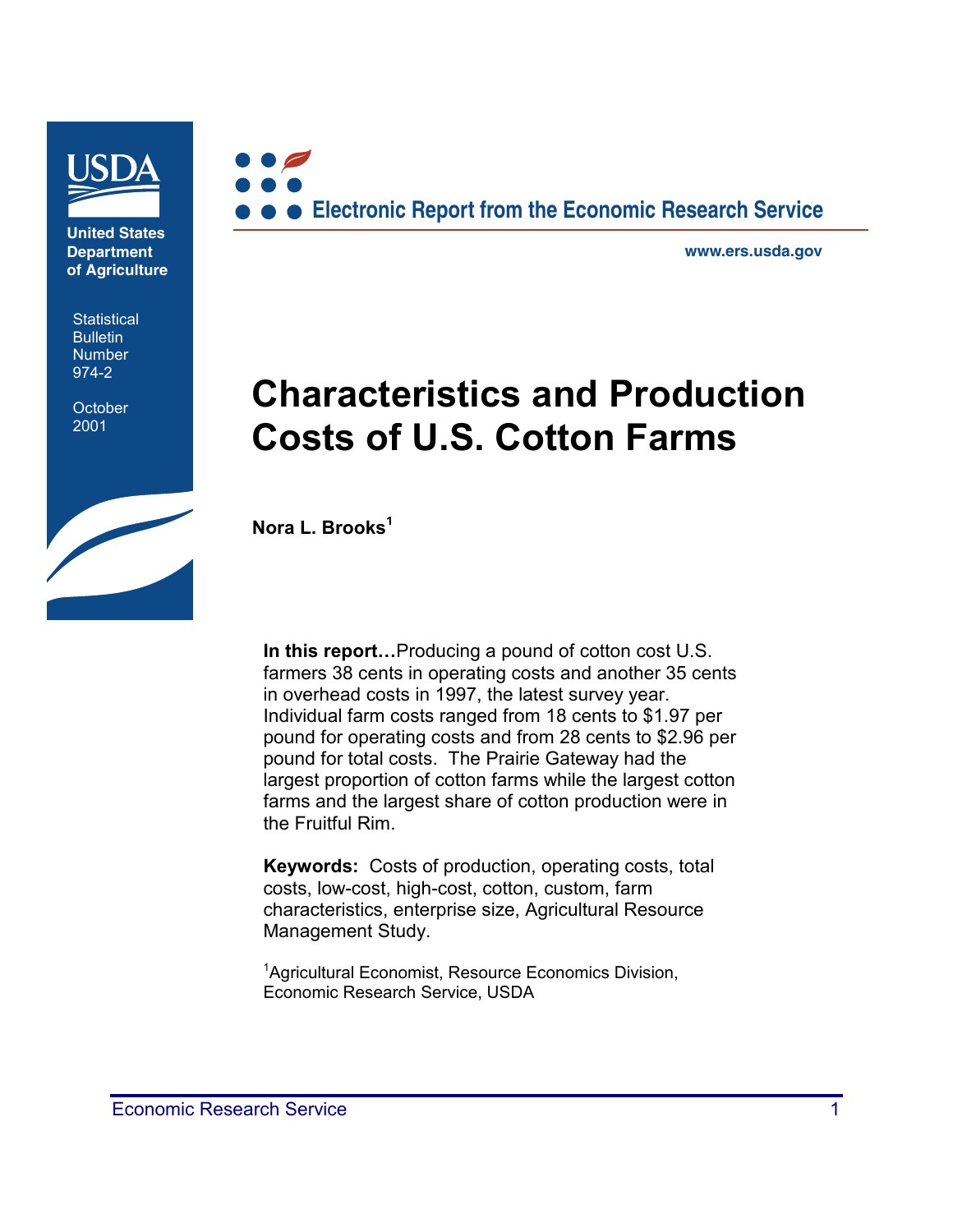#### **Overview**

U.S. cotton is a heavily exported commodity, and world economic conditions play a large role in the vitality of this portion of the farm sector. In fact, over the past decade, the United States has accounted for 25 percent of global cotton trade, with 40 percent of U.S. raw cotton being exported. While market variations are largely out of the control of the individual producer, one direct way for the operator to improve prospects is to control production costs. Nearly half the cost of producing cotton is related to seed, fertilizer, chemicals, and custom work.

The cotton version of the 1997 Agricultural Resource Management Study (ARMS) surveyed farmers in 12 States in the Cotton Belt to find out about production practices, characteristics of the farm and operator, and types of strategies they were using to manage their farms. Respondents to the cotton version of the 1997 ARMS represented 28,584 farms producing cotton on

about 13.3 million acres. They represented 91 percent of U.S. cotton farms and 96 percent of planted cotton acres. The data largely reflect conditions facing growers of upland cotton, as only a few growers in the sample reported planting extra long staple or pima cotton.

This report compares selected farm characteristics and production costs among U.S. cotton producers in 1997. Producers are grouped according to total cotton production costs, enterprise size, production region, and the ERS farm typology. This report will use total costs as the basis for cost group analysis to see if there are differences among farms. Total costs represent the level required to reward all the factors of production and keep them in agricultural production over the longer term. For a more complete discussion of how the distribution of farms changes based on the definition of the cost groups, see the [Appendix.](#page-20-0)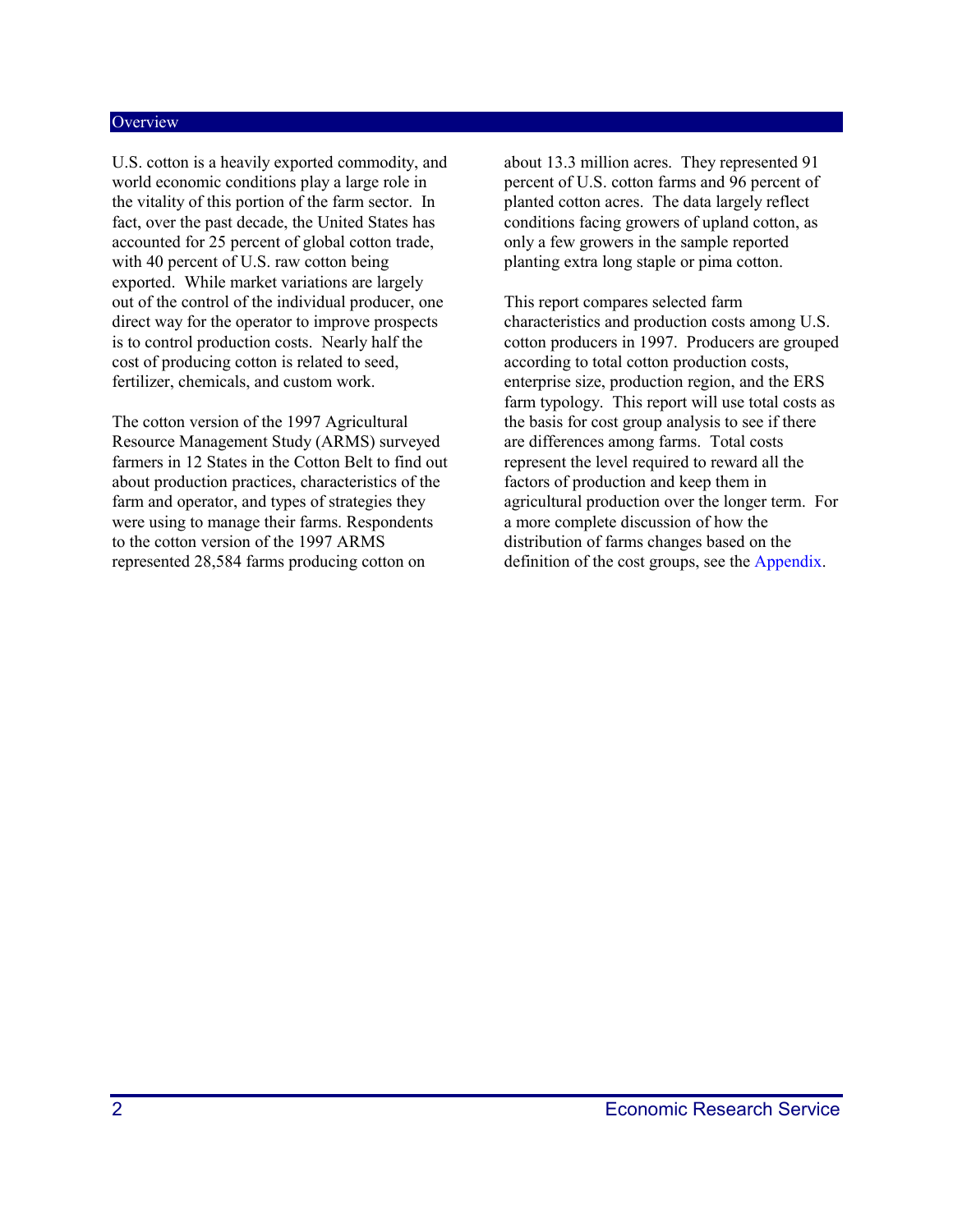#### Characteristics of Cotton Producers by Total Cost Group

*Cotton yields and cultural practices distinguished low- and high-cost producers.*

Estimated production costs were converted to a per-pound basis and ranked from lowest to highest to form a weighted, cumulative distribution of farms and production. Cotton farms were divided into [three groups,](#page-17-0) according to their level of total costs. The low-cost group was the 25 percent of farms with the lowest costs, while the high-cost group was the 25 percent of farms with the highest costs [\(fig. 1\).](#page-2-0)  The mid-cost group represented the remaining 50 percent of farms.

<span id="page-2-0"></span>The average total cost of producing cotton in 1997 was \$517.99 per planted acre or 73 cents per pound of lint. Slightly less than half of

ARMS cotton farms had total costs at or below the average cost of 73 cents per pound, which accounted for 62 percent of the 1997 cotton crop [\(tables 1 and 2\).](#page-3-0)

Twenty-five percent of cotton farms surveyed had total costs of 64 cents per pound or less. These low-cost producers accounted for 36 percent of cotton production. The average total cost per pound for this group of farms was 55 cents. High-cost producers with per-pound total costs of 92 cents or more accounted for 12 percent of U.S. cotton production in 1997. The average total cost per pound for this group was \$1.20.

#### Figure 1 Cumulative distribution of total costs for cotton, 1997

Roughly 45 percent of ARMS cotton farms had total costs at or below the average of 73 cents per pound, accounting for 62 percent of cotton production in 1997.



Source: 1997 Agricultural Resource Management Study, cotton version.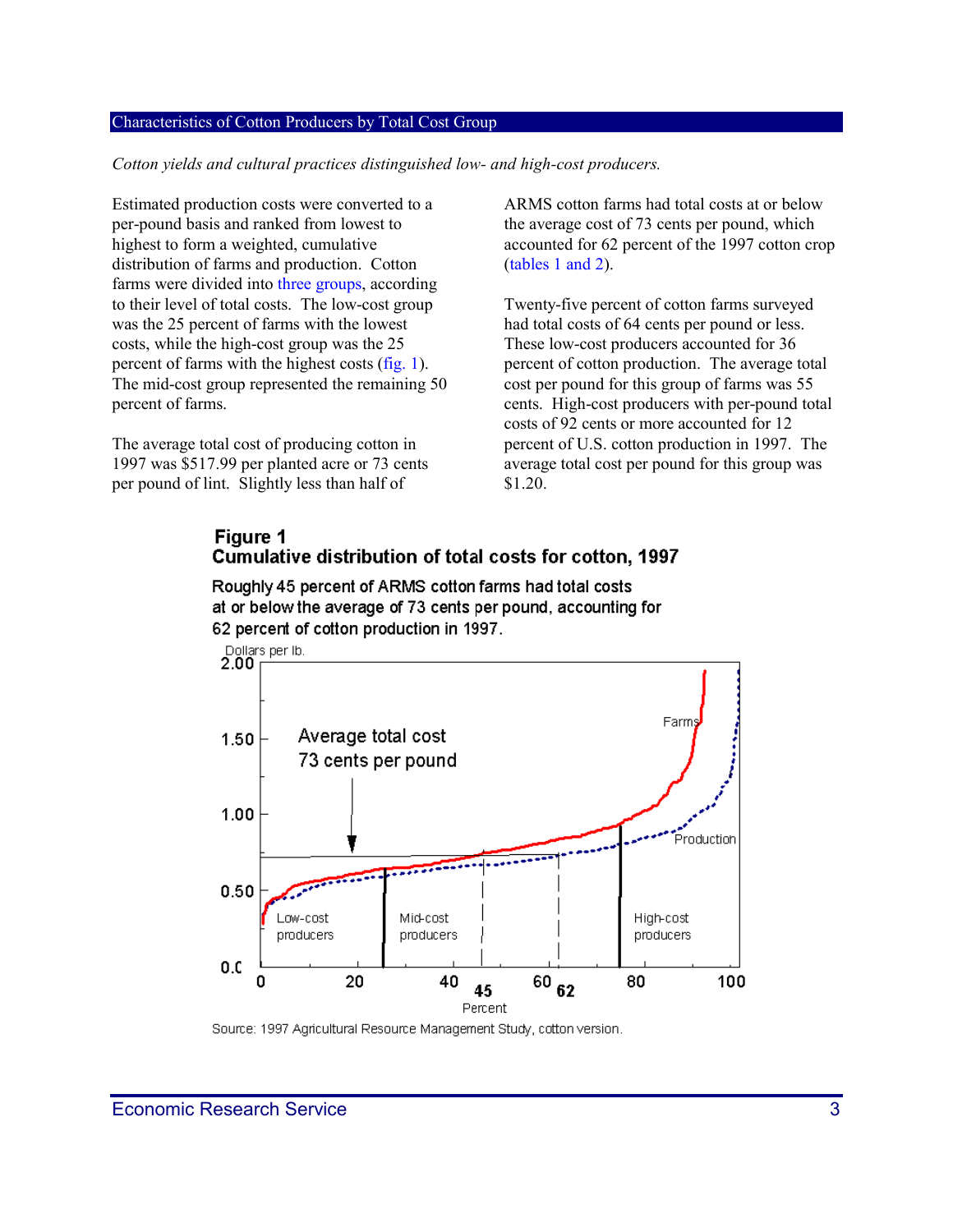| Item                       | Units             | Low-cost | Mid-cost | High-cost | <b>All ARMS</b> |
|----------------------------|-------------------|----------|----------|-----------|-----------------|
|                            |                   |          |          |           | farms           |
| Share of ARMS:             |                   |          |          |           |                 |
| Cotton farms               | Percent           | 25       | 50       | 25        | 100             |
| Cotton production          | Percent           | 36       | 52       | 12        | 100             |
| Lint yield $-$ actual      | Pounds            | 892      | 725      | 421       | 711             |
| Lint yield $-$ expected    | Pounds            | 863      | 764      | 563       | 751             |
| Total acreage operated     | Acres             | 1,477    | 1,118    | 1,173     | 1,222           |
| Planted cotton acreage     | Acres             | 541      | 474      | 385       | 469             |
| Farm value of production   | Dollars per farm  | 606.587  | 488,710  | 318,525   | 475,540         |
| Cotton value of production | Dollars per farm  | 288.937  | 211,160  | 135,452   | 211,622         |
| Cotton under contract      | Percent of value  | 15       | 14       | 10        | 13              |
| Expected price at planting | Dollars per pound | .716     | .677     | .694      | .691            |
| Harvest month price        | Dollars per pound | .695     | .687     | .679      | .689            |

<span id="page-3-0"></span>Table 1—Characteristics of cotton farms, by total cost group, 1997

|  |  |  | Table 2—Historical cotton production costs and returns per planted acre, by total cost group, 1997 |  |  |
|--|--|--|----------------------------------------------------------------------------------------------------|--|--|
|  |  |  |                                                                                                    |  |  |

|                                           | Low-cost | Mid-cost | High-cost | <b>All ARMS</b><br>farms |
|-------------------------------------------|----------|----------|-----------|--------------------------|
|                                           |          | Dollars  |           |                          |
| Costs per pound of lint:                  |          |          |           |                          |
| Operating costs, actual yield             | .31      | .38      | .57       | .38                      |
| Total costs, actual yield                 | .55      | .74      | 1.20      | .73                      |
| Costs and returns per acre:               |          |          |           |                          |
| Gross value of production                 | 709.06   | 569.72   | 328.54    | 560.18                   |
| Total operating costs:                    | 276.05   | 278.86   | 240.58    | 270.17                   |
| Seed                                      | 16.40    | 17.56    | 18.49     | 17.42                    |
| Fertilizer                                | 36.13    | 37.32    | 27.97     | 35.05                    |
| Chemicals                                 | 62.29    | 66.05    | 49.89     | 61.64                    |
| Custom operations                         | 21.99    | 19.48    | 15.67     | 19.42                    |
| Fuel, lube, electricity                   | 25.33    | 26.69    | 47.92     | 30.67                    |
| Repairs                                   | 23.66    | 27.10    | 25.18     | 25.71                    |
| Purchased irrigation water                | 5.36     | 11.78    | 9.38      | 9.44                     |
| Interest on operating inputs              | 6.69     | 6.80     | 5.81      | 6.56                     |
| Ginning                                   | 78.21    | 66.08    | 40.25     | 64.26                    |
| Total allocated overhead:                 | 211.87   | 260.73   | 266.35    | 247.82                   |
| Hired labor                               | 35.66    | 41.96    | 47.15     | 41.21                    |
| Opportunity cost of unpaid labor          | 22.98    | 32.51    | 39.76     | 31.26                    |
| Capital recovery of machinery & equipment | 88.08    | 100.31   | 94.72     | 95.64                    |
| Opportunity cost of land                  | 42.17    | 57.51    | 47.16     | 50.96                    |
| Taxes and insurance                       | 12.02    | 14.58    | 16.95     | 14.33                    |
| General farm overhead                     | 10.96    | 13.87    | 20.61     | 14.42                    |
| Total costs                               | 487.91   | 539.58   | 506.93    | 517.99                   |
| Returns above operating costs             | 433.01   | 290.86   | 87.96     | 290.01                   |
| Returns above total costs                 | 221.14   | 30.14    | $-178.39$ | 42.19                    |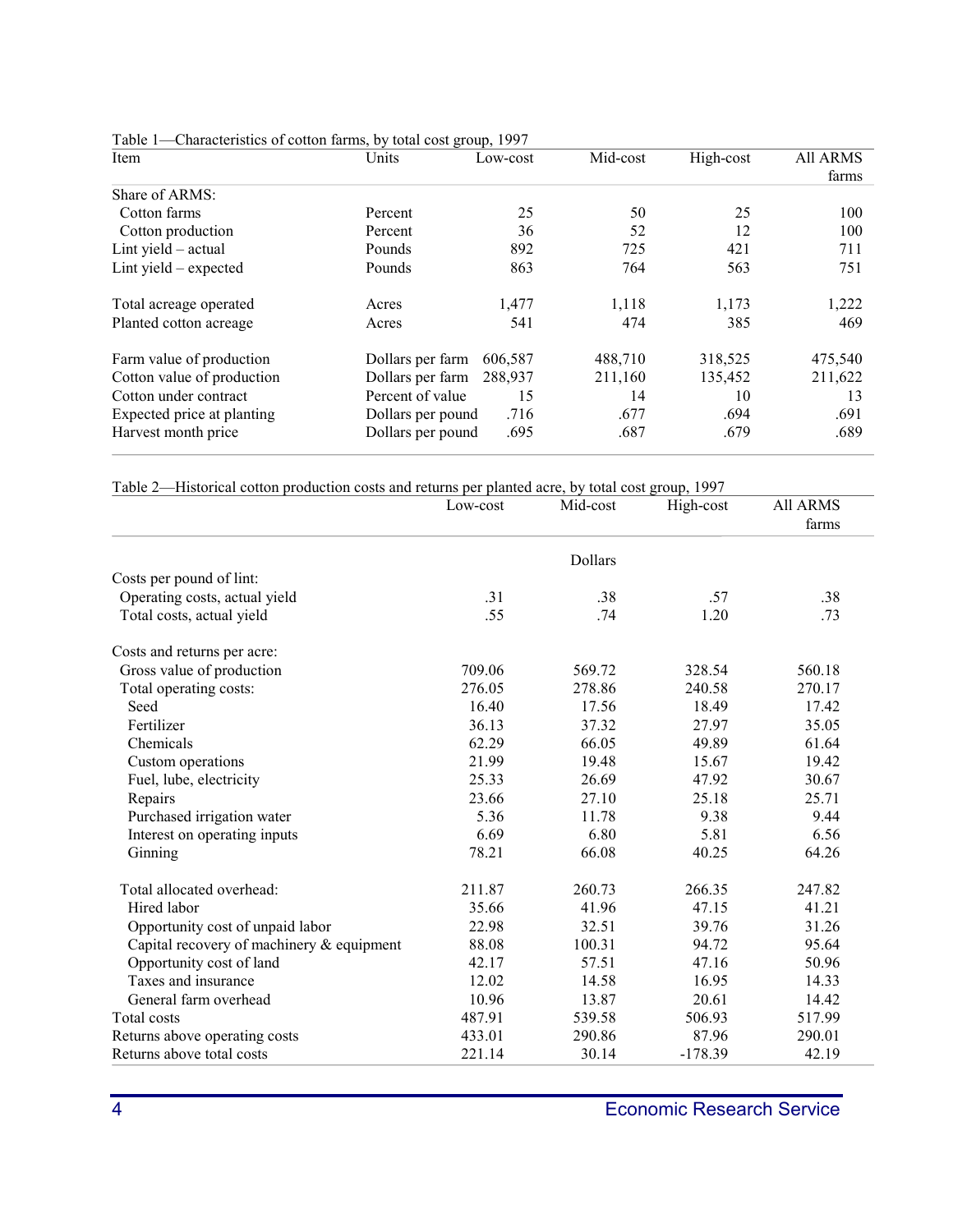Low-cost producers reported yields of 892 pounds of lint per acre and average total costs of 55 cents per pound. In contrast, high-cost producers reported yields of 421 pounds of lint per acre and total costs of \$1.20 per pound. Actual yields on low-cost farms were 29 pounds per acre higher than the producer expected at planting. High-cost farms, in contrast, had yields 142 pounds below expectations. Similarly, midcost farms had lower yields than were expected at planting time. Harvest month prices were lower than both low- and high-cost growers expected, but higher than mid-cost growers expected.

On a per-acre basis, total costs for high-cost producers were \$507 versus \$488 for low-cost producers. Operating costs were \$36 per acre lower for high-cost producers than for low-cost producers. Allocated overhead costs were \$54 higher for high-cost producers. Allocated overhead costs accounted for 53 percent of total costs for high-cost producers compared with only 43 percent for low-cost producers.

Cotton production is highly mechanized today. However, it is still quite labor intensive, and labor costs, both hired and unpaid, are much higher for high-cost than low-cost producers. Hired labor was a larger component than unpaid labor, but the difference in hired labor costs was not statistically significant.

High-cost growers had lower operating costs largely attributable to lower fertilizer, chemical, and custom costs. High-cost growers put \$27 per acre less into these inputs, but used \$23 more fuel per acre. Ginning costs were almost double for low-cost growers because their yields were more than double those realized by high-cost growers.

High-cost growers planted fewer acres of cotton [\(fig. 2\),](#page-5-0) and abandoned 26 of their 385 planted acres while low-cost growers harvested all their cotton acres. The low-cost growers reported more trips across the field with all chemicals.

Most growers applied herbicides as routine practice whether they were pre-emergent or postemergent applications. The highest proportions of low-cost growers applied insecticides based on scouting data while the highest proportion of high-cost growers used their own determination of infestation levels as the basis for their decision to apply insecticides. In addition, low-cost farms were more likely than high-cost farms to use soil, plant tissue, and nitrogen tests. Test results were used in deciding nitrogen applications, with 95 percent of low-cost farms applying either the recommended or a lesser amount of nitrogen per acre.

Cultural practices also vary between low- and high-cost growers. The majority of both groups planted in May–a larger percentage of high-cost growers planted in June. While most cotton is planted in solid rows, high-cost growers were more likely than low-cost growers to plant skiprow cotton. The most common skip pattern was to plant two rows and skip one. The majority of low-cost growers harvested their cotton in October, while 36 percent of high-cost growers harvested in October and 39 percent in November. High-cost farms were much more likely to use cotton strippers to harvest, while low-cost farms were more likely to use pickers to harvest. High-cost farms were also more likely to use module builders. Module builders are used in many picker-type operations as cost savers to facilitate storage in the field without wagons or trailers.

The only significant difference in enterprise size was in the largest size category. Roughly 8 percent of low-cost farms had 1,500 cotton acres or more, while only 3 percent of high-cost producers had 1,500 or more cotton acres. A significantly higher percentage of low-cost operators were in the very large family typology category—27 percent compared with only 12 percent for high-cost producers.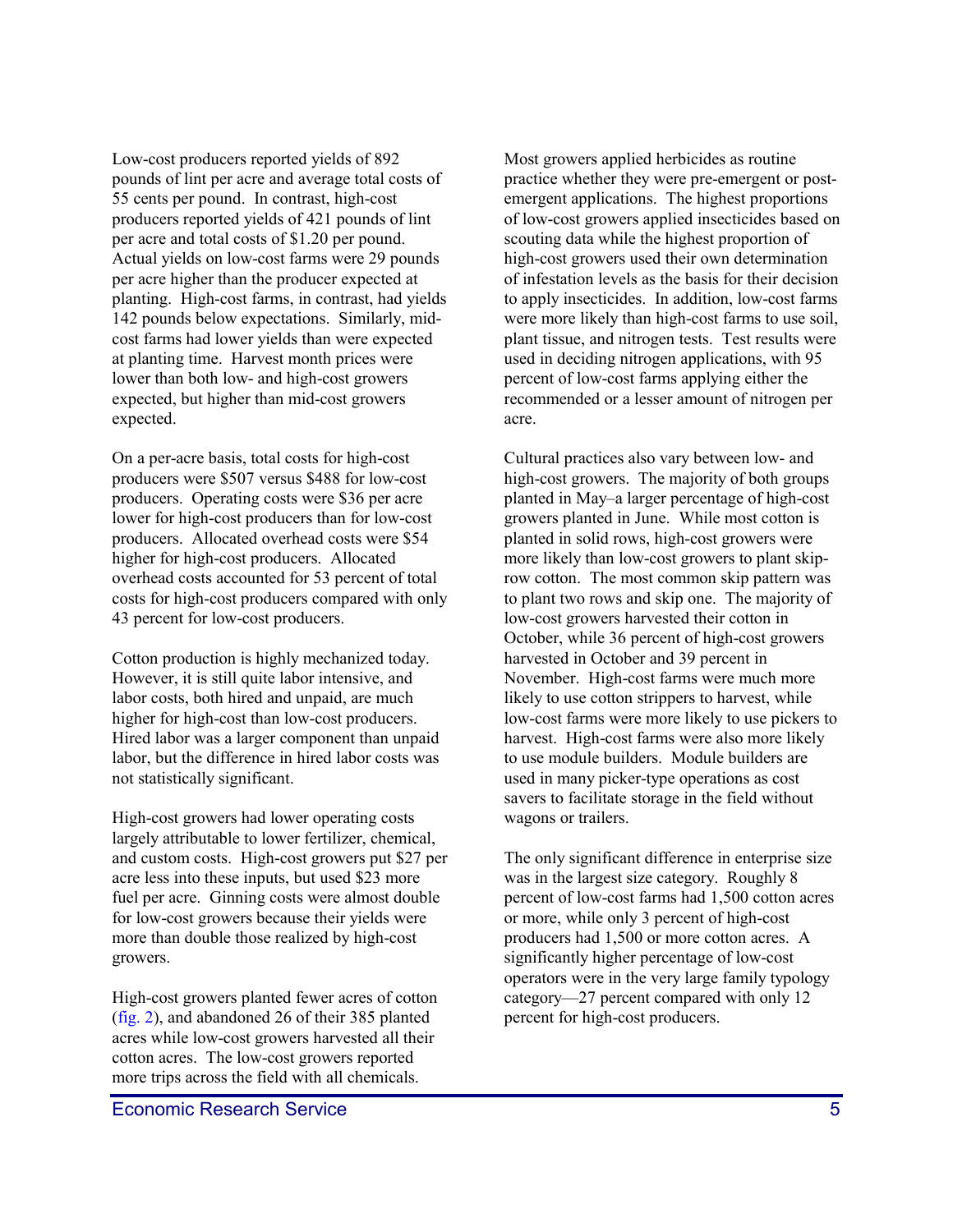### <span id="page-5-0"></span>Figure 2 Enterprise size varies across cost groups

The largest percentage of low-cost farms have 500 cotton acres or more while 40 percent of mid- and high-cost farms have fewer than 200 cotton acres.





High-cost producers were twice as likely as lowcost producers to plant cotton on land they sharerented. Some 54 percent of high-cost growers reported planting cotton on land they sharerented, while 45 percent of low-cost growers

reported planting cotton on land they owned. While the largest proportion of cotton farms was in the Prairie Gateway, 29 percent of low-cost growers were in the Southern Seaboard compared with 18 percent of high-cost growers.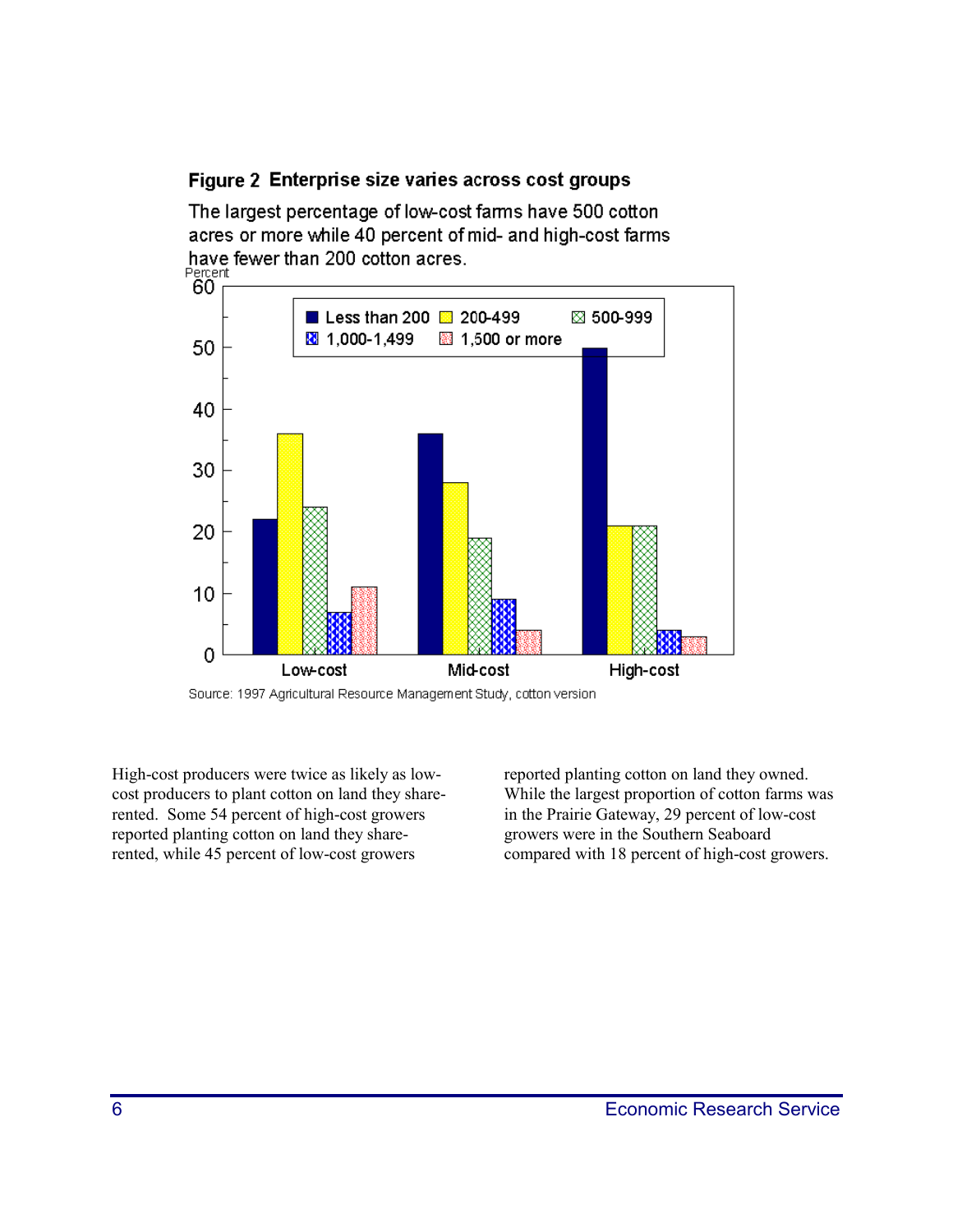#### Characteristics of Cotton Producers by Enterprise Size

*Farms with larger cotton enterprises receive more of their sales from cotton and have lower costs per pound than do farms with smaller cotton enterprises.*

Cotton growers reported planting 469 acres of cotton in 1997 on average [\(table 3\).](#page-7-0) Roughly one-third of U.S. cotton farms planted 500 or more acres of cotton. This third of growers produced three-fourths of all U.S. cotton in 1997. Per acre yields were lower than expected across all size classes—those with 1,000-1,499 acres came the closest to realizing the yields they expected.

As farm size increased, so did the size of the cotton enterprise. On the smallest farms, the cotton enterprise accounted for 17 percent of all acres operated compared with 62 percent on the largest farms. Both cotton value of production and total farm value of production rose as the size of the cotton enterprise increased. On the smallest farms, cotton accounted for 26 percent of the farm value of production, while cotton contributed 69 percent of the total value of production on the largest farms. Contracting was much more common on the largest farms as well—22 percent versus 7 percent on the smallest farms.

Per pound production costs also declined as enterprise size increase[d \(table 4\).](#page-7-1) Operating costs fell from 41 cents per pound of actual lint yield on the smallest farms to 36 cents per pound on the largest farms. Total costs also declined as size increased—from 78 cents per pound of lint on the smallest farms to 68 cents per pound on the largest farms. While the largest proportions of farms are in the mid-cost group by definition, farms with fewer than 200 cotton acres planted had higher proportions of high-cost farms than low-cost farms. Farms with 500 or more cotton acres had higher proportions of low-cost than high-cost. Of the farms with fewer than 1,000 cotton acres, 25-27 percent were high-cost while only 13-17 percent of farms with 1,000 or more acres were high-cost.

Differences in seed costs were not statistically

significant among the size classes, but seeding rates and the source of the seed did have some significant differences. Growers who planted 1,000-1,499 acres of cotton had the lowest seeding rate while growers with more than 1,500 acres had the highest seeding rates. The majority of all growers used purchased seed, with the smallest farms having the largest proportion of purchased seed. This proportion declined as the enterprise size rose. While the largest farms had the most homegrown seed, the differences were significant only between the three smallest classes and those with 1,000-1,499 cotton acres. Differences in the use of transgenic seed were not statistically significant.

Taken together, costs for fertilizer, chemicals, custom operations, and fuel, lube, and electricity accounted for 58 percent of operating costs on the smallest farms and 53 percent on the largest farms. While the differences in ginning costs appear quite large, they were not statistically significant.

There were substantial differences among farmers in their reasons for applying herbicides and insecticides and in conducting soil tests among sizes of farms. For herbicide applications, farmers of all size operations reported routine practice or treatment as the most common reason for either pre- or post-emergent herbicide application. Smaller operations tended to obtain recommendations most often from dealers, while larger operations used crop consultants more often. For insecticide applications, smaller operations most often reported either operator's determination or standard practice, followed by scouting data or preventive schedule, as the reason for insecticide application. For larger operations scouting was, by far, the most common reason reported for insecticide use followed by operator's determination and preventive schedule. Farms with 1,000-1,499 acres also most frequently reported use of soil and other tests.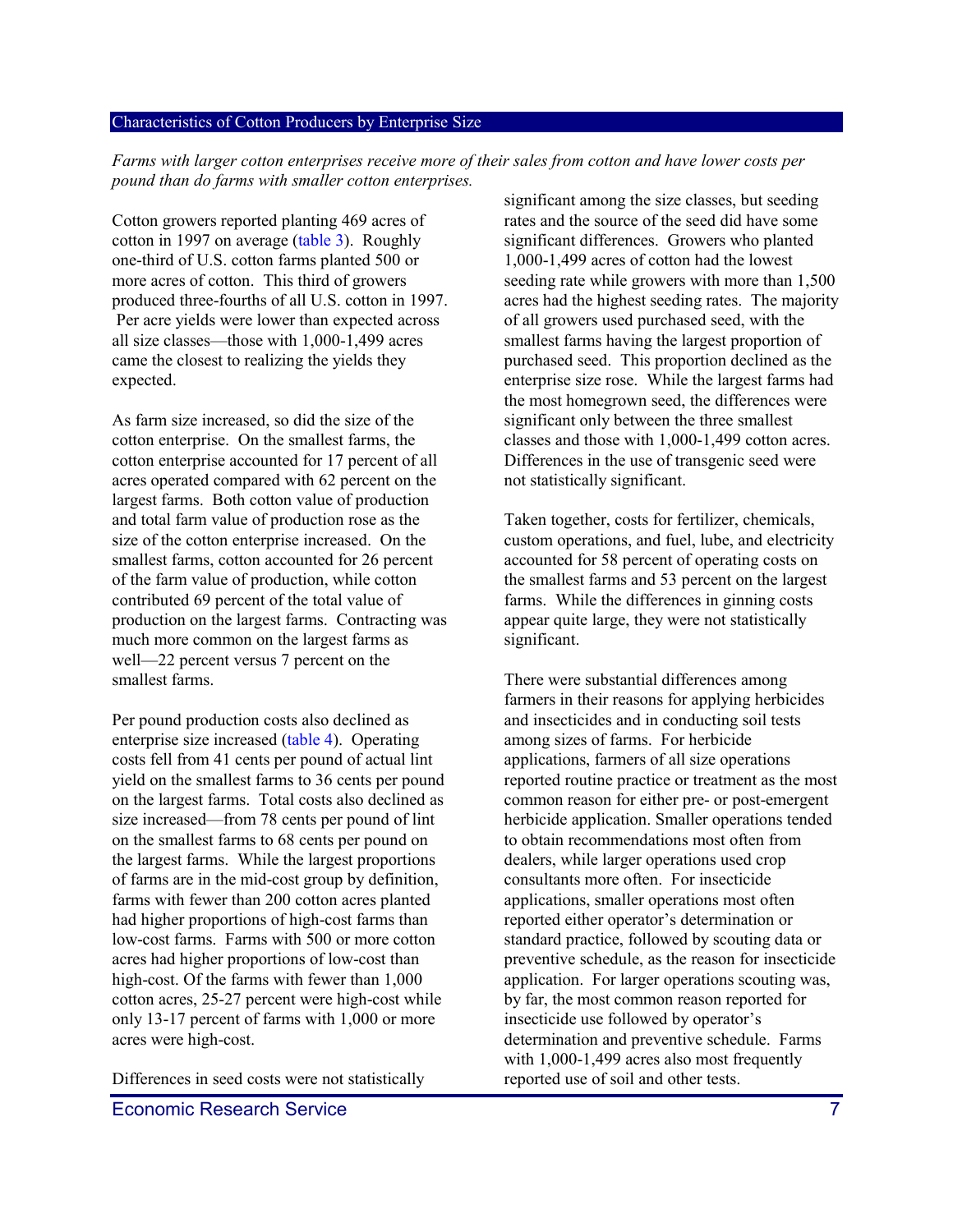| Item                       | Units             | Less than | $200 -$ | $500 -$ | $1,000 -$ | 1,500     | <b>All ARMS</b> |
|----------------------------|-------------------|-----------|---------|---------|-----------|-----------|-----------------|
|                            |                   | 200       | 499     | 999     | 1,499     | or more   | farms           |
| Share of ARMS:             |                   |           |         |         |           |           |                 |
| Cotton farms               | Percent           | 38        | 28      | 21      | 7         | 5         | 100             |
| Cotton production          | Percent           | 6         | 18      | 29      | 18        | 29        | 100             |
| Lint yield $-$ actual      | Pounds            | 669       | 652     | 681     | 714       | 799       | 711             |
| Lint yield – expected      | Pounds            | 712       | 698     | 739     | 737       | 824       | 751             |
| Total acreage operated     | Acres             | 493       | 1,098   | 1,654   | 2,518     | 3,501     | 1,221           |
| Planted cotton acreage     | Acres             | 83        | 326     | 667     | 1.167     | 2.183     | 469             |
| Farm value of production   | Dollars per farm  | 150,425   | 433,236 | 671,807 | 1,061,268 | 1,405,587 | 475,540         |
| Cotton value of production | Dollars per farm  | 38,509    | 147.939 | 304,951 | 512.741   | 976.803   | 211,622         |
| Cotton under contract      | Percent of value  |           | 10      | 15      | 12        | 22        | 13              |
| Expected price at planting | Dollars per pound | .669      | .703    | .709    | .707      | .690      | .691            |
| Harvest month price        | Dollars per pound | .685      | .685    | .688    | .689      | .693      | .689            |

<span id="page-7-0"></span>Table 3—Characteristics of cotton farms, by enterprise size, 1997

<span id="page-7-1"></span>Table 4—Historical cotton production costs and returns per planted acre, by enterprise size, 1997

|                                           | Less than | 200-    | 500-    | 1,000- | 1,500   | All ARMS |
|-------------------------------------------|-----------|---------|---------|--------|---------|----------|
|                                           | 200       | 499     | 999     | 1,499  | or more | farms    |
|                                           |           |         |         |        |         |          |
|                                           |           |         | Dollars |        |         |          |
| Costs per pound of lint:                  |           |         |         |        |         |          |
| Operating costs, actual yield             | .41       | .39     | .39     | .37    | .36     | .38      |
| Total costs, actual yield                 | .78       | .78     | .75     | .71    | .68     | .73      |
| Costs and returns per acre:               |           |         |         |        |         |          |
| Gross value of production                 | 522.40    | 509.54  | 534.63  | 563.13 | 636.99  | 560.18   |
| Total operating costs:                    | 277.29    | 251.63  | 265.25  | 268.06 | 289.88  | 270.17   |
| Seed                                      | 17.86     | 17.26   | 16.52   | 18.27  | 17.89   | 17.42    |
| Fertilizer                                | 39.91     | 35.87   | 36.95   | 35.49  | 30.61   | 35.05    |
| Chemicals                                 | 54.74     | 52.28   | 59.65   | 60.62  | 73.72   | 61.64    |
| Custom operations                         | 40.05     | 19.07   | 17.60   | 20.95  | 15.35   | 19.42    |
| Fuel, lube, and electricity               | 27.38     | 31.54   | 31.23   | 26.19  | 33.38   | 30.67    |
| Repairs                                   | 24.75     | 24.67   | 25.43   | 25.81  | 27.03   | 25.71    |
| Purchased irrigation water                | 4.83      | 5.19    | 9.86    | 9.58   | 13.31   | 9.44     |
| Interest on operating inputs              | 6.78      | 6.10    | 6.42    | 6.50   | 7.08    | 6.56     |
| Ginning                                   | 61.00     | 59.64   | 61.58   | 64.65  | 71.52   | 64.26    |
| Total allocated overhead:                 | 246.22    | 258.09  | 242.66  | 242.10 | 250.46  | 247.82   |
| Hired labor                               | 31.18     | 41.37   | 43.26   | 45.47  | 38.29   | 41.21    |
| Opportunity cost of unpaid labor          | 54.19     | 46.50   | 30.66   | 21.84  | 20.92   | 31.26    |
| Capital recovery of machinery & equipment | 88.21     | 88.02   | 96.99   | 98.25  | 100.02  | 95.64    |
| Opportunity cost of land                  | 37.60     | 44.76   | 42.01   | 53.15  | 68.19   | 50.96    |
| Taxes and insurance                       | 18.34     | 20.51   | 14.01   | 12.62  | 10.10   | 14.33    |
| General farm overhead                     | 16.70     | 16.92   | 15.73   | 10.77  | 12.94   | 14.42    |
| Total costs                               | 523.51    | 509.71  | 507.90  | 510.16 | 540.35  | 517.99   |
| Returns above operating costs             | 245.1     | 257.91  | 269.38  | 295.07 | 347.11  | 290.01   |
| Returns above total costs                 | $-1.11$   | $-0.17$ | 26.72   | 52.97  | 96.64   | 42.19    |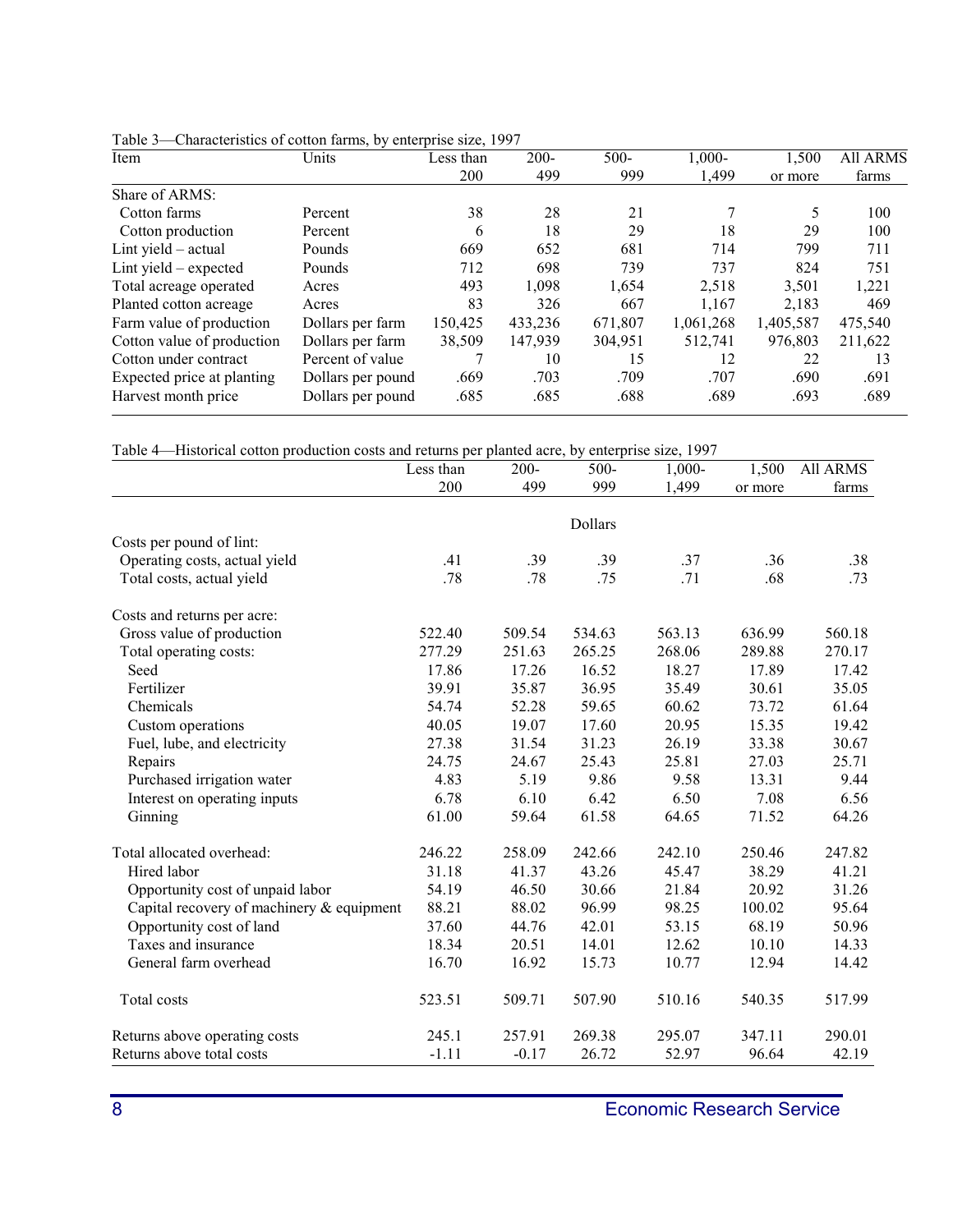Custom operations costs were significantly higher for the smallest enterprises than for all other sizes. The smallest farms used more custom services than any other size class, particularly custom cultivation and harvesting. They did, however, use significantly less custom scouting than the larger farms. Growers with 1,000-1,499 cotton acres reported the use of custom scouting most often. Scouting recommendations were also reported most often by the two largest groups of farms as the basis of the decision to apply insecticides.

Growers with the smallest cotton enterprises were more likely to be sole proprietorships and to own their own land. When they did rent land, they chose cash rent more often than share rent. Some 41 percent of growers with less than 200 cotton acres specialized in cotton production while 42 percent specialized in crops other than cotton or cash grains, mostly vegetables or soybeans [\(fig. 3\).](#page-8-0) Roughly one-fourth of farms with less than 500 cotton acres were considered high-cost producers. Half of growers with less than 200 cotton acres listed a nonfarm occupation, and almost three-fourths were in a favorable financial condition.

#### <span id="page-8-0"></span>**Figure 3 Specialization of cotton farms**

Ninety percent of farms with 1,500 or more cotton acres specialized in cotton, while roughly 40 percent of farms with less than 200 cotton acres specialized in either cotton or other crops.



Source: 1997 Agricultural Resource Management Study, cotton version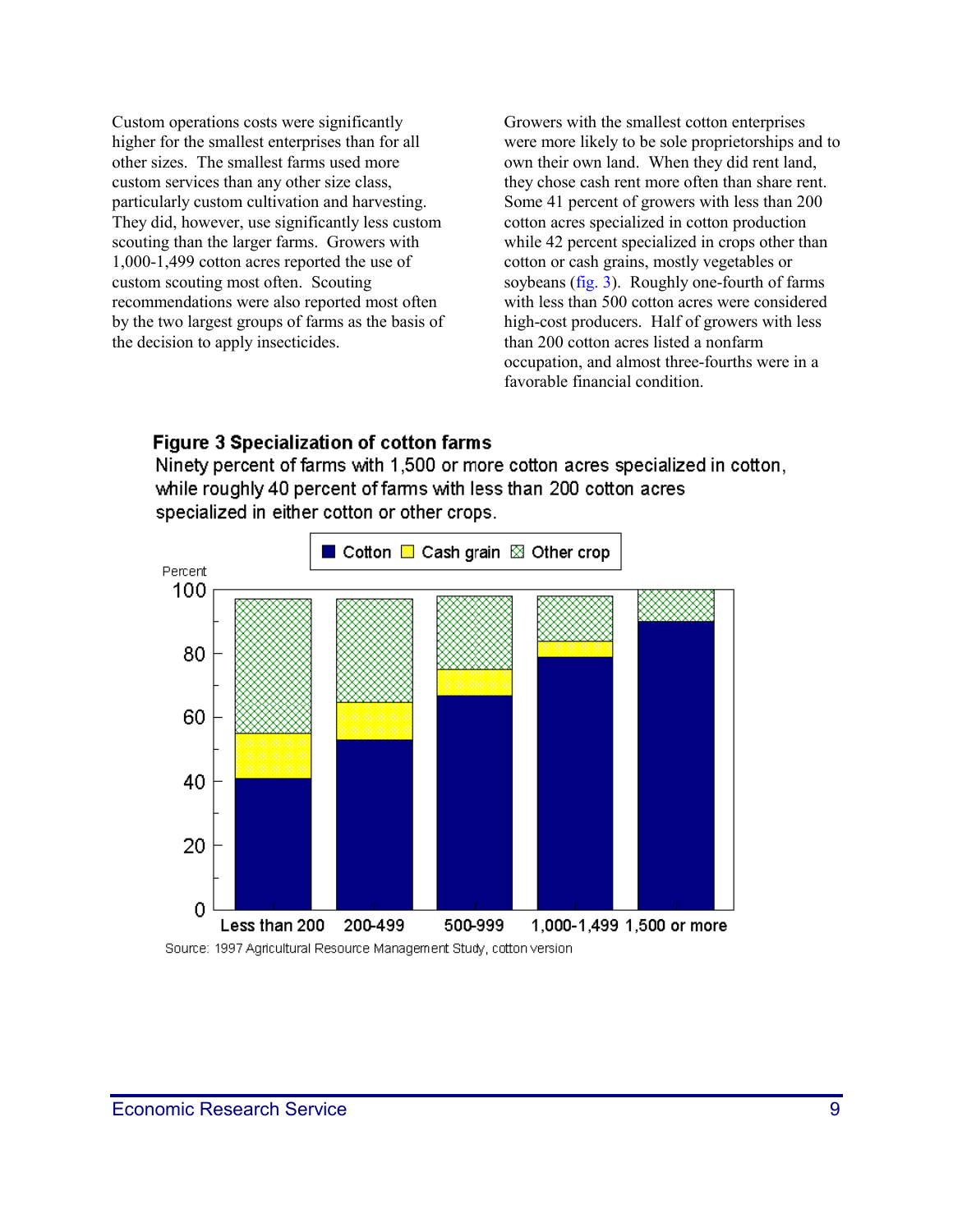#### Characteristics of Cotton Producers by Region

*Both costs and returns vary regionally due to differences in yields and use of irrigation.*

A third of all ARMS cotton farms were in the Prairie Gateway while the Southern Seaboard and the Mississippi Portal regions each had 24 percent of cotton farms (se[e fig. 4 fo](#page-9-0)r regions). Together these three regions accounted for 69 percent of 1997 cotton production [\(table 5\).](#page-10-0) The Fruitful Rim had the highest share of production of any one region (26 percent). Lint yields were lower than growers expected in all regions except the Fruitful Rim—this region reported the highest yields of any region and almost double the U.S. average.

In aggregate, growers in the Fruitful Rim had larger farms and more cotton acres than growers in the other regions. Proportionally, however, cotton accounted for 36 percent of acres and 40 percent of total farm sales in the Fruitful Rim compared with 44 percent of total acres operated and 49 percent of total farm sales in the Heartland. Farms in the Mississippi Portal

region derived 58 percent of their total value of production from cotton sales on 39 percent of acres operated. Although farms in the Prairie Gateway had the lowest average values for both cotton sales and total sales, they had the highest proportion of sales (61 percent) from cotton and the lowest proportion of value under contract. Growers in the Prairie Gateway were more likely to specialize in cotton production (67 percent), while 51 percent of growers in the Southern Seaboard reported another crop as their specialty.

Operating costs per pound of lint were highest in the Fruitful Rim, while total costs per pound were highest in the Prairie Gatewa[y \(table 6\).](#page-10-1)  Operating costs were lowest in the Heartland. The lowest total costs per pound were in the Heartland and Mississippi Portal regions. On a per-acre basis, both operating and total costs were lowest in the Prairie Gateway and highest in the Fruitful Rim.

#### <span id="page-9-0"></span>Figure 4 U.S. farm resource regions

In 1997, the highest proportion of cotton farms was in the Prairie Gateway. Growers in the Fruitful Rim had the highest yields.

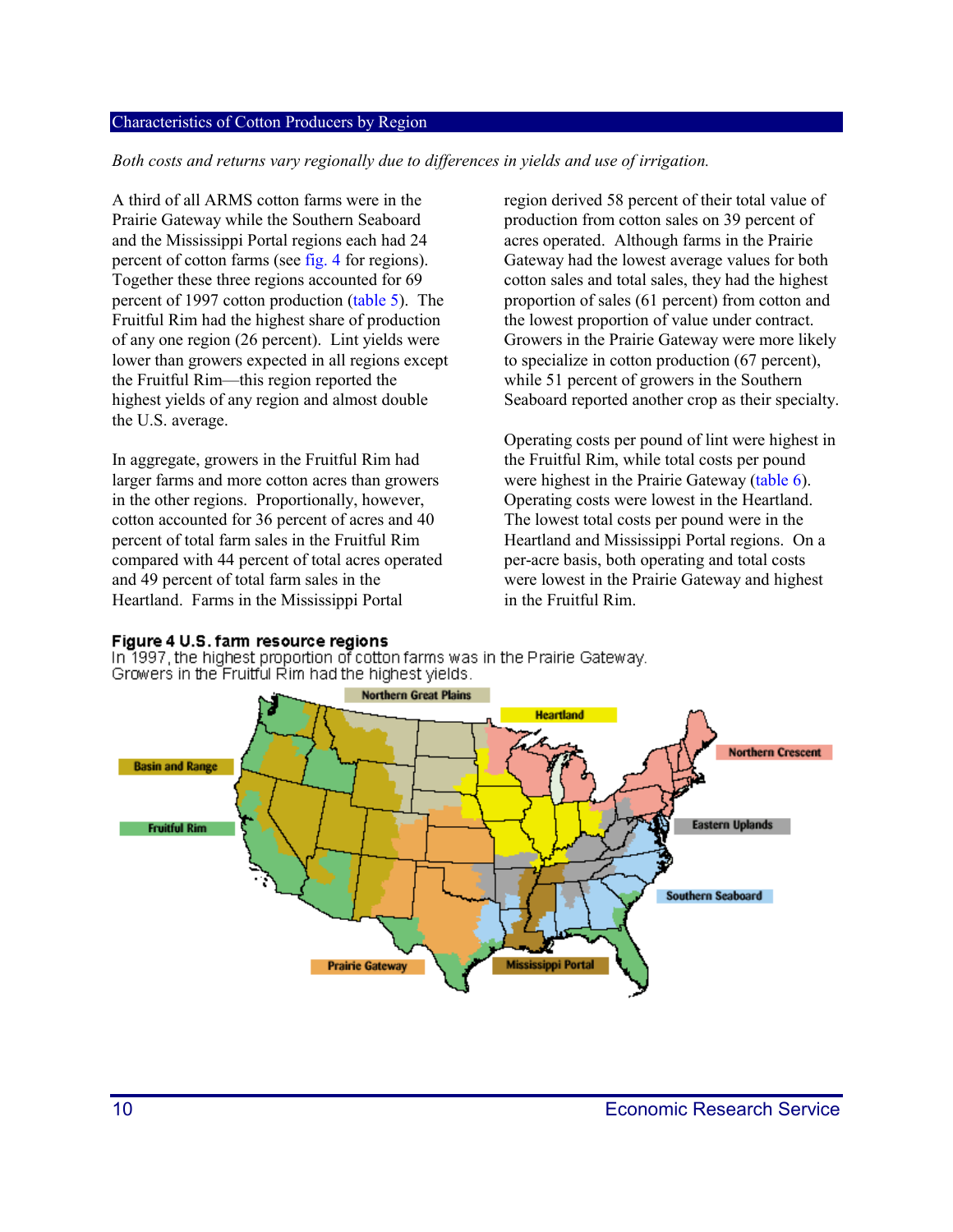| Item                       | Units             | Heartland | Prairie | Southern |           |         | Fruitful Mississippi All ARMS |
|----------------------------|-------------------|-----------|---------|----------|-----------|---------|-------------------------------|
|                            |                   |           | Gateway | Seaboard | Rim       | Portal  | farms                         |
| Share of ARMS:             |                   |           |         |          |           |         |                               |
| Cotton farms               | Percent           | 4         | 33      | 24       | 14        | 24      | 100                           |
| Cotton production          | Percent           | 4         | 24      | 20       | 26        | 25      | 100                           |
| Lint yield $-$ actual      | Pounds            | 726       | 466     | 714      | 1,131     | 807     | 711                           |
| Lint yield – expected      | Pounds            | 751       | 498     | 805      | 1,155     | 821     | 750                           |
| Total acreage operated     | Acres             | 1,080     | 1,336   | 1,049    | 1,510     | 1,086   | 1,221                         |
| Planted cotton acreage     | Acres             | 475       | 515     | 398      | 543       | 427     | 469                           |
| Farm value of production   | Dollars per farm  | 363,140   | 235,239 | 595,156  | 1,041,206 | 385,762 | 475,540                       |
| Cotton value of production | Dollars per farm  | 176,973   | 142,718 | 183,556  | 413,348   | 223,271 | 211,622                       |
| Cotton under contract      | Percent of value  | 21        | 8       | 11       | 16        | 17      | 13                            |
| Expected price at planting | Dollars per pound | .719      | .653    | .727     | .738      | .675    | .691                          |
| Harvest month price        | Dollars per pound | .696      | .643    | .702     | .739      | .670    | .689                          |

<span id="page-10-0"></span>

| Table 5—Characteristics of cotton farms, by region, 1997 |  |  |
|----------------------------------------------------------|--|--|
|                                                          |  |  |

<span id="page-10-1"></span>Table 6—Historical cotton production costs and returns per planted acre, by region, 1997

| Item                               | Heartland Prairie | Gateway          | Southern<br>Seaboard | Fruitful<br>Rim | Mississippi<br>Portal | <b>All ARMS</b><br>farms |
|------------------------------------|-------------------|------------------|----------------------|-----------------|-----------------------|--------------------------|
|                                    |                   |                  | Dollars              |                 |                       |                          |
| Costs per pound of lint:           |                   |                  |                      |                 |                       |                          |
| Operating costs, actual yield      | .33               | .37              | .38                  | .41             | .36                   | .38                      |
| Total costs, actual yield          | .67               | .83              | .68                  | .74             | .67                   | .73                      |
| Costs and returns per acre:        |                   |                  |                      |                 |                       |                          |
| Gross value of production          | 570.33            | 342.50           | 564.53               | 979.41          | 610.97                | 560.18                   |
| Total operating costs:             | 243.27            | 172.35           | 272.22               | 468.84          | 291.06                | 270.17                   |
| Seed                               | 9.44              | 14.20            | 18.36                | 22.32           | 19.24                 | 17.42                    |
| Fertilizer                         | 35.80             | 18.04            | 50.75                | 45.39           | 40.69                 | 35.05                    |
| Chemicals                          | 74.42             | 25.49            | 68.89                | 93.07           | 90.69                 | 61.64                    |
| Custom operations                  | 7.20              | 9.35             | 15.96                | 53.95           | 16.33                 | 19.42                    |
| Fuel, lube, and electricity        | 19.39             | 29.50            | 24.21                | 55.04           | 22.96                 | 30.67                    |
| Repairs                            | 30.05             | 23.20            | 21.84                | 30.08           | 29.80                 | 25.71                    |
| Purchased irrigation water         | $\mathbf{0}$      | $\boldsymbol{0}$ | $\theta$             | 57.53           | $\theta$              | 9.44                     |
| Interest on operating inputs       | 5.97              | 4.15             | 6.56                 | 11.45           | 7.13                  | 6.56                     |
| Ginning                            | 61.01             | 48.41            | 65.64                | 100.00          | 64.22                 | 64.26                    |
| Total allocated costs:             | 246.44            | 214.61           | 212.99               | 367.85          | 247.42                | 247.82                   |
| Hired labor                        | 17.29             | 24.33            | 30.01                | 100.36          | 38.88                 | 41.21                    |
| Opportunity cost of unpaid labor   | 21.67             | 35.22            | 35.64                | 28.42           | 24.30                 | 31.26                    |
| Capital recovery of mach. & equip. | 110.31            | 83.14            | 83.50                | 117.63          | 110.01                | 95.64                    |
| Opportunity cost of land           | 85.24             | 48.09            | 35.45                | 77.13           | 45.30                 | 50.96                    |
| Taxes and insurance                | 6.27              | 14.20            | 16.82                | 14.85           | 13.39                 | 14.33                    |
| General farm overhead              | 5.64              | 9.63             | 11.57                | 29.46           | 15.55                 | 14.42                    |
| Total costs                        | 489.71            | 386.96           | 485.22               | 836.69          | 538.49                | 517.99                   |
| Returns above operating costs      | 327.06            | 170.15           | 292.30               | 510.57          | 319.91                | 290.01                   |
| Returns above total costs          | 80.62             | $-44.46$         | 79.31                | 142.72          | 72.49                 | 42.19                    |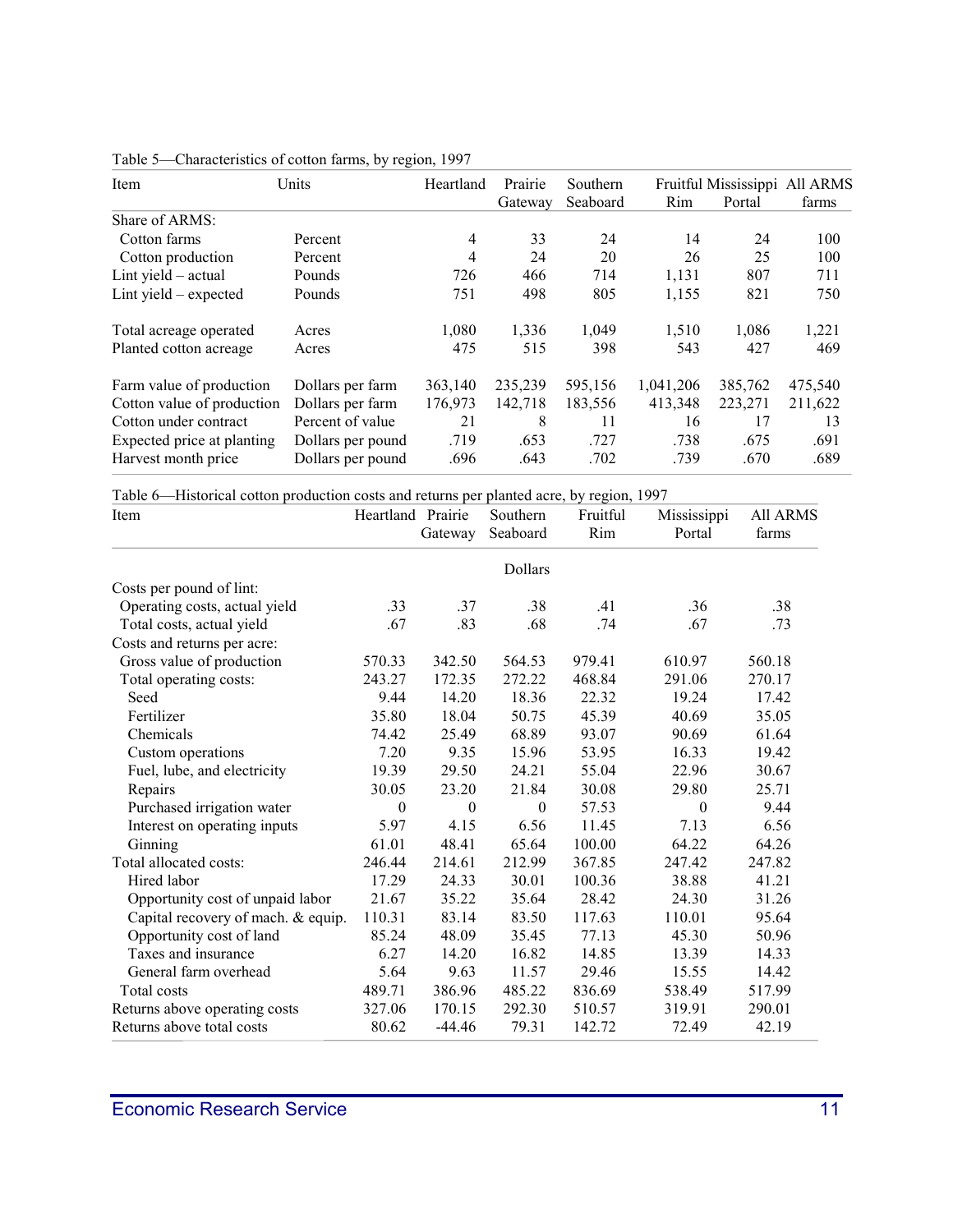Seed costs were significantly lower in the Heartland than the other regions and significantly higher in the Fruitful Rim. Seeding rates varied from 9 pounds per acre in the Southern Seaboard to 17 pounds per acre in the Prairie Gateway. Most growers used purchased seed, ranging from 61 percent of seed in the Prairie Gateway to 100 percent in the Southern Seaboard. Use of transgenic seed was significantly higher in the Southern Seaboard and Fruitful Rim than in the Prairie Gateway.

Most growers in the Fruitful Rim planted in April, whereas most growers in the other regions planted in May. A third of growers in the Prairie Gateway used skip-row production (mostly plant two rows, skip one) as did 2 percent in the Mississippi Portal. Growers in the other regions planted solid rows only. Most growers in the Heartland, Fruitful Rim, and Mississippi Portal harvested in October while most growers in the Prairie Gateway and Southern Seaboard harvested in November. More than 80 percent of growers in the Prairie Gateway used stripper harvesters and 60 percent used module builders—considerably more than in any other region. Module builders are generally used to store cotton in the field and are therefore used more often in drier climates.

Taken together, costs for fertilizer, chemicals, custom operations, and fuel, lube, and electricity accounted for a low of 48 percent of operating costs in the Prairie Gateway to a high of 59 percent in the Southern Seaboard and Mississippi Portal. Ginning costs were lowest in the Prairie Gateway and highest in the Fruitful Rim due to yields. Heavy use of irrigation in the Fruitful Rim explains the higher costs for fuel there.

Fertilizer and chemical costs were significantly lower in the Prairie Gateway than in all other regions. Less than two-thirds of these growers used insecticides compared with 84-92 percent in the other regions. Only 57 percent of growers in the Prairie Gateway reported using nematicides compared with all growers in the Heartland. Growers in the Heartland made the fewest trips

over the fields with insecticides during a season, but the most trips with herbicides. In contrast, growers in the Fruitful Rim made the fewest trips with herbicides and the most trips with insecticides. Applications of both pre- and postemergent herbicides were generally made as a routine practice, although the highest proportion of growers in the Prairie Gateway used weed type and density as their primary decision factor.

Custom operations were also significantly higher in the Fruitful Rim than in other regions. These growers reported using custom applications for chemicals (55 percent), fertilizers (46 percent), harvesting (44 percent), and scouting (40 percent). Sixty percent of growers in the Mississippi Portal and 59 percent of growers in the Southern Seaboard reported scouting. Growers in the Heartland applied insecticides most often based on a preventive schedule and history of past pest problems. Growers in the Prairie Gateway used their own determination of infestation levels as the primary determinant. Growers in the Southern Seaboard, Fruitful Rim, and Mississippi Portal used scouting data followed by their own determinations as the basis of their decisions to apply insecticides.

More than a third of farms in the Prairie Gateway and the Fruitful Rim were high-cost producers compared with 11 percent in the Mississippi Portal [\(fig. 5\).](#page-12-0) Per-pound total costs were highest in the Prairie Gateway and Fruitful Rim. Yields in the Fruitful Rim far surpassed those of the other regions. Irrigation in this region evens out the effects of adverse weather conditions but raises production costs considerably. Ginning costs were higher here, as they are based on yields. Yet, farmers in the Fruitful Rim had the highest returns above costs, on average, of any region. Higher yield compensates for higher production costs, and both the expected and harvest month prices were higher in the Fruitful Rim than in the other regions.

Sixty-five percent of growers in the Fruitful Rim were in the three large-farm categories based on the typology, compared with only 28 percent in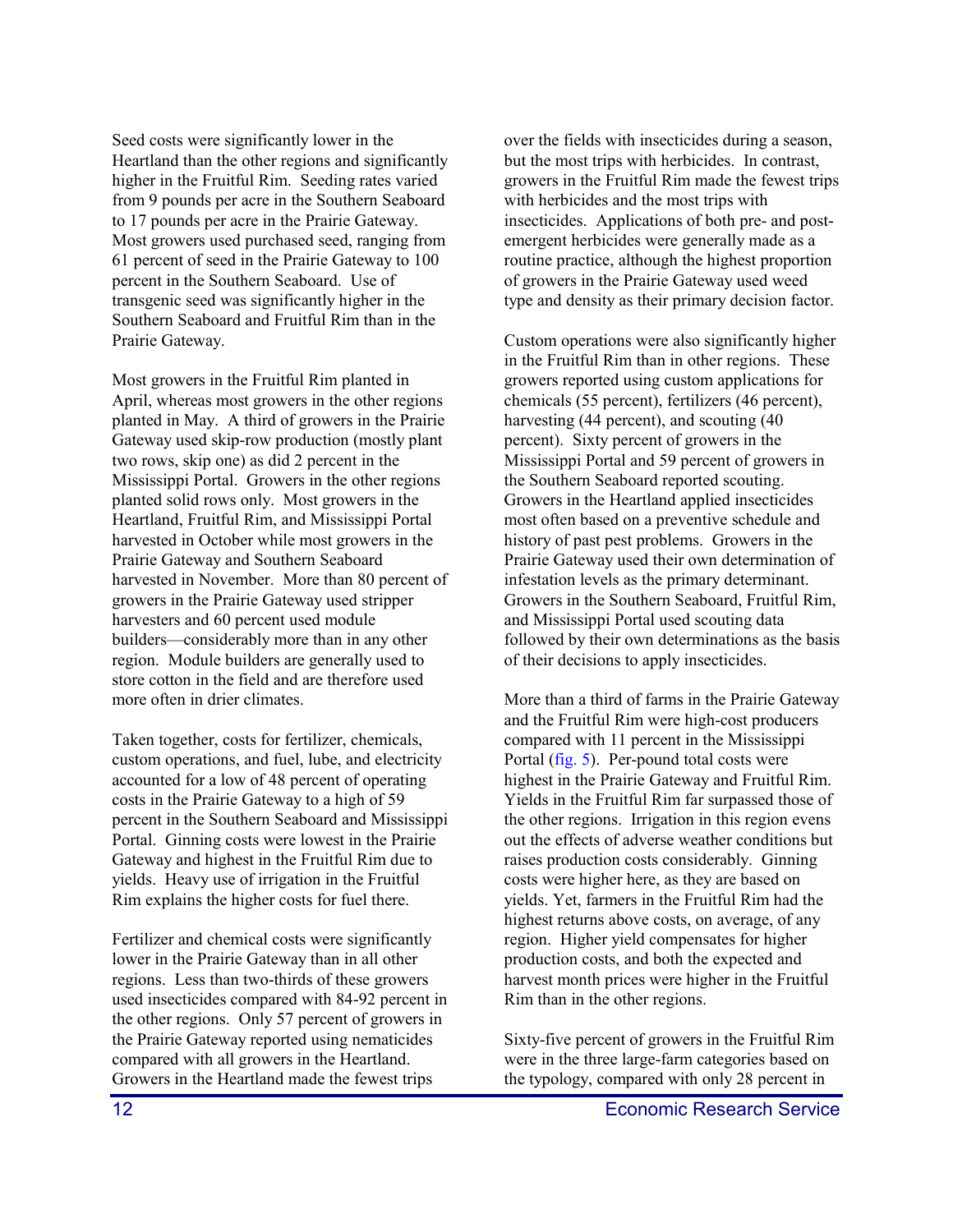the Prairie Gateway. Most cotton farms were sole proprietorships. In the Fruitful Rim, 57 percent of farms were organized as sole proprietorships, while 22 percent were

corporations. Of all regions, the Southern Seaboard had the lowest proportion of farms in a favorable financial condition.

### <span id="page-12-0"></span>Figure 5 Distribution of cost groups varies regionally

More than a third of the farms producing cotton in the Prairie Gateway and Fruitful Rim in 1997 were high-cost producers, while just under a third of farms in the other regions were low-cost producers.



Source: 1997 Agricultural Resource Management Study, cotton version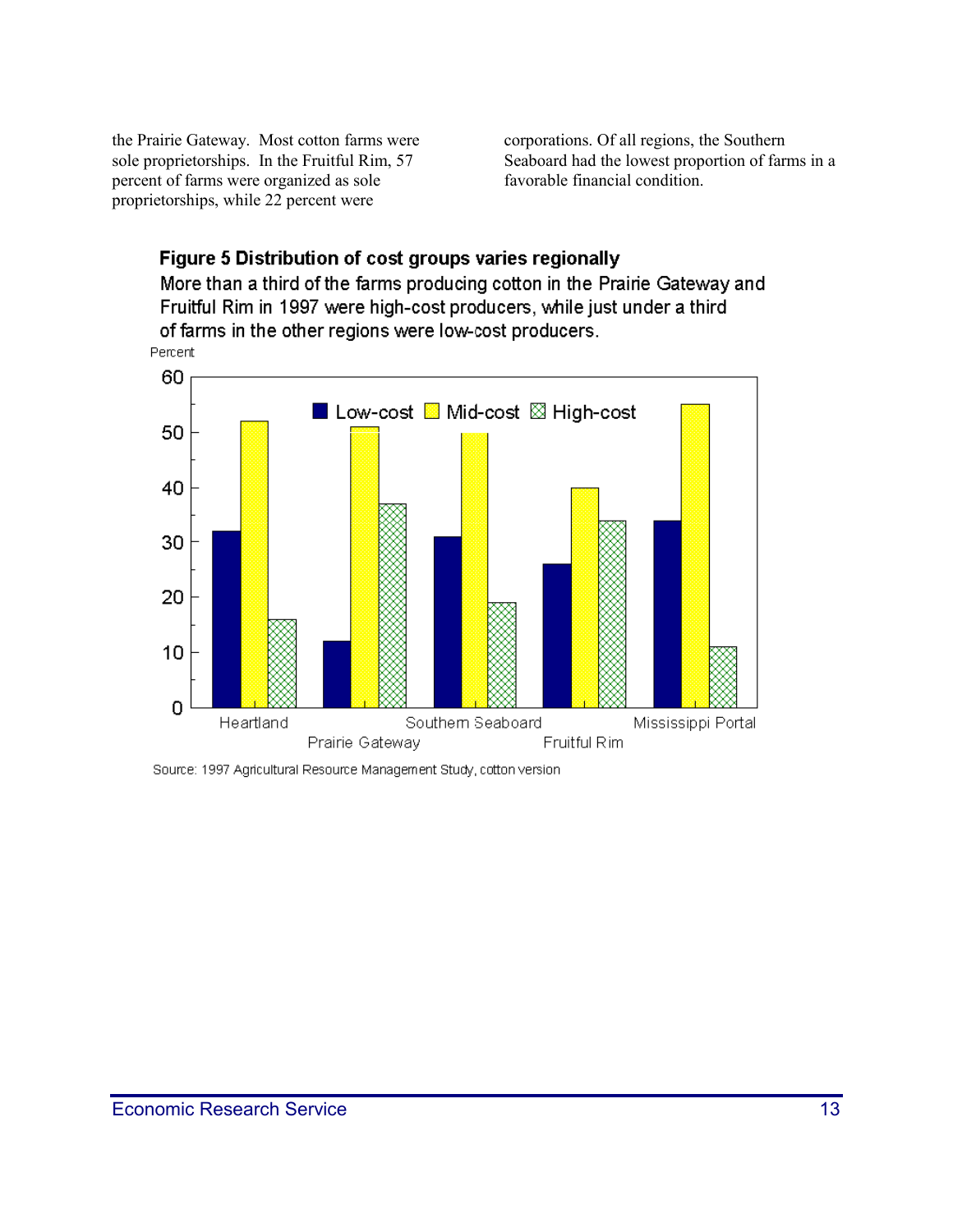#### Characteristics of Cotton Producers by Typology

*Smaller farms are more likely to specialize in cotton and have proportionally higher cotton receipts than larger farms.*

The ERS farm typology stratifies farms according to gross value of farm product sales and occupation of the operator (see Hoppe and others, 1999). The cotton version of the 1997 ARMS did not have adequate sample size to use all the classes in the typology. As a result, the three smallest classes of farms (limited-resource, retirement, and residential/lifestyle) have been combined for this report and will be called "other small farms."

Cotton farms were fairly evenly distributed, with 15-20 percent in each of the typology groups except nonfamily, which only had 6 percent of farms. As with the national distribution of farms, the share of cotton production rises with farm size. In fact, the 39 percent of farms in the large family and very large family categories accounted for 60 percent of cotton production in 1997 [\(table 7\).](#page-14-0)

The size of the cotton enterprise rose along with farm size. All farms in the other small farm group had fewer than 500 cotton acres while 27 percent of very large family and 37 percent of nonfamily farms had 1,000 or more cotton acres [\(fig. 6\).](#page-15-0) The cotton enterprise accounted for 45 percent of total operated acreage on high-sales farms—the highest percentage of the typology groups. Low-sales farms had the next highest proportion of land devoted to cotton at 42 percent. Other small farms had the lowest proportion.

As discussed in the section on enterprise size, the value of production for both the farm and the cotton enterprise rose with size. But unlike the acreage concentrations, the largest farms did not have the highest concentration of sales from cotton. Low-sales family farms had the highest proportion of sales coming from cotton (73 percent) followed by high-sales (62 percent) and other small family farms (61 percent). Very large family and nonfamily farms had the lowest proportions, 36

and 42 percent, respectively. Very large family farms had the lowest proportion of farms specializing in cotton production across the typology, and the largest proportion of farms specializing in livestock (se[e app. table 4\)](#page-25-0). Large family farms received 53 percent of total value of production from cotton.

Production costs varied among the typology groups, but the most significant differences were between small and large farms [\(table 8\).](#page-14-0) The only groups for which the difference in operating costs per pound of lint were statistically significant were low-sales and large family farms. For total costs, significant differences were found between very large family farms and low-sales, high-sales, and large family farms as well as between high-sales and nonfamily farms. On a per-acre basis, the large, very large, and nonfamily farms had higher operating costs. These groups also had significantly higher per acre total costs, although the difference between other small farms and large family farms was not statistically significant. Returns above operating costs for nonfamily farms were significantly higher than for all other typology groups.

While yields were lower than growers expected across the typology, other small farms and large family farms had the largest yield shortfalls. Low-sales farms nearly realized their expected yields, yet this group had the lowest expected yields. Although their harvest month price exceeded their expectations, this was the lowest price across the typology. The three large farm groups expected higher prices at planting than did the smaller groups. While harvest month prices were lower than growers expected at the time the cotton was planted, the harvest month price was still higher than that received by the farm occupation groups. purchased more. They used significantly more herbicide-resistant seed; there were no statistically significant differences in Bt seed use.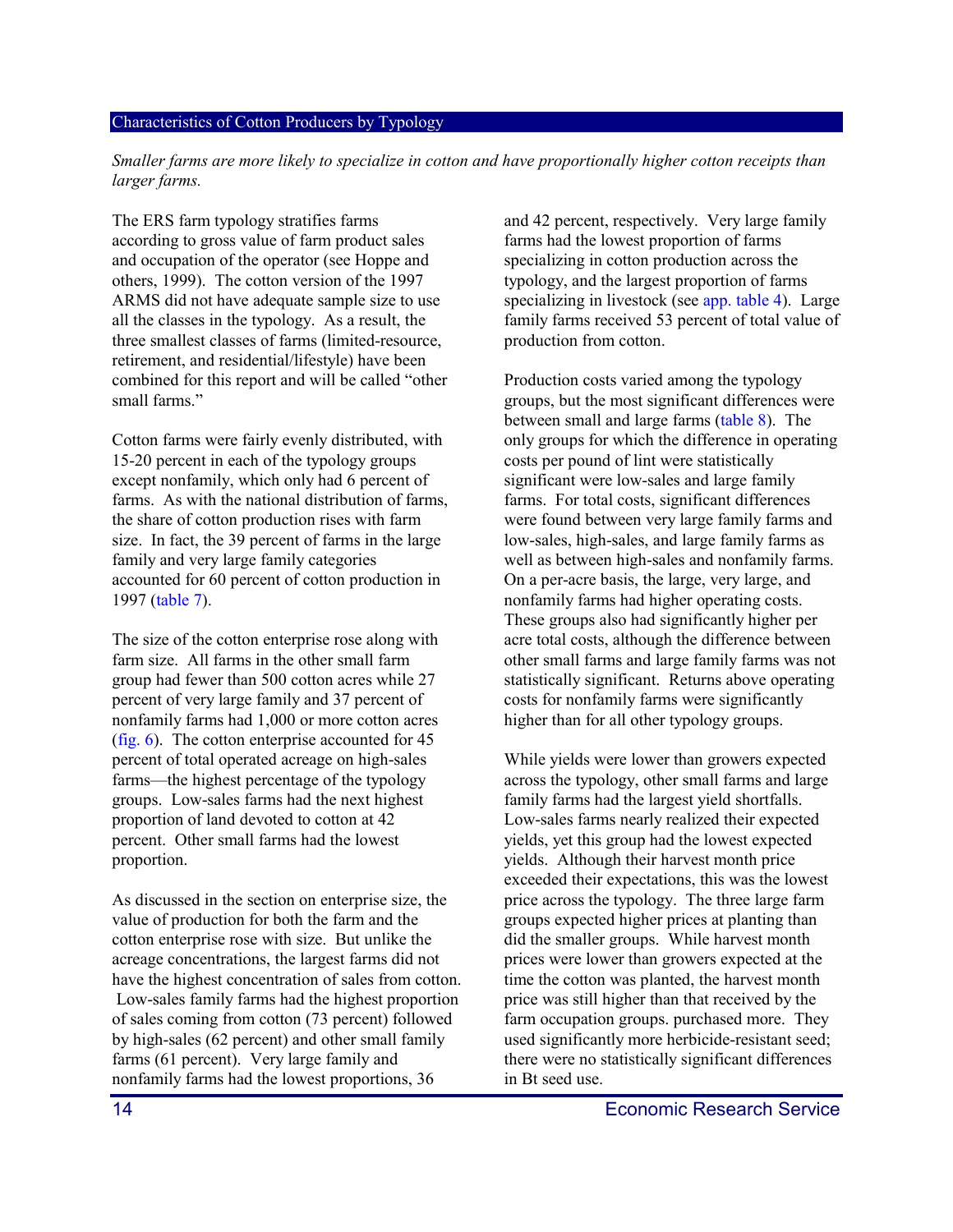| Item                       | Units                   | Other |                |                               | Large   | Very                | Non-    | All         |
|----------------------------|-------------------------|-------|----------------|-------------------------------|---------|---------------------|---------|-------------|
|                            |                         | small | farm Low-sales | Farm occupation<br>High-sales | family  | large<br>family     | family  | <b>ARMS</b> |
| Share of ARMS:             |                         |       |                |                               |         |                     |         |             |
| Cotton farms               | Percent                 | 20    | 15             | 20                            | 20      | 19                  | 6       | 100         |
| Cotton production          | Percent                 | 3     | 7              | 14                            | 21      | 39                  | 16      | 100         |
| Lint yield $-$ actual      | Pounds                  | 547   | 486            | 522                           | 626     | 842                 | 1,113   | 711         |
| Lint yield $-$ expected    | Pounds                  | 630   | 492            | 562                           | 708     | 859                 | 1,146   | 751         |
| Total acreage operated     | Acres                   | 418   | 743            | 1,037                         | 1,400   | 2,092               | 2,387   | 1,221       |
| Planted cotton acreage     | Acres                   | 84    | 309            | 466                           | 548     | 801                 | 852     | 469         |
| Farm value of production   | Dollars per farm 48,250 |       | 114,811        | 231,152                       | 408,341 | 1,255,869 1,384,834 |         | 475,540     |
| Cotton value of production | Dollars per farm 29,469 |       | 84,174         | 143,479                       | 214,590 | 458,898             | 580,750 | 211,622     |
| Cotton under contract      | Percent of value        | 15    | 12             | 11                            | 13      | 14                  | 13      | 13          |
| Expected price at planting | Dollars per pound       | .677  | .653           | .678                          | .703    | .722                | .743    | .691        |
| Harvest month price        | Dollars per pound       | .671  | .660           | .668                          | .671    | .693                | .736    | .689        |

### <span id="page-14-0"></span>Table 7—Characteristics of cotton farms, by farm typology, 1997

Table 8—Historical cotton production costs and returns per planted acre, by typology, 1997

| Item                               | Other         |                                         |          | Large   | Very            | Non-   | All                  |  |
|------------------------------------|---------------|-----------------------------------------|----------|---------|-----------------|--------|----------------------|--|
|                                    | small<br>farm | Farm occupation<br>Low-sales High-sales |          | family  | large<br>family | family | <b>ARMS</b><br>farms |  |
|                                    |               |                                         |          | Dollars |                 |        |                      |  |
| Costs per pound of lint:           |               |                                         |          |         |                 |        |                      |  |
| Operating costs, actual yield      | .40           | .35                                     | .38      | .39     | .37             | .40    | .38                  |  |
| Total costs, actual yield          | .71           | .79                                     | .80      | .77     | .69             | .68    | .73                  |  |
| Costs and returns per acre:        |               |                                         |          |         |                 |        |                      |  |
| Gross value of production          | 418.73        | 364.85                                  | 397.19   | 476.70  | 665.24          | 957.22 | 560.18               |  |
| Total operating costs:             | 217.78        | 168.69                                  | 200.53   | 242.72  | 311.87          | 445.29 | 270.17               |  |
| Seed                               | 14.83         | 17.28                                   | 13.37    | 17.40   | 19.20           | 20.50  | 17.42                |  |
| Fertilizer                         | 27.76         | 21.50                                   | 27.17    | 34.26   | 41.57           | 46.43  | 35.05                |  |
| Chemicals                          | 42.45         | 29.66                                   | 37.13    | 56.69   | 78.66           | 102.05 | 61.64                |  |
| Custom operations                  | 35.93         | 8.62                                    | 11.90    | 15.34   | 18.72           | 49.26  | 19.42                |  |
| Fuel, lube, and electricity        | 18.26         | 21.35                                   | 31.95    | 28.01   | 35.41           | 32.55  | 30.67                |  |
| Repairs                            | 19.37         | 19.81                                   | 23.49    | 26.70   | 28.17           | 27.68  | 25.71                |  |
| Purchased irrigation water         | 3.11          | 0.00                                    | 1.02     | 0.45    | 8.41            | 59.73  | 9.44                 |  |
| Interest on operating inputs       | 5.36          | 4.05                                    | 4.83     | 5.88    | 7.60            | 10.87  | 6.56                 |  |
| Ginning                            | 50.71         | 46.42                                   | 49.69    | 57.98   | 74.13           | 96.22  | 64.26                |  |
| Total allocated overhead:          | 173.58        | 218.09                                  | 217.65   | 236.94  | 271.77          | 307.52 | 247.82               |  |
| Hired labor                        | 14.30         | 24.22                                   | 25.04    | 33.20   | 54.48           | 73.34  | 41.21                |  |
| Opportunity cost of unpaid labor   | 44.53         | 45.69                                   | 38.68    | 30.01   | 27.08           | 15.17  | 31.26                |  |
| Capital recovery of mach. & equip. | 65.42         | 72.17                                   | 82.15    | 99.57   | 107.22          | 108.23 | 95.64                |  |
| Opportunity cost of land           | 29.30         | 48.52                                   | 47.54    | 44.27   | 53.63           | 73.96  | 50.96                |  |
| Taxes and insurance                | 12.96         | 16.53                                   | 13.89    | 15.76   | 14.12           | 10.98  | 14.33                |  |
| General farm overhead              | 7.07          | 10.96                                   | 10.35    | 14.14   | 15.24           | 25.84  | 14.42                |  |
| Total costs                        | 391.36        | 386.78                                  | 418.18   | 479.66  | 583.65          | 752.81 | 517.99               |  |
| Returns above operating costs      | 200.94        | 196.16                                  | 196.66   | 233.98  | 353.37          | 511.94 | 290.01               |  |
| Returns above total costs          | 27.37         | $-21.93$                                | $-20.99$ | $-2.96$ | 81.60           | 204.41 | 42.19                |  |

Economic Research Service 15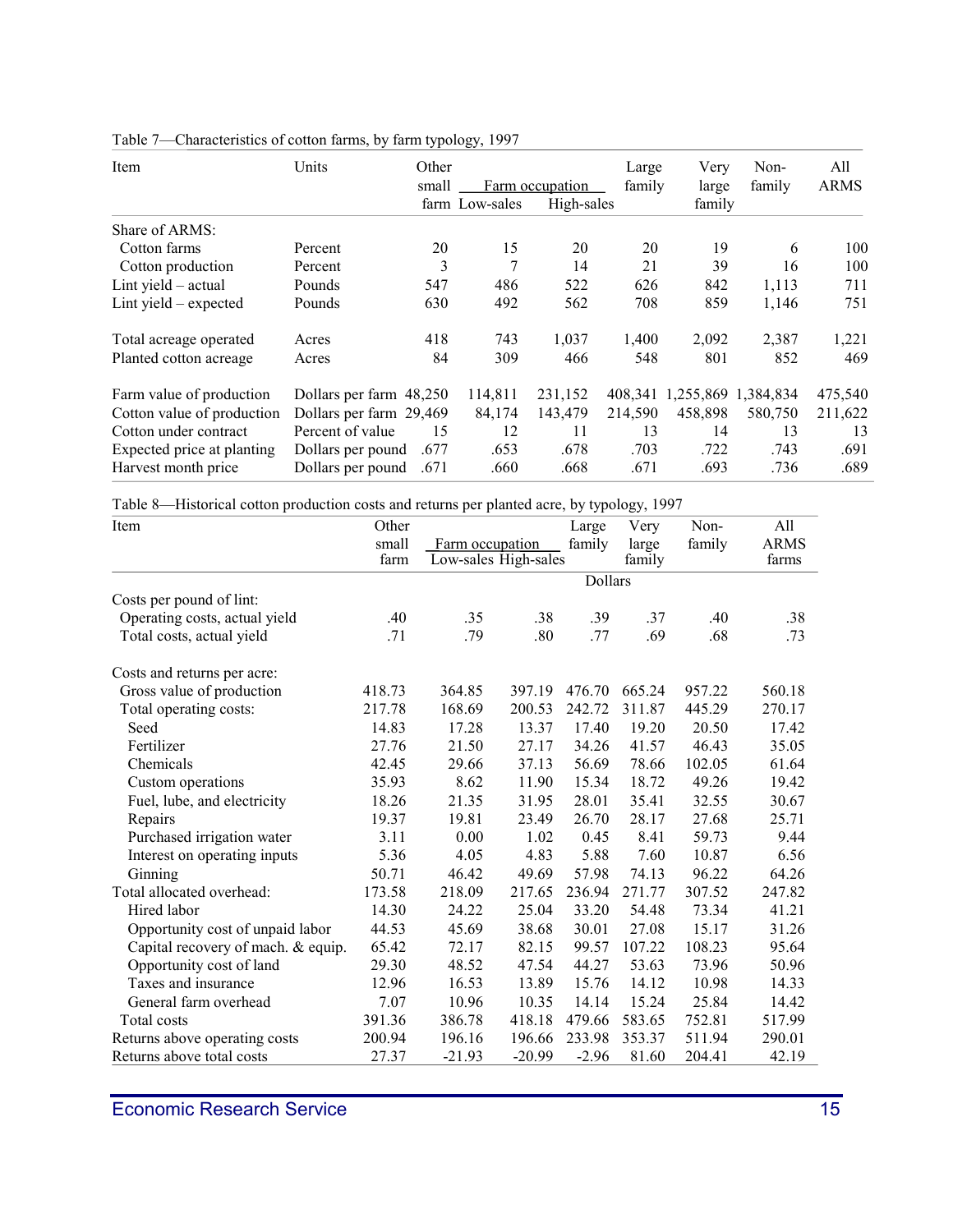### <span id="page-15-0"></span>Figure 6 Enterprise size varies across the typology

89 percent of the smallest cotton farms had fewer than 200 cotton acres in 1997; only 8 percent of very large family cotton farms had fewer than 200 cotton acres.



Source: 1997 Agricultural Resource Management Study, cotton version

Most cotton on very large family farms was planted in May. The two farm-occupation groups had the most growers using skip row production—the most common skip pattern was plant two rows skip one. The largest proportion of small and low-sales farms harvested in November, while the largest proportions of the other groups harvested in October.

The low-sales group had the lowest percentage of farms using chemicals, and they made only one trip across the field to apply chemicals. The nonfamily group had the highest percentage of farms using chemicals, and they made five trips across the field. There was no significant difference in the proportions of farms using fertilizers, but other small farms made two trips across the field to apply fertilizers compared with more than four trips by very large family farms.

Custom operations were used most commonly on other small farms. Compared with other farm sizes, significantly higher proportions of other small farms used custom operations throughout the production process. Other small farm operators used custom seeding (38 percent), cultivating (37 percent), application of chemicals (62 percent), fertilizers (57 percent), and harvesting (58 percent). They used significantly less custom scouting (19 percent) and soil testing (8 percent).

Other small farm operators were more likely to rely on standard practices as the basis for applying insecticides while very large family and nonfamily farm operators most often relied on scouting data. Scouting and soil tests were much more commonly used by larger farm operations.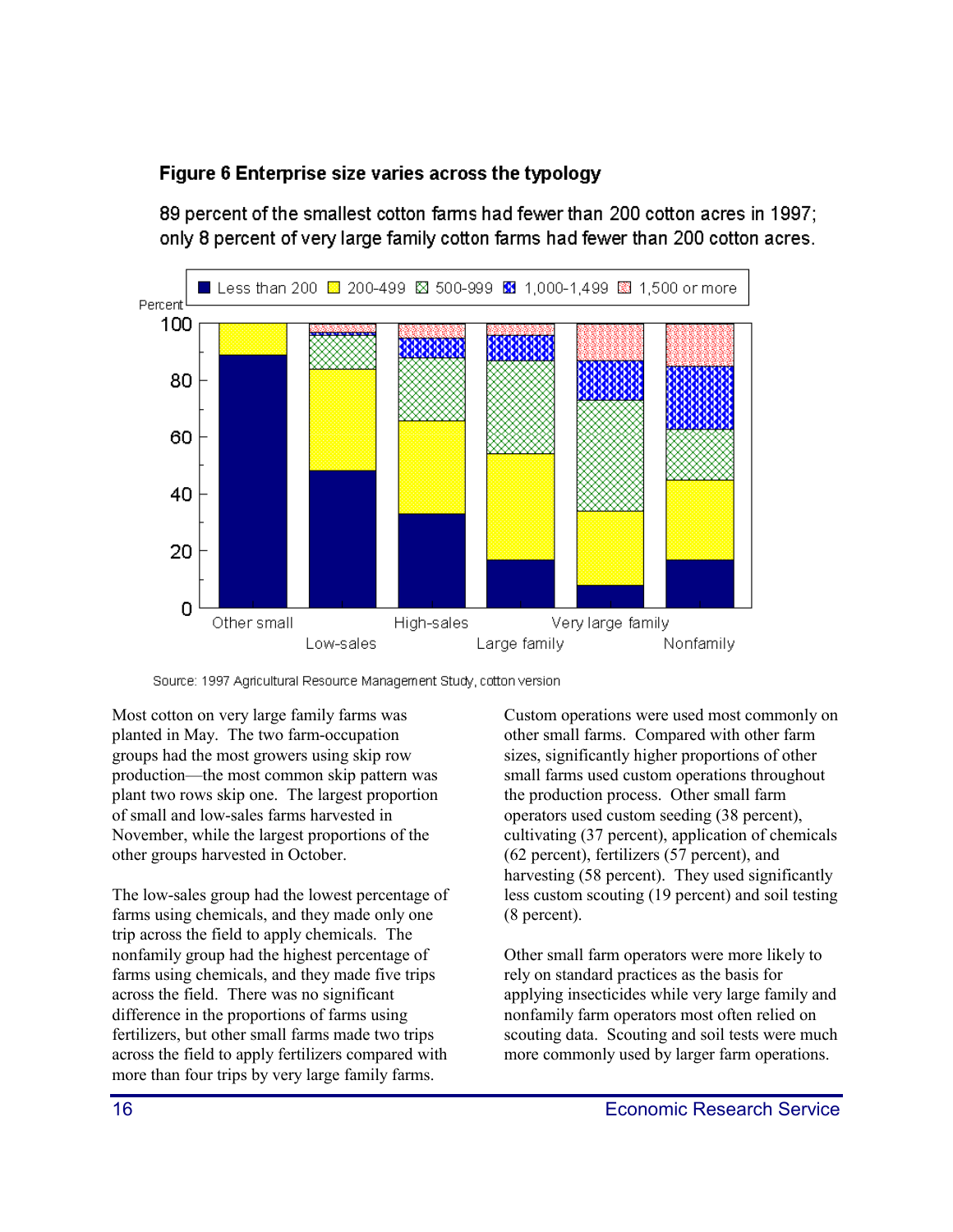Both nonfamily and other small farms owned more than 60 percent of their land. For lowsales, high-sales, and large family farms, 48-54 percent of land was share rented. Very large family farms had a higher proportion of land rented than owned. Larger farms were more likely to irrigate.

Most farms were sole proprietorships, although 28 percent of very large family farms were partnerships, and 41 percent of nonfamily farms were corporations. Half the operators of other

small farms were retired or had a nonfarm occupation, as did 91 percent of nonfamily farms. This is largely an artifact of the definitions of the groups. The other small farms group is comprised of operators who reported nonfarm occupations (retirement, residential/ lifestyle, limited-resource). Of the three groups, only the limited-resource group is likely to list a farm occupation. The nonfamily group is comprised of nonfamily corporations and hired managers.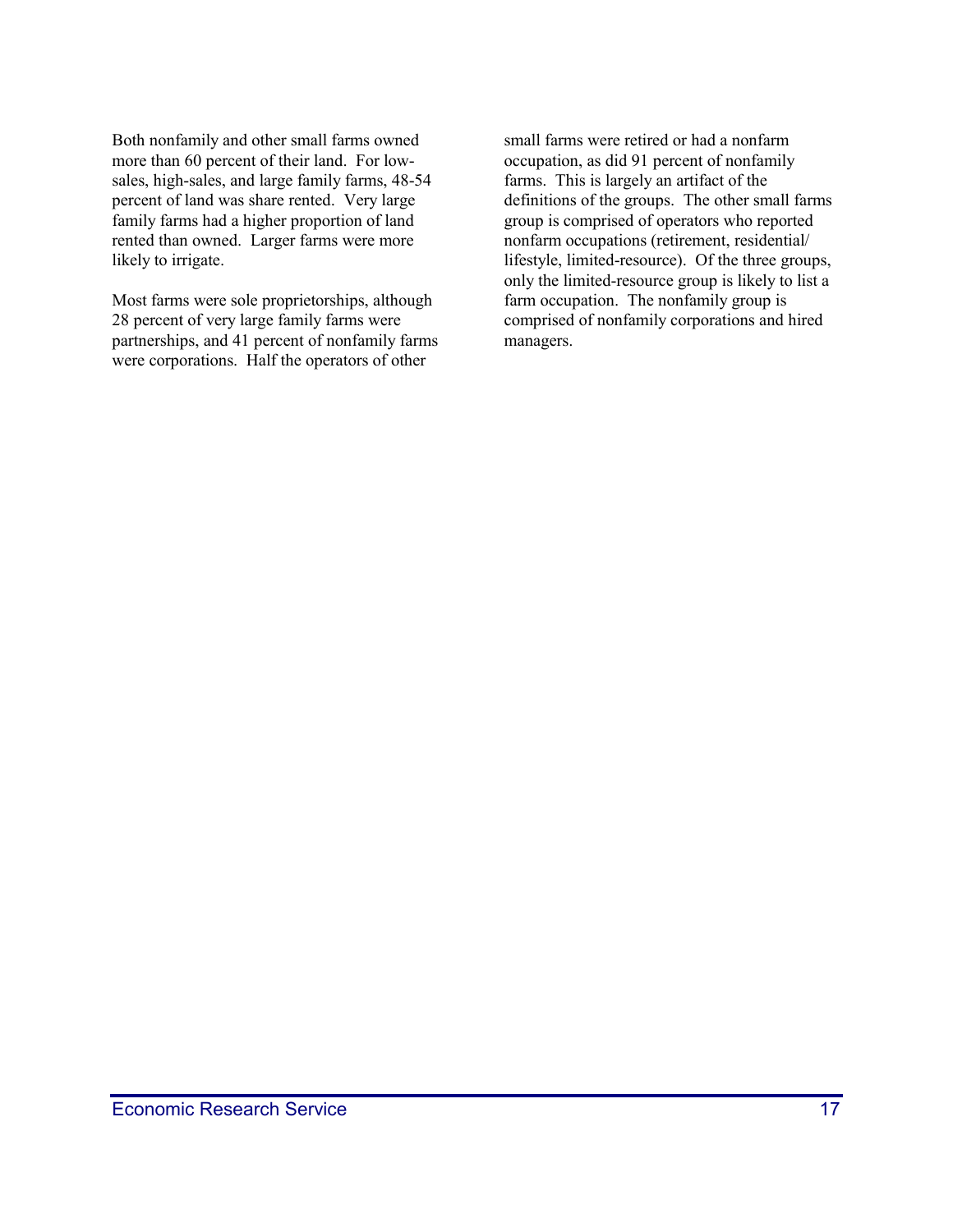### <span id="page-17-0"></span>**Glossary**

**Cost group:**

**Low-cost** producers are the 25 percent of U.S. cotton producers with the lowest per-pound costs. These producers had total costs of 64 cents per pound or less.

**High-cost** producers are the 25 percent of U.S. cotton producers with the highest per-pound costs. These producers had total costs of 92 cents per pound or more.

**Enterprise size** categories are specified as farms with fewer than 200 cotton acres, 200-499 cotton acres, 500-999 cotton acres, 1,000-1,499 cotton acres, and 1,500 cotton acres or more.

**Expected yield** is the cotton yield per acre that farmers reported that they expect on their operation at the beginning of the growing season.

**Expected price** is the price that farmers reported that they expected to receive at the beginning of the season.

**Financial condition** describes the financial health of a farm from a combination of net farm income and solvency (debt/asset ratio). Farms are categorized into one of four classes:

> **Favorable**: positive income and debt/asset ratio less than 0.40. These farms are generally considered financially stable.

**Marginal income**: negative income and a debt/asset ratio less than 0.40. Periods of negative income may not pose financial difficulties if these farms are carrying a low debt load and can either borrow against equity or obtain income from off-farm sources.

**Marginal solvency**: positive income and a debt/asset ratio above 0.40. A high debt/asset ratio may be acceptable if

these farms can generate enough income to service their debt and meet other financial obligations.

**Vulnerable**: negative income and a debt/asset ratio above 0.40. These farms are generally considered financially unstable.

**Farm typology** categorizes farms based on the occupation of operators and the sales class of farms. Farms are categorized into eight groups. Due to sample size limitations the three smallest classes have been combined into one group as defined below.

> **Other small family** farms combines limited-resource, retirement, and residential/lifestyle farms. Limitedresource farms have sales less than \$100,000, total farm assets less than \$150,000, and total operator household income less than \$20,000. They may report farming, a nonfarm occupation, or retirement as their major occupation. Retirement farms have sales less than \$250,000. These operators report they are retired (excludes limited-resource farms operated by retired farmers). Residential/lifestyle farms have sales less than \$250,000 and the operators report a major occupation other than farming (excludes limited-resource farms with operators reporting a nonfarm major occupation).

**Farming occupation/low-sales** farms have sales less than \$100,000 and the operators report farming as their major occupation (excludes limited-resource farms whose operators report farming as their major occupation).

**Farming occupation/high-sales** farms have sales between \$100,000 and \$249,999, and the operators report farming as their major occupation.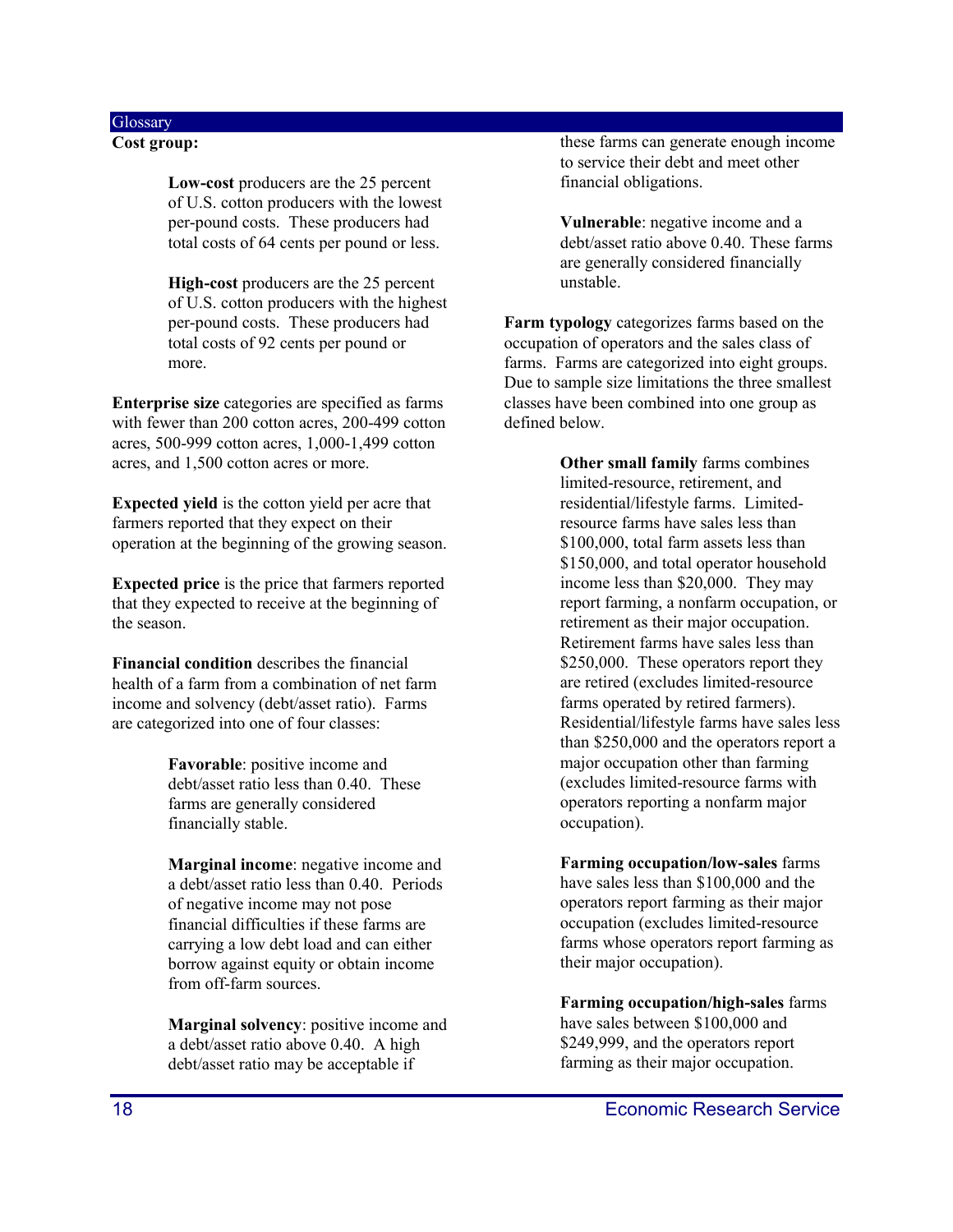#### **Glossary**

**Large family** farms have sales between \$250,000-499,999.

**Very large family** farms have sales of \$500,000 or more.

**Nonfamily** farms are farms organized as nonfamily corporations or cooperatives, as well as farms operated by hired managers.

**Operating costs** represent the costs for purchased inputs that are consumed in one production period. These costs include seed, fertilizer, chemicals, custom operations, fuel, lube, and electricity, repairs, purchased irrigation water, interest on operating inputs, and ginning.

**Ownership costs** include operating costs, hired labor, taxes and insurance, and an imputed cost for capital recovery.

**Total costs** include operating costs, paid and unpaid labor charges, an imputed cost for capital recovery, the opportunity cost of land, and the enterprise share of taxes and insurance and general farm overhead.

**Transgenic seed** includes seed that has been genetically modified to be herbicide tolerant or insect resistant.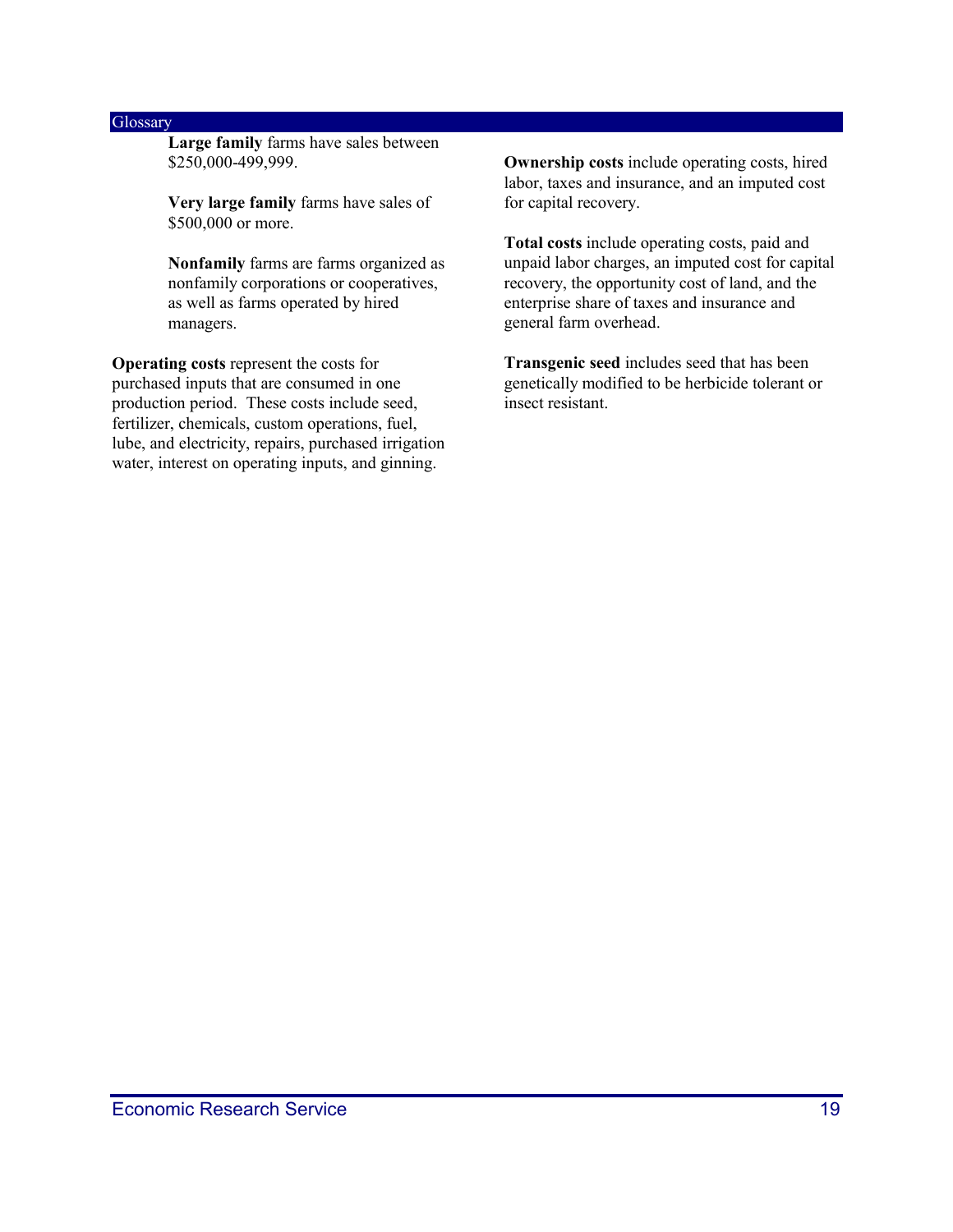#### References

Heimlich, Ralph. *Farm Resource Regions.* From the web site of the Economic Research Service

(http://www.ers.usda.gov/publications/aib760/). U.S. Dept. Agr., Econ. Res. Serv. Updated August 2000.

Hoppe, Robert, Janet Perry, and David Banker. "ERS Farm Typology: Classifying a Diverse Ag Sector." *Agricultural Outlook*. pp. 11-13. U.S. Dept. Agr., Econ. Res. Serv. November 1999.

Huffman, Wallace E. "Human Capital, Adaptive Ability, and the Distributional Implications of Agricultural Policy." *American Journal of*

*Agricultural Economics*. Vol. 67, pp. 429-34. May 1985.

U.S. Department of Agriculture, Economic Research Service. *Cotton Costs and Returns.* From the web site of the Economic Research Service

(http://www.ers.usda.gov/Data/CostsAndReturns /car/cotton2.htm). U.S. Dept. Agr., Econ. Res. Serv. Updated 2001.

\_\_\_\_\_\_\_\_, National Agricultural Statistics Service. *1997 Agricultural Resource Management Study Phase III: Survey Administration Manual.* January 1998.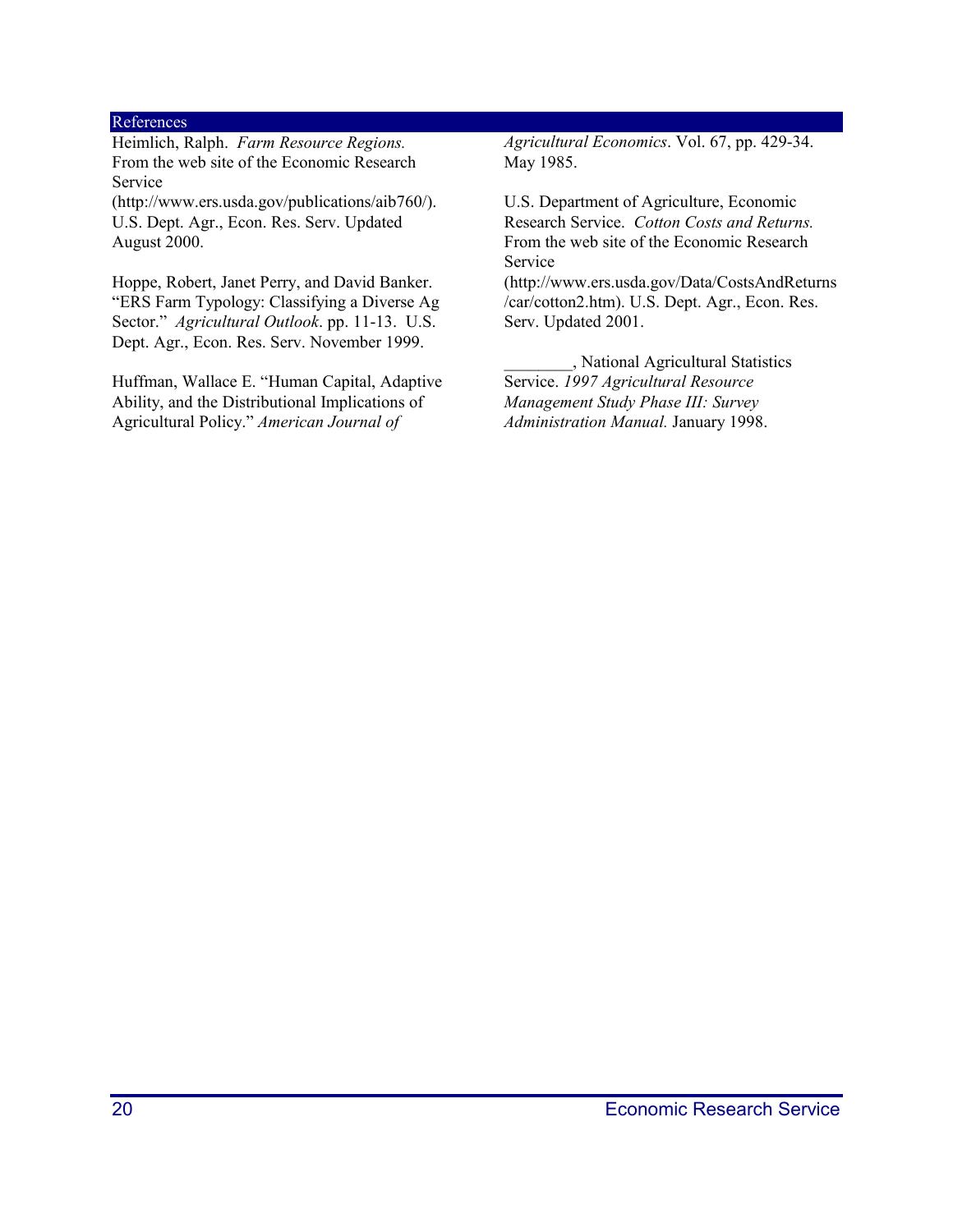#### <span id="page-20-0"></span>Appendix **Defining Cost Groups**

In the past, ERS issued reports analyzing characteristics of low-cost and high-cost producers of selected commodities. In those reports, variable costs were used as the basis for defining the cost groups. This subset of costs was used so that only directly observed costs were used rather than assumptions about the allocation of costs. However, disregarding the effect of overhead costs, which reflect the influence of management decisions, can distort the analysis. Management decisions have as much influence on capital items as on expendable items. Human capital, including allocative ability and time of an individual are inseparable and jointly allocated (Huffman, 1985). Disregarding the costs of labor, or including paid but not unpaid labor, may bias the analysis for commodities that are labor intensive. Other management decisions, such as the decision to rent land, may alter decisions about capital improvements to that land, as well as ownership of the commodity in share arrangements. There are different risks inherent with owned and rented land, each requiring different management strategies.

Some commodity reports have also used operating costs plus a subset of allocated overhead costs to represent ownership costs. In this case, hired labor, taxes and insurance, and capital recovery are added to operating costs. This approximates a level required to stay in

business whereas operating costs are shortrun costs.

Total costs account for the costs of both expendable and capital items. Costs of using capital items are allocated to the enterprise based on the amount of use and are associated with the entire farm business. Total costs represent the level required to reward all the factors of production and keep them in agricultural production over the longer term.

Regional distributions of farms by cost group differ depending on which set of costs is used. For example, in the Prairie Gateway, the proportion of farms declines as you move from low- to high-cost based on operating costs alone. When total costs are used as the basis for the cost group designation, the proportion of farms increases as you move from low- to high-cost (app. fig. 1). For cotton, ownership patterns change as you move from the west to the east along the entire southern United States. The distribution of farms is very sensitive to these changes. For corn and soybeans, there is a more homogeneous ownership pattern, and the distribution is less sensitive to the definition of cost groups. For this reason, total costs were used in this report. To compare cotton with other crops in future reports issued by ERS, a set of tables using ownership costs as the definition for cost groups has been included in this appendix.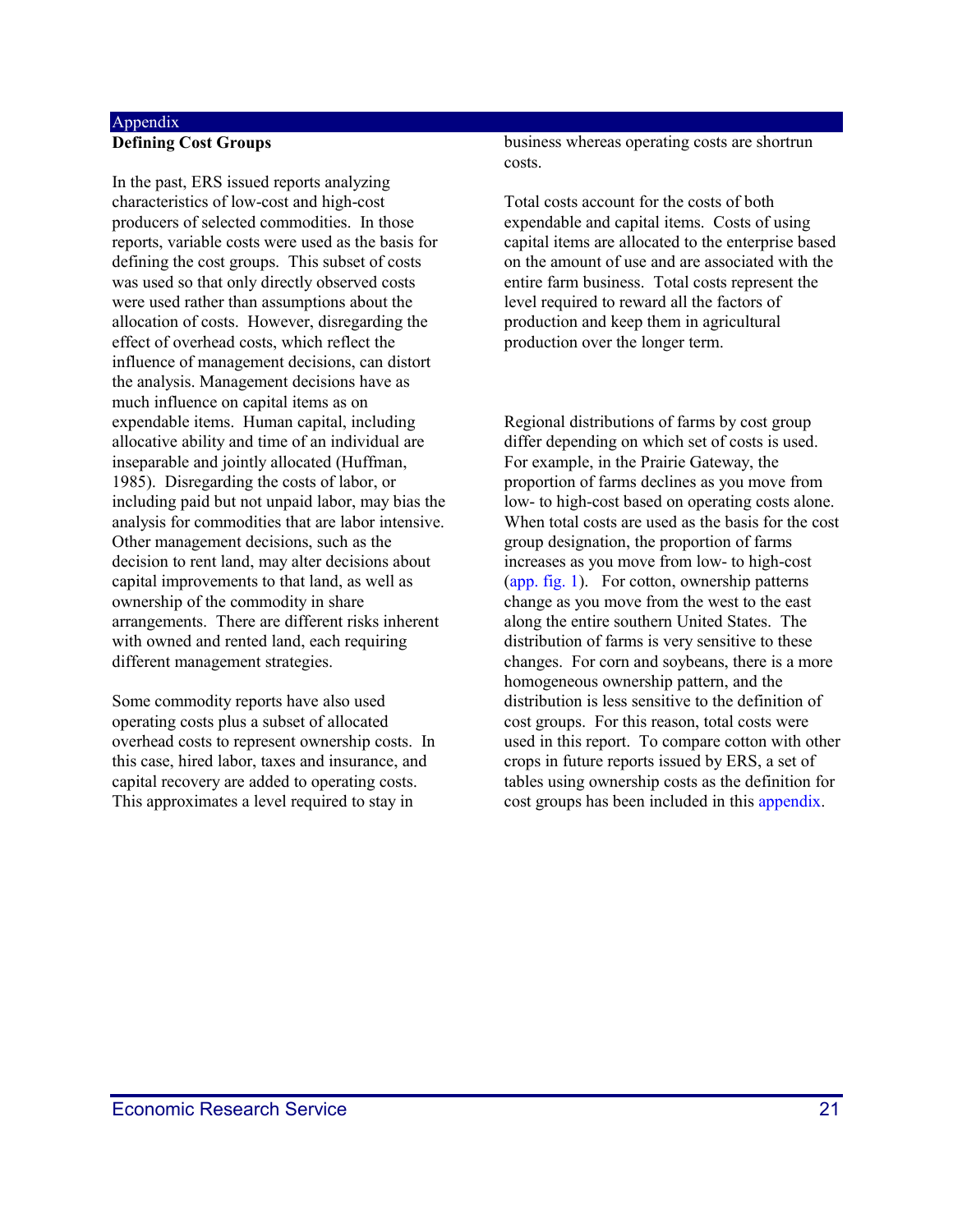### **Appendix figure 1**

Regional distributions differ depending on basis used for cost groups.



Source: 1997 Agricultural Resource Management Study, cotton version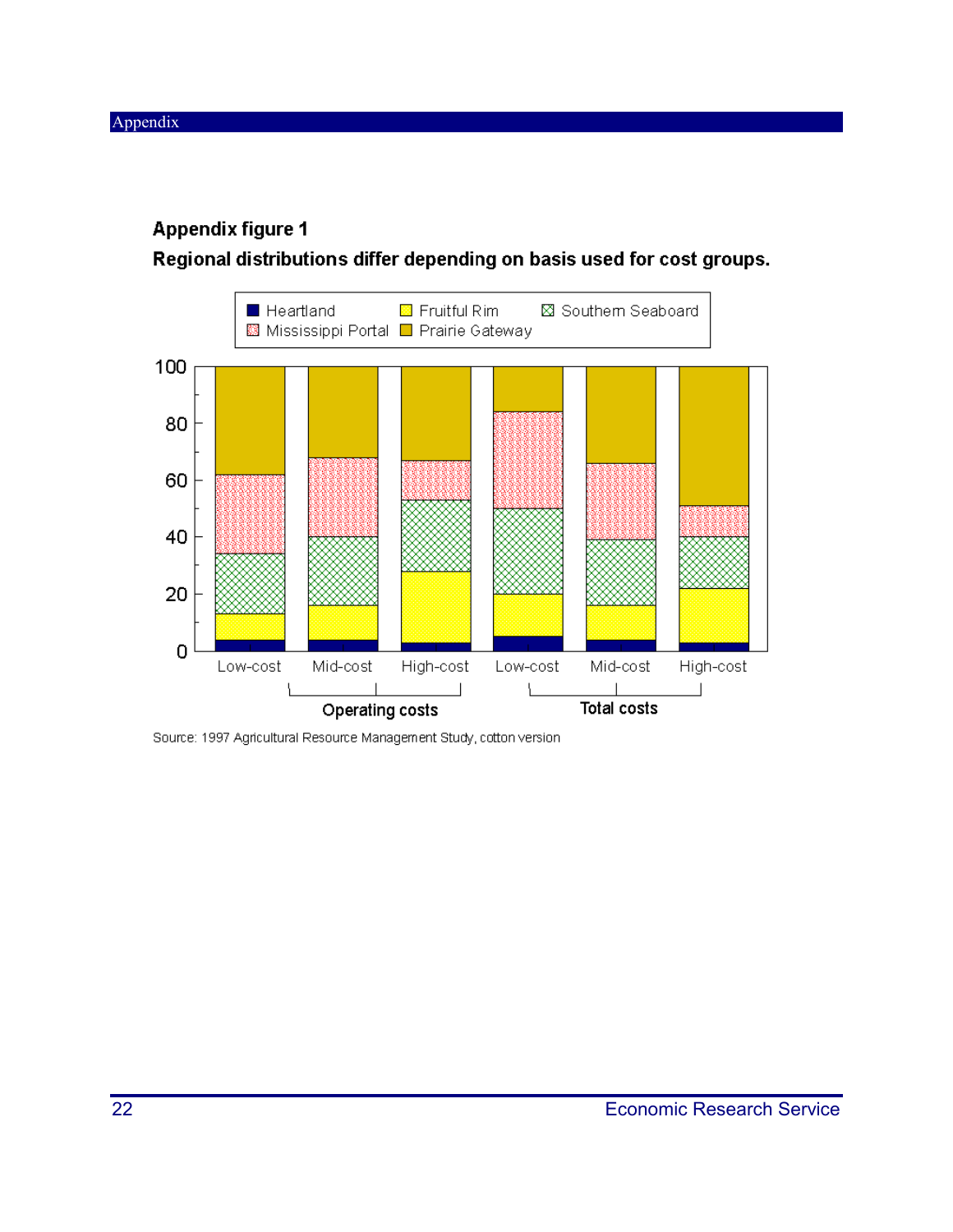| Appendix table 1—Characteristics of ARMS cotton farms, by total cost group, 1997 <sup>1</sup> |                |                |                  |                |  |  |  |  |  |
|-----------------------------------------------------------------------------------------------|----------------|----------------|------------------|----------------|--|--|--|--|--|
| Item                                                                                          | Low-cost       | Mid-cost       | High-cost        | All ARMS farms |  |  |  |  |  |
| Cotton acreage:                                                                               |                |                | Percent of acres |                |  |  |  |  |  |
| Percent owned                                                                                 | 45             | 33             | 27               | 35             |  |  |  |  |  |
| Percent cash-rented                                                                           | 29             | 25             | 18               | 25             |  |  |  |  |  |
| Percent share-rented                                                                          | 27             | 43             | 54               | 40             |  |  |  |  |  |
| Percent dryland                                                                               | 72             | 62             | 78               | 68             |  |  |  |  |  |
| Percent irrigated                                                                             | 28             | 38             | 22               | 32             |  |  |  |  |  |
| Production specialty:                                                                         |                |                | Percent of farms |                |  |  |  |  |  |
| Cotton                                                                                        | 59             | 54             | 53               | 55             |  |  |  |  |  |
| Cash grain                                                                                    | 13             | 11             | 7                | 11             |  |  |  |  |  |
| Other crop                                                                                    | 25             | 31             | 37               | 31             |  |  |  |  |  |
| Livestock                                                                                     | 3              | 3              | 2                | 3              |  |  |  |  |  |
| Enterprise size:                                                                              |                |                |                  |                |  |  |  |  |  |
| Less than 200 acres                                                                           | 32             | 39             | 41               | 38             |  |  |  |  |  |
| 200-499 acres                                                                                 | 27             | 29             | 29               | 28             |  |  |  |  |  |
| 500-999 acres                                                                                 | 25             | 19             | 22               | 21             |  |  |  |  |  |
| 1,000-1,499 acres                                                                             | $\overline{7}$ | 8              | 5                | 7              |  |  |  |  |  |
| 1,500 acres or more                                                                           | 8              | 5              | 3                | 5              |  |  |  |  |  |
| Region:                                                                                       |                |                |                  |                |  |  |  |  |  |
| Heartland                                                                                     | 5              | $\overline{4}$ | $\overline{2}$   | 4              |  |  |  |  |  |
| Prairie Gateway                                                                               | 16             | 34             | 49               | 33             |  |  |  |  |  |
| Southern Seaboard                                                                             | 29             | 23             | 18               | 24             |  |  |  |  |  |
| <b>Fruitful Rim</b>                                                                           | 15             | 11             | 19               | 14             |  |  |  |  |  |
| Mississippi Portal                                                                            | 33             | 27             | 11               | 24             |  |  |  |  |  |
| Farm typology:                                                                                |                |                |                  |                |  |  |  |  |  |
| Other small farms                                                                             | 19             | 20             | 22               | 20             |  |  |  |  |  |
| Farm occupation/low-sales                                                                     | 13             | 13             | 20               | 15             |  |  |  |  |  |
| Farm occupation/high-sales                                                                    | 16             | 21             | 21               | 20             |  |  |  |  |  |
| Large family                                                                                  | 17             | 23             | 17               | 20             |  |  |  |  |  |
| Very large family                                                                             | 27             | 19             | 12               | 19             |  |  |  |  |  |
| Nonfamily                                                                                     | 7              | 4              | 8                | 6              |  |  |  |  |  |
| Operator age:                                                                                 |                |                |                  |                |  |  |  |  |  |
| Less than 35                                                                                  | 8              | $\overline{7}$ | 8                | 8              |  |  |  |  |  |
| 35-44                                                                                         | 23             | 21             | 25               | 22             |  |  |  |  |  |
| 45-54                                                                                         | 25             | 27             | 31               | 27             |  |  |  |  |  |
| 55-64                                                                                         | 28             | 25             | 24               | 26             |  |  |  |  |  |
| 65 or older                                                                                   | 16             | 20             | 12               | 17             |  |  |  |  |  |
| Operator education:                                                                           |                |                |                  |                |  |  |  |  |  |
| Less than high school                                                                         | 6              | 7              | 16               | 9              |  |  |  |  |  |
| High school diploma                                                                           | 39             | 37             | 30               | 36             |  |  |  |  |  |
| Some college                                                                                  | 34             | 27             | 30               | 30             |  |  |  |  |  |
| Bachelor's degree                                                                             | 13             | 27             | 20               | 21             |  |  |  |  |  |
| Graduate school                                                                               | 8              | $\overline{2}$ | 4                | 4              |  |  |  |  |  |
| Type of organization:                                                                         |                |                |                  |                |  |  |  |  |  |
| Sole proprietorship                                                                           | 78             | 81             | 81               | 80             |  |  |  |  |  |
|                                                                                               | 15             | 13             | 10               | 13             |  |  |  |  |  |
| Partnership<br>Corporation                                                                    | 5              | 6              | 8                | 6              |  |  |  |  |  |
| Major occupation:                                                                             |                |                |                  |                |  |  |  |  |  |
|                                                                                               | 84             | 79             |                  | 80             |  |  |  |  |  |
| Farming                                                                                       | 12             | 18             | 77<br>20         | 17             |  |  |  |  |  |
| Retired and other                                                                             |                |                |                  |                |  |  |  |  |  |
| Income solvency group:                                                                        |                |                |                  |                |  |  |  |  |  |
| Favorable                                                                                     | 70             | 69             | 55               | 65             |  |  |  |  |  |
| Marginal solvency                                                                             | $10$           | 13             | 20               | 14             |  |  |  |  |  |
| Marginal income                                                                               | 16             | 14             | 15               | 15             |  |  |  |  |  |
| Vulnerable                                                                                    | 4              | 6              | 11               | 6              |  |  |  |  |  |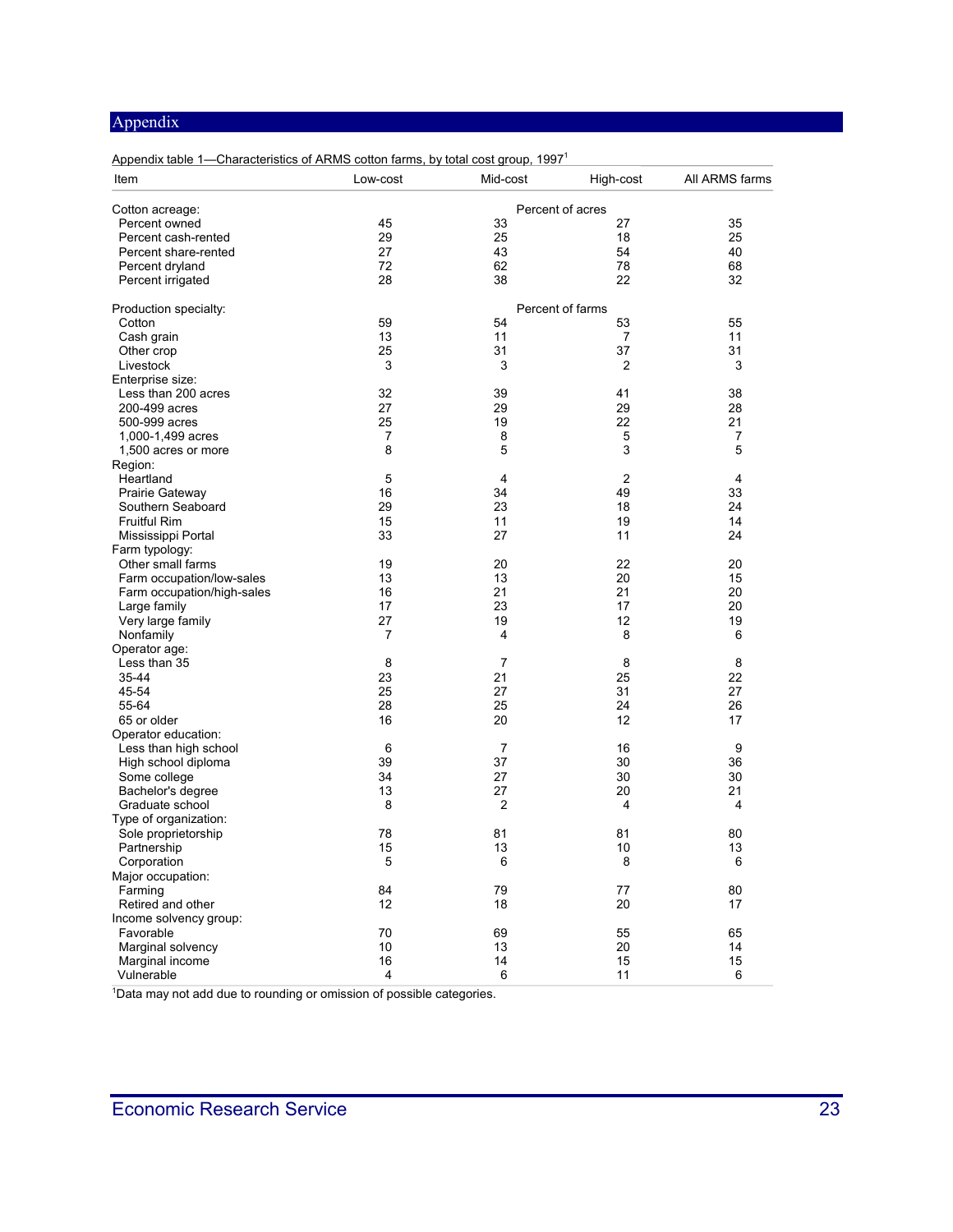| Appendix                                                                                     |           |                |                  |           |          |
|----------------------------------------------------------------------------------------------|-----------|----------------|------------------|-----------|----------|
| Appendix table 2-Characteristics of ARMS cotton farms, by enterprise size, 1997 <sup>1</sup> |           |                |                  |           |          |
|                                                                                              | Less than | $200 -$        | 500-             | $1.000 -$ | 1,500    |
| Item                                                                                         | 200       | 499            | 999              | 1,499     | or more  |
| Cotton acreage:                                                                              |           |                | Percent of acres |           |          |
| Percent owned                                                                                | 48        | 39             | 35               | 24        | 37       |
| Percent cash-rented                                                                          | 32        | 31             | 28               | 21        | 16       |
| Percent share-rented                                                                         | 20        | 30             | 37               | 56        | 47       |
| Percent dryland                                                                              | 71        | 73             | 68               | 72        | 60       |
| Percent irrigated                                                                            | 29        | 27             | 32               | 28        | 40       |
| Production specialty:                                                                        |           |                | Percent of farms |           |          |
| Cotton                                                                                       | 41        | 53             | 67               | 79        | 90       |
| Cash grain                                                                                   | 14        | 12             | 8                | 5         | 0        |
| Other crop                                                                                   | 42        | 32             | 23               | 14        | 10       |
| Livestock                                                                                    | 4         | 3              | 2                | 2         | 0        |
| Total cost group:                                                                            |           |                |                  |           |          |
| Low-cost                                                                                     | 21        | 24             | 30               | 25        | 38       |
| Mid-cost                                                                                     | 51        | 51             | 44               | 58<br>17  | 49       |
| High-cost<br>Region:                                                                         | 27        | 25             | 26               |           | 13       |
| Heartland                                                                                    | 5         | 3              | 3                | 4         | 5        |
| Prairie Gateway                                                                              | 31        | 34             | 33               | 39        | 42       |
| Southern Seaboard                                                                            | 24        | 27             | 22               | 22        | 10       |
| <b>Fruitful Rim</b>                                                                          | 13        | 14             | 16               | 11        | 21       |
| Mississippi Portal                                                                           | 27        | 22             | 24               | 23        | 21       |
| Farm typology:                                                                               |           |                |                  |           |          |
| Other small farms                                                                            | 48        | $\overline{7}$ | 0                | 0         | 0        |
| Farm occupation/low-sales                                                                    | 19        | 19             | 8                | 2         | 8        |
| Farm occupation/high-sales                                                                   | 17        | 23             | 20               | 18        | 17       |
| Large family                                                                                 | 9<br>4    | 27<br>18       | 31<br>35         | 27<br>37  | 13<br>45 |
| Very large family<br>Nonfamily                                                               | 3         | 6              | 5                | 17        | 16       |
| Operator age:                                                                                |           |                |                  |           |          |
| Less than 35                                                                                 | 7         | 8              | 10               | 5         | 5        |
| 35-44                                                                                        | 13        | 29             | 29               | 27        | 20       |
| 45-54                                                                                        | 27        | 28             | 23               | 38        | 32       |
| 55-64                                                                                        | 22        | 25             | 31               | 24        | 31       |
| 65 or older                                                                                  | 31        | 10             | 7                | 6         | 12       |
| Operator education:                                                                          |           |                |                  |           |          |
| Less than high school                                                                        | 15        | 5              | 8                | 0         | 1        |
| High school diploma                                                                          | 37        | 39             | 29               | 34        | 46       |
| Some college                                                                                 | 23        | 30             | 38               | 37        | 29       |
| Bachelor's degree<br>Graduate school                                                         | 22<br>4   | 21<br>5        | 20<br>6          | 27<br>2   | 23<br>1  |
| Type of organization:                                                                        |           |                |                  |           |          |
| Sole proprietorship                                                                          | 91        | 81             | 74               | 63        | 50       |
| Partnership                                                                                  | 6         | 11             | 18               | 25        | 34       |
| Corporation                                                                                  | 3         | 6              | 8                | 12        | 16       |
| Major occupation:                                                                            |           |                |                  |           |          |
| Farming                                                                                      | 67        | 88             | 92               | 77        | 79       |
| Retired and other                                                                            | 26        | 11             | 7                | 23        | 20       |
| Income solvency group:                                                                       |           |                |                  |           |          |
| Favorable                                                                                    | 73        | 64             | 54               | 50        | 82       |
| Marginal solvency                                                                            | 10        | 13             | 21               | 24        | 4        |
| Marginal income                                                                              | 10        | 18             | 19               | 16        | 11       |
| Vulnerable                                                                                   | 7         | 5              | 6                | 10        | 3        |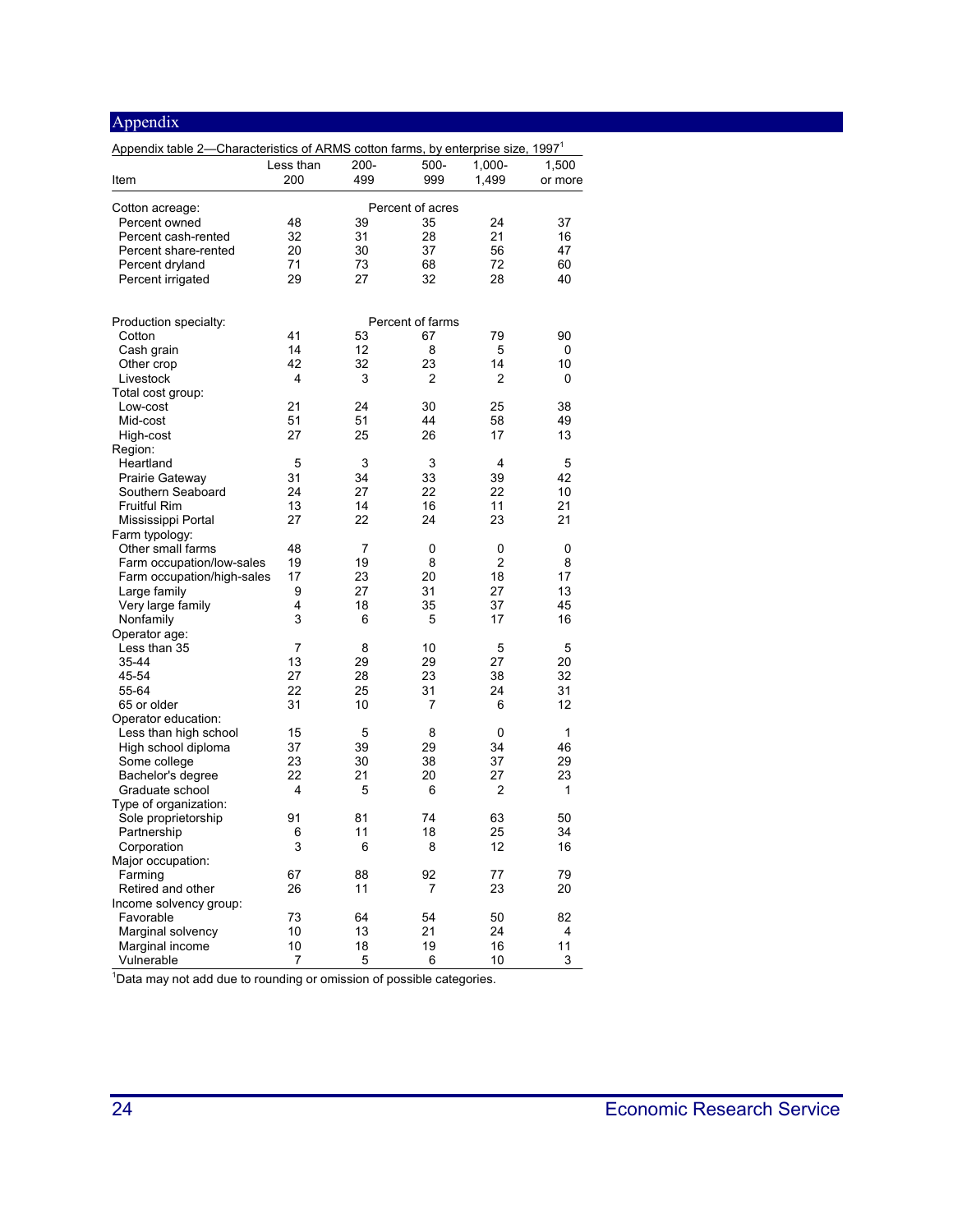| Appendix table 3—Characteristics of ARMS cotton farms, by region, 1997 <sup>1</sup> |                |                    |                      |                 |                       |  |
|-------------------------------------------------------------------------------------|----------------|--------------------|----------------------|-----------------|-----------------------|--|
| Item                                                                                | Heartland      | Prairie<br>Gateway | Southern<br>Seaboard | Fruitful<br>Rim | Mississippi<br>Portal |  |
|                                                                                     |                |                    |                      |                 |                       |  |
| Cotton acreage:                                                                     |                |                    | Percent of acres     |                 |                       |  |
| Percent owned                                                                       | 27             | 30                 | 35                   | 58              | 27                    |  |
| Percent cash-rented                                                                 | 21             | 5                  | 60                   | 24              | 26                    |  |
| Percent share-rented                                                                | 52             | 65                 | $6\phantom{1}$       | 19              | 47                    |  |
| Percent dryland                                                                     | 66             | 71                 | 88                   | 27              | 74                    |  |
| Percent irrigated                                                                   | 34             | 29                 | 12                   | 73              | 26                    |  |
| Production specialty:                                                               |                |                    | Percent of farms     |                 |                       |  |
| Cotton                                                                              | 53             | 67                 | 39                   | 51              | 57                    |  |
| Cash grain                                                                          | 21             | 9                  | 5                    | 7               | 19                    |  |
| Other crop                                                                          | 25             | 22                 | 51                   | 38              | 23                    |  |
| Livestock                                                                           | 0              | $\overline{2}$     | 6                    | 5               | $\mathbf{1}$          |  |
| Enterprise size:                                                                    |                |                    |                      |                 |                       |  |
| Less than 200 acres                                                                 | 50             | 35                 | 38                   | 34              | 42                    |  |
| 200-499 acres                                                                       | 20             | 29                 | 33                   | 27              | 26                    |  |
| 500-999 acres                                                                       | 14             | 21                 | 20                   | 24              | 21                    |  |
| 1,000-1,499 acres                                                                   | 9              | 9                  | 7                    | 6               | 7                     |  |
| 1,500 acres or more                                                                 | $\overline{7}$ | $\overline{7}$     | $\overline{2}$       | 8               | 5                     |  |
| Total cost group                                                                    |                |                    |                      |                 |                       |  |
| Low-cost                                                                            | 32             | 12                 | 31                   | 26              | 34                    |  |
| Mid-cost                                                                            | 52             | 51                 | 50                   | 40              | 55                    |  |
| High-cost                                                                           | 16             | 37                 | 19                   | 34              | 11                    |  |
| Farm typology:                                                                      |                |                    |                      |                 |                       |  |
| Other small farms                                                                   | 27             | 26                 | 14                   | 12              | 22                    |  |
| Farm occupation/low-sales                                                           | 5              | 22                 | 13                   | 9               | 12                    |  |
| Farm occupation/high-sales                                                          | 14             | 24                 | 19                   | 15              | 17                    |  |
| Large family                                                                        | 29             | 16                 | 22                   | 21              | 23                    |  |
| Very large family                                                                   | 24             | 8                  | 28                   | 27              | 21                    |  |
| Nonfamily                                                                           | 0              | 4                  | 3                    | 17              | 5                     |  |
| Operator age:                                                                       |                |                    |                      |                 |                       |  |
| Less than 35                                                                        | 7              | 7                  | 7                    | 4               | 11                    |  |
| $35 - 44$                                                                           | 18             | 19                 | 30                   | 16              | 23                    |  |
| 45-54                                                                               | 30             | 27                 | 26                   | 28              | 29                    |  |
| 55-64                                                                               | 27             | 27                 | 23                   | 24              | 27                    |  |
| 65 or older                                                                         | 17             | 20                 | 14                   | 28              | 10                    |  |
| Operator education:                                                                 |                |                    |                      |                 |                       |  |
| Less than high school                                                               | 15             | 11                 | 8                    | 13              | 5                     |  |
| High school diploma                                                                 | 40             | 30                 | 41                   | 32              | 40                    |  |
| Some college                                                                        | 10             | 25                 | 34                   | 30              | 34                    |  |
| Bachelor's degree                                                                   | 29             | 29                 | 14                   | 20              | 17                    |  |
| Graduate school                                                                     | 5              | 5                  | 3                    | 4               | 4                     |  |
| Type of organization:                                                               |                |                    |                      |                 |                       |  |
| Sole proprietorship                                                                 | 89             | 86                 | 85                   | 57              | 79                    |  |
| Partnership                                                                         | 5              | 10                 | 11                   | 20              | 18                    |  |
| Corporation                                                                         | 6              | 3                  | 4                    | 22              | 3                     |  |
| Major occupation:                                                                   |                |                    |                      |                 |                       |  |
| Farming                                                                             | 96             | 76                 | 80                   | 79              | 82                    |  |
| Retired and other                                                                   | 0              | 23                 | 16                   | 19              | 12                    |  |
| Income solvency group:                                                              |                |                    |                      |                 |                       |  |
| Favorable                                                                           | 84             | 67                 | 58                   | 75              | 63                    |  |
| Marginal solvency                                                                   | 16             | 9                  | 20                   | 13              | 14                    |  |
| Marginal income                                                                     | 0              | 16                 | 15                   | 9               | 18                    |  |
| Vulnerable                                                                          | 0              | 8                  | $\overline{7}$       | 3               | 5                     |  |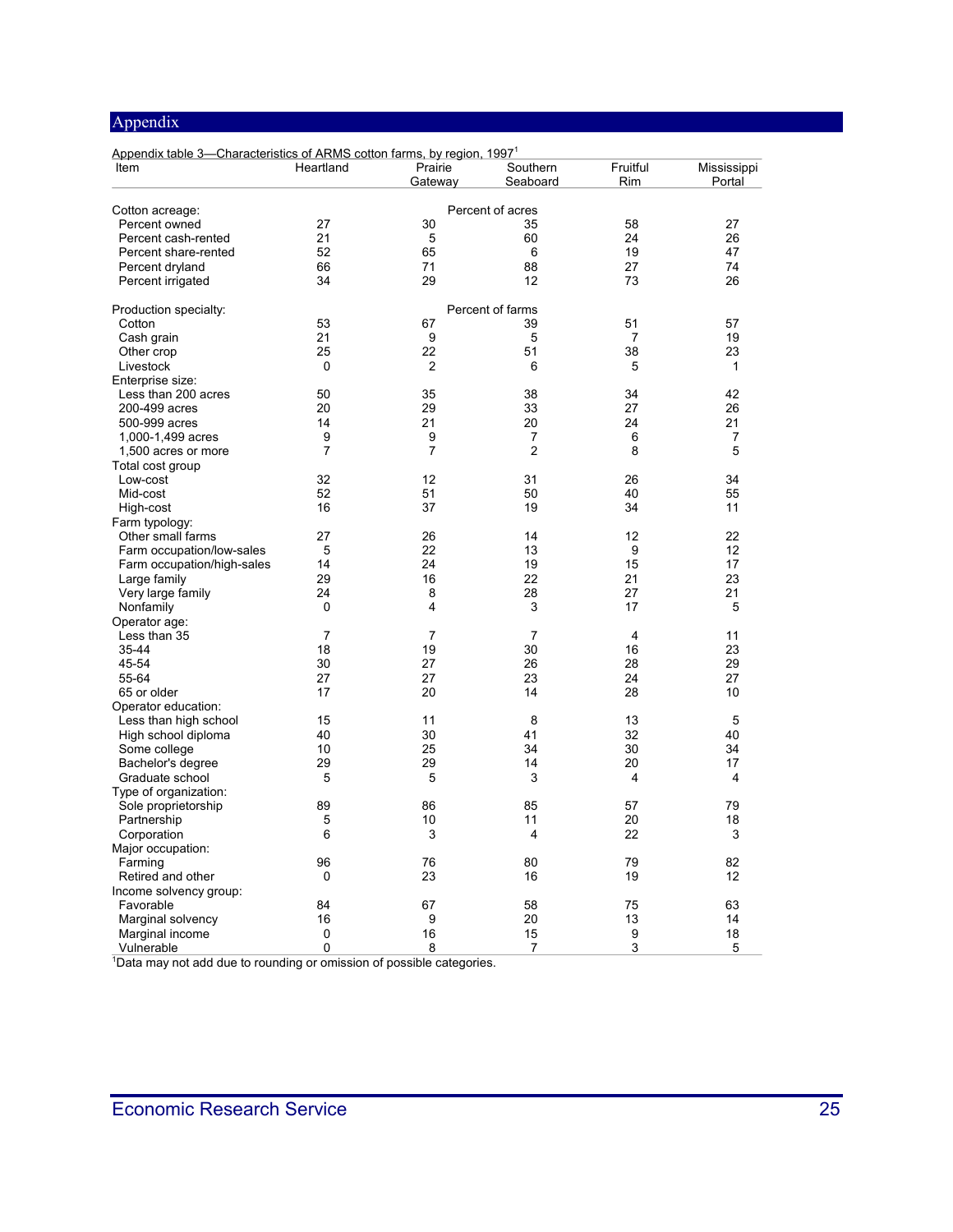<span id="page-25-0"></span>

| Appendix table 4-Characteristics of ARMS cotton farms, by typology group, 1997 <sup>1</sup> | Other          | Farm occupation Farm occupation |                         | Large          | Very large | Non-        |
|---------------------------------------------------------------------------------------------|----------------|---------------------------------|-------------------------|----------------|------------|-------------|
| Item                                                                                        | small          | low-sales                       | high-sales              | family         | family     | family      |
|                                                                                             |                |                                 | Percent of acres        |                |            |             |
| Cotton acreage:<br>Percent owned                                                            | 61             | 30                              | 36                      | 27             | 28         | 67          |
| Percent cash-rented                                                                         | 21             | 16                              | 16                      | 25             | 37         | 10          |
|                                                                                             | 18             | 54                              | 48                      | 48             | 35         | 23          |
| Percent share-rented                                                                        | 73             | 89                              | 80                      | 66             | 65         |             |
| Percent dryland                                                                             | 27             | 11                              | 20                      | 34             | 35         | 40<br>60    |
| Percent irrigated                                                                           |                |                                 |                         |                |            |             |
| Production specialty:                                                                       |                |                                 | Percent of farms        |                |            |             |
| Cotton                                                                                      | 57             | 61                              | 61                      | 55             | 42         | 57          |
| Cash grain                                                                                  | $\overline{7}$ | 7                               | 13                      | 15             | 11         | 6           |
| Other crop                                                                                  | 36             | 30                              | 26                      | 26             | 37         | 36          |
| Livestock                                                                                   | 0              | $\mathbf{1}$                    | $<$ 1                   | 4              | 10         | 1           |
| Enterprise size:                                                                            |                |                                 |                         |                |            |             |
| Less than 200 acres                                                                         | 89             | 48                              | 33                      | 17             | 8          | 17          |
| 200-499 acres                                                                               | 11             | 36                              | 33                      | 37             | 26         | 28          |
| 500-999 acres                                                                               | 0              | 12                              | 22                      | 32             | 39         | 18          |
| 1,000-1,499 acres                                                                           | 0              | 1                               | 7                       | 9              | 14         | 22          |
| 1,500 acres or more                                                                         | 0              | 3                               | 5                       | 4              | 13         | 15          |
| Region:                                                                                     |                |                                 |                         |                |            |             |
| Heartland                                                                                   | 5              | $\mathbf{1}$                    | 3                       | 5              | 5          | $\mathbf 0$ |
| Prairie Gateway                                                                             | 43             | 49                              | 41                      | 27             | 13         | 22          |
| Southern Seaboard                                                                           | 17             | 20                              | 23                      | 26             | 35         | 14          |
| <b>Fruitful Rim</b>                                                                         | 8              | 8                               | 11                      | 14             | 20         | 43          |
| Mississippi Portal                                                                          | 26             | 20                              | 21                      | 27             | 26         | 21          |
| Total cost group:                                                                           |                |                                 |                         |                |            |             |
| Low-cost                                                                                    | 23             | 21                              | 21                      | 21             | 36         | 32          |
| Mid-cost                                                                                    | 50             | 45                              | 52                      | 57             | 49         | 35          |
| High-cost                                                                                   | 27             | 34                              | 27                      | 22             | 15         | 33          |
| Operator age:                                                                               |                |                                 |                         |                |            |             |
| Less than 35                                                                                | 5              | 3                               | $\overline{7}$          | 14             | 9          | 1           |
| $35 - 44$                                                                                   | 13             | 18                              | 25                      | 29             | 30         | 9           |
| 45-54                                                                                       | 20             | 32                              | 23                      | 28             | 33         | 33          |
| 55-64                                                                                       | 17             | 29                              | 36                      | 22             | 19         | 45          |
| 65 or older                                                                                 | 45             | 18                              | 8                       | 7              | 9          | 12          |
| Operator education:                                                                         |                |                                 |                         |                |            |             |
| Less than high school                                                                       | 18             | 11                              | 6                       | $\overline{4}$ | 6          | 9           |
| High school diploma                                                                         | 32             | 40                              | 37                      | 44             | 29         | 25          |
| Some college                                                                                | 14             | 38                              | 32                      | 32             | 34         | 30          |
| Bachelor's degree                                                                           | 31             | 10                              | 20                      | 17             | 24         | 28          |
| Graduate school                                                                             | 5              | $\overline{2}$                  | $\overline{\mathbf{4}}$ | 3              | 6          | 8           |
| Type of organization:                                                                       |                |                                 |                         |                |            |             |
| Sole proprietorship                                                                         | 93             | 97                              | 87                      | 74             | 63         | 44          |
| Partnership                                                                                 | 5              | 2                               | 10                      | 21             | 28         | 7           |
| Corporation                                                                                 | $\overline{2}$ | 1                               | 3                       | 5              | 9          | 41          |
| Major occupation:                                                                           |                |                                 |                         |                |            |             |
| Farming                                                                                     | 36             | 100                             | 100                     | 93             | 96         | 9           |
| Retired and other                                                                           | 50             | 0                               | 0                       | 6              | 3          | 91          |
| Income solvency group:                                                                      |                |                                 |                         |                |            |             |
| Favorable                                                                                   | 72             | 70                              | 65                      | 59             | 63         | 63          |
| Marginal solvency                                                                           | 12             | 11                              | 20                      | 12             | 11         | 23          |
| Marginal income                                                                             | 9              | 12                              | 9                       | 21             | 24         | 11          |
| Vulnerable                                                                                  | $\overline{7}$ | 7                               | 6                       | 8              | 2          | 3           |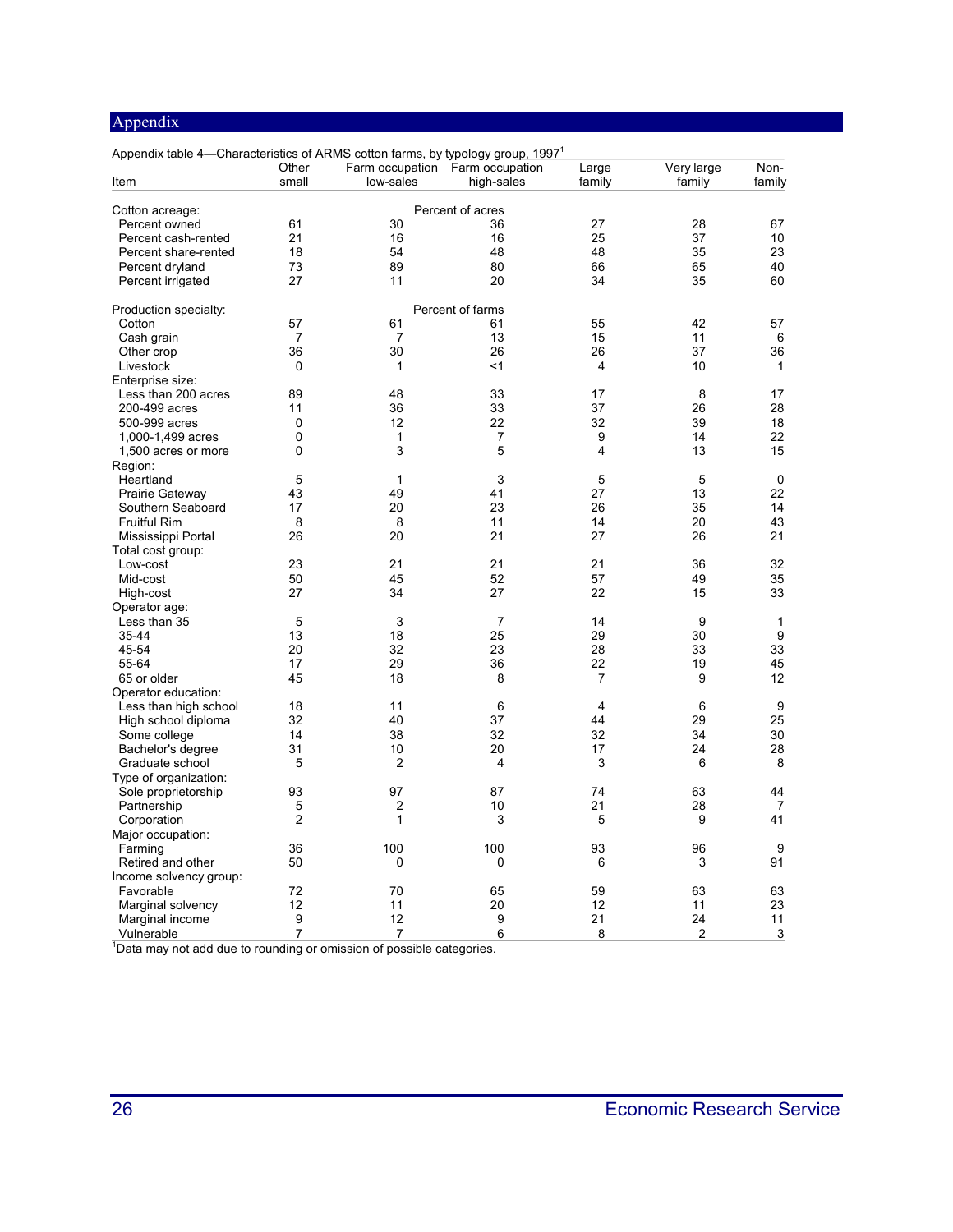#### Appendix table 5—Input use by ARMS cotton farms, by total cost group, 1997<sup>1</sup>

| Item                        | Unit                    | Low-cost       | Mid-cost       | High-cost      | <b>AII ARMS</b><br>farms |
|-----------------------------|-------------------------|----------------|----------------|----------------|--------------------------|
| Planting month:             |                         |                |                |                |                          |
| March                       | percent of farms        | 3              | 5              | 2              | $\overline{4}$           |
| April                       | percent of farms        | 30             | 20             | 26             | 24                       |
| May                         | percent of farms        | 65             | 73             | 62             | 68                       |
| June                        | percent of farms        | 2              | 3              | 10             | 5                        |
|                             |                         |                |                |                |                          |
| Planting:                   |                         |                |                |                |                          |
| Conventional                | percent of farms        | 83             | 88             | 100            | 90                       |
| No-till                     | percent of farms        | 7              | 6              | 7              | 7                        |
| Solid row                   | percent of farms        | 91             | 89             | 83             | 88                       |
| Skip row                    | percent of farms        | 9              | 11             | 17             | 12                       |
| Skip patterns               |                         |                |                |                |                          |
| Plant 2 / skip 1            | percent of farms        | 73             | 80             | 67             | 74                       |
| Plant 2 / skip 2            | percent of farms        | $\mathbf 0$    | 6              | 8              | 5                        |
| Plant 4 / skip 2            | percent of farms        | 6              | 1              | 8              | $\overline{4}$           |
| Plant 8 / skip 1            | percent of farms        | 15             | 12             | 11             | 12                       |
|                             |                         |                |                |                |                          |
| Seed:                       |                         |                |                |                |                          |
| Rate-one time               | pounds per acre         | 12.57          | 13.61          | 15.43          | 13.68                    |
| Percent homegrown seed      | percent                 | 13             | 23             | 21             | 20                       |
| Percent purchased seed      | percent                 | 87             | 77             | 79             | 80                       |
| Percent herbicide resistant | percent                 | $\overline{7}$ | 6              | 8              | 7                        |
| Percent Bt                  | percent                 | 18             | 16             | 13             | 16                       |
|                             |                         |                |                |                |                          |
| Fuel use:<br>Diesel         |                         | 19             | 19             | 23             | 20                       |
|                             | gallons per acre        |                |                |                |                          |
| Electric                    | Kilowatt hours per acre | 43             | 46             | 157            | 68                       |
| Gas                         | gallons per acre        | 4              | 5              | 6              | 5                        |
| LP Gas                      | gallons per acre        | 0.1            | 0.1            | $\overline{7}$ | $\overline{2}$           |
| Custom operations:          |                         |                |                |                |                          |
| Chemical application        | percent of farms        | 43             | 44             | 40             | 43                       |
| Cultivation                 | percent of farms        | 11             | 11             | 7              | 10                       |
| Fertilizer application      | percent of farms        | 37             | 44             | 28             | 39                       |
| Harvesting                  | percent of farms        | 31             | 30             | 25             | 29                       |
| Land preparation            | percent of farms        | 5              | 10             | 3              | $\overline{7}$           |
| Scouting                    | percent of farms        | 52             | 43             | 28             | 42                       |
|                             |                         | 11             | 11             |                |                          |
| Seeding                     | percent of farms        | 21             |                | 7<br>14        | 10<br>18                 |
| Soil testing                | percent of farms        |                | 18             |                |                          |
| Harvesting month:           |                         |                |                |                |                          |
| August                      | percent of farms        | 2              | 2              | 2              | 2                        |
| September                   | percent of farms        | $\overline{4}$ | $\overline{4}$ | $\overline{4}$ | 4                        |
| October                     | percent of farms        | 45             | 42             | 36             | 41                       |
| November                    | percent of farms        | 27             | 41             | 39             | 37                       |
| December                    | percent of farms        | 1              | 3              | 5              | 3                        |
|                             |                         |                |                |                |                          |
| Harvesting machinery:       |                         |                |                |                |                          |
| Picker                      | percent of farms        | 61             | 51             | 35             | 50                       |
| Stripper                    | percent of farms        | 10             | 30             | 51             | 30                       |
| Module builder              | percent of farms        | 17             | 34             | 29             | 28                       |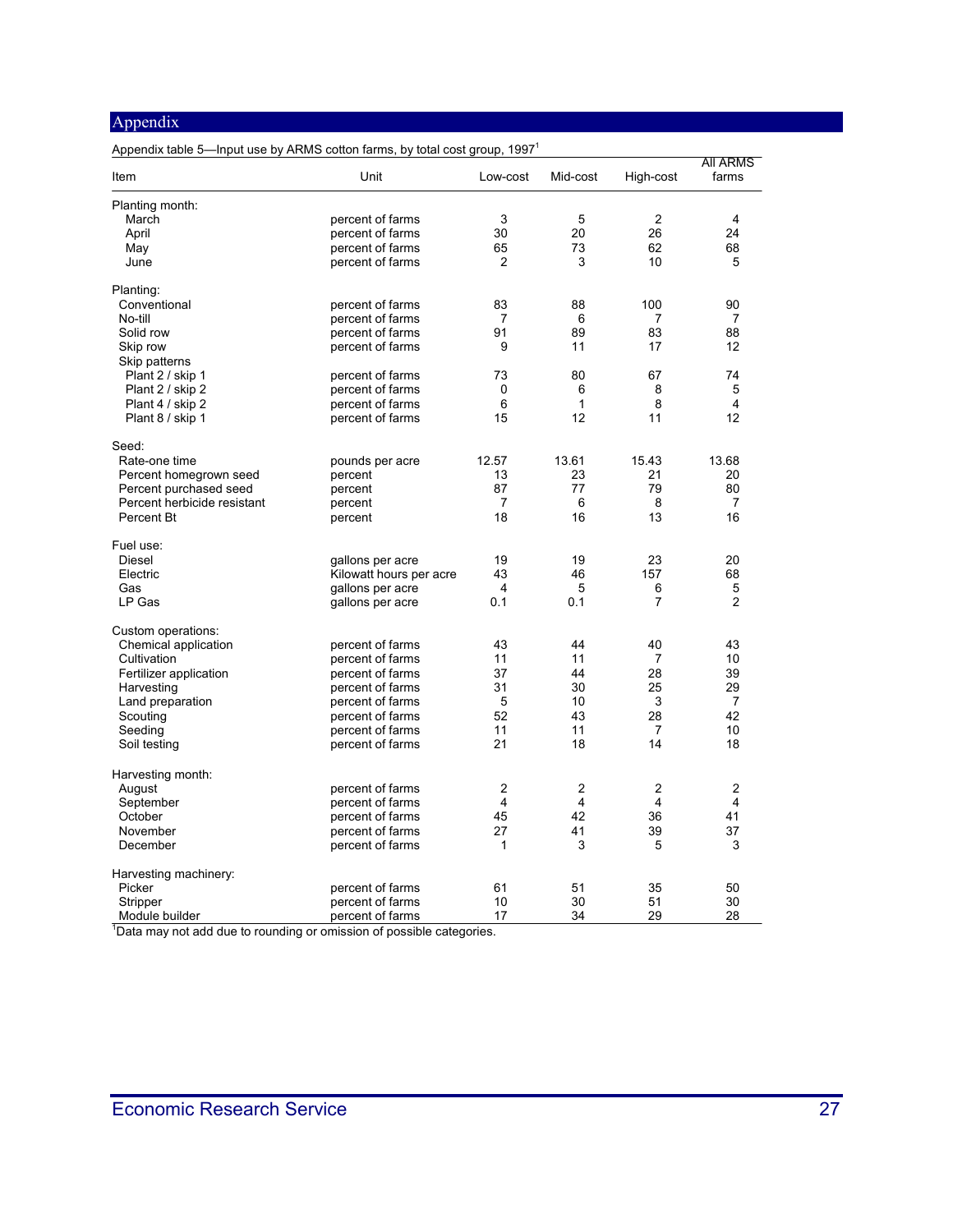| Appendix table 6—Input use by ARMS cotton farms, by enterprise size, 1997 <sup>1</sup> |                         | Less than      | $200 -$                 | 500-           | $1,000 -$      | 1,500          |
|----------------------------------------------------------------------------------------|-------------------------|----------------|-------------------------|----------------|----------------|----------------|
| Item                                                                                   | Unit                    | 200            | 499                     | 999            | 1,499          | or more        |
| Planting month:                                                                        |                         |                |                         |                |                |                |
| March                                                                                  | percent of farms        | 3              | 3                       | 5              | 3              | $\overline{7}$ |
| April                                                                                  | percent of farms        | 25             | 22                      | 24             | 18             | 26             |
| May                                                                                    | percent of farms        | 68             | 72                      | 63             | 77             | 59             |
| June                                                                                   | percent of farms        | $\overline{4}$ | 3                       | $\overline{7}$ | $\overline{2}$ | 8              |
| Planting:                                                                              |                         |                |                         |                |                |                |
| Conventional                                                                           | percent of farms        | 76             | 99                      | 95             | 100            | 100            |
| No-till                                                                                | percent of farms        | 7              | 8                       | 9              | 5              | 2              |
| Solid row                                                                              | percent of farms        | 95             | 82                      | 87             | 84             | 74             |
| Skip row                                                                               | percent of farms        | 5              | 18                      | 13             | 16             | 26             |
| Skip patterns                                                                          |                         |                |                         |                |                |                |
| Plant 2 / skip 1                                                                       | percent of farms        | 74             | 75                      | 73             | 68             | 80             |
| Plant 2 / skip 2                                                                       | percent of farms        | 0              | 13                      | 0              | 0              | 0              |
| Plant 4 / skip 2                                                                       | percent of farms        | 26             | $\mathbf 0$             | $\mathbf{1}$   | $\Omega$       | 4              |
| Plant 8 / skip 1                                                                       | percent of farms        | $\Omega$       | 13                      | 11             | 32             | 9              |
| Seed:                                                                                  |                         |                |                         |                |                |                |
| Rate-one time                                                                          | pounds per acre         | 13.93          | 13.25                   | 13.39          | 12.99          | 14.78          |
| Percent homegrown seed                                                                 | percent                 | 8              | 17                      | 12             | 28             | 28             |
| Percent purchased seed                                                                 | percent                 | 92             | 83                      | 88             | 72             | 72             |
| Percent herbicide resistant                                                            | percent                 | 6              | 6                       | 9              | 12             | 3              |
| Percent Bt                                                                             | percent                 | 15             | 16                      | 15             | 18             | 14             |
| Fuel use:                                                                              |                         |                |                         |                |                |                |
| <b>Diesel</b>                                                                          | gallons per acre        | 15             | 21                      | 20             | 20             | 19             |
| Electric                                                                               | Kilowatt hours per acre | 43             | 66                      | 84             | 29             | 83             |
| Gas                                                                                    | gallons per acre        | 9              | 5                       | 5              | 4              | 3              |
| LP Gas                                                                                 | gallons per acre        | 0.1            | 0.1                     | 0.2            | < 1            | 6              |
| Custom operations:                                                                     |                         |                |                         |                |                |                |
| Chemical application                                                                   | percent of farms        | 47             | 42                      | 39             | 40             | 36             |
| Cultivation                                                                            | percent of farms        | 23             | $\overline{4}$          | 1              | 3              | 0              |
| Fertilizer application                                                                 | percent of farms        | 49             | 33                      | 35             | 24             | 28             |
| Harvesting                                                                             | percent of farms        | 50             | 19                      | 11             | 14             | 11             |
| Land preparation                                                                       | percent of farms        | 13             | 5                       | $\mathbf{1}$   | 4              | $\Omega$       |
| Scouting                                                                               | percent of farms        | 30             | 47                      | 48             | 60             | 49             |
| Seeding                                                                                | percent of farms        | 22             | 6                       | $\mathbf{1}$   | $\mathbf{0}$   | $\mathbf 0$    |
| Soil testing                                                                           | percent of farms        | 11             | 19                      | 21             | 31             | 19             |
| Harvesting month:                                                                      |                         |                |                         |                |                |                |
| August                                                                                 | percent of farms        | $\overline{c}$ | $\overline{\mathbf{c}}$ | 3              | $\mathbf 0$    | 5              |
| September                                                                              | percent of farms        | $\overline{4}$ | 3                       | $\overline{4}$ | 3              | 5              |
| October                                                                                | percent of farms        | 32             | 48                      | 42             | 54             | 52             |
| November                                                                               | percent of farms        | 44             | 33                      | 35             | 33             | 22             |
| December                                                                               | percent of farms        | $\overline{2}$ | $\overline{2}$          | 4              | $\overline{2}$ | 9              |
| Harvesting machinery:                                                                  |                         |                |                         |                |                |                |
| Picker                                                                                 | percent of farms        | 32             | 52                      | 58             | 62             | 65             |
| Stripper                                                                               | percent of farms        | 10             | 32                      | 38             | 76             | 70             |
| Module builder                                                                         | percent of farms        | 5              | 35                      | 39             | 64             | 68             |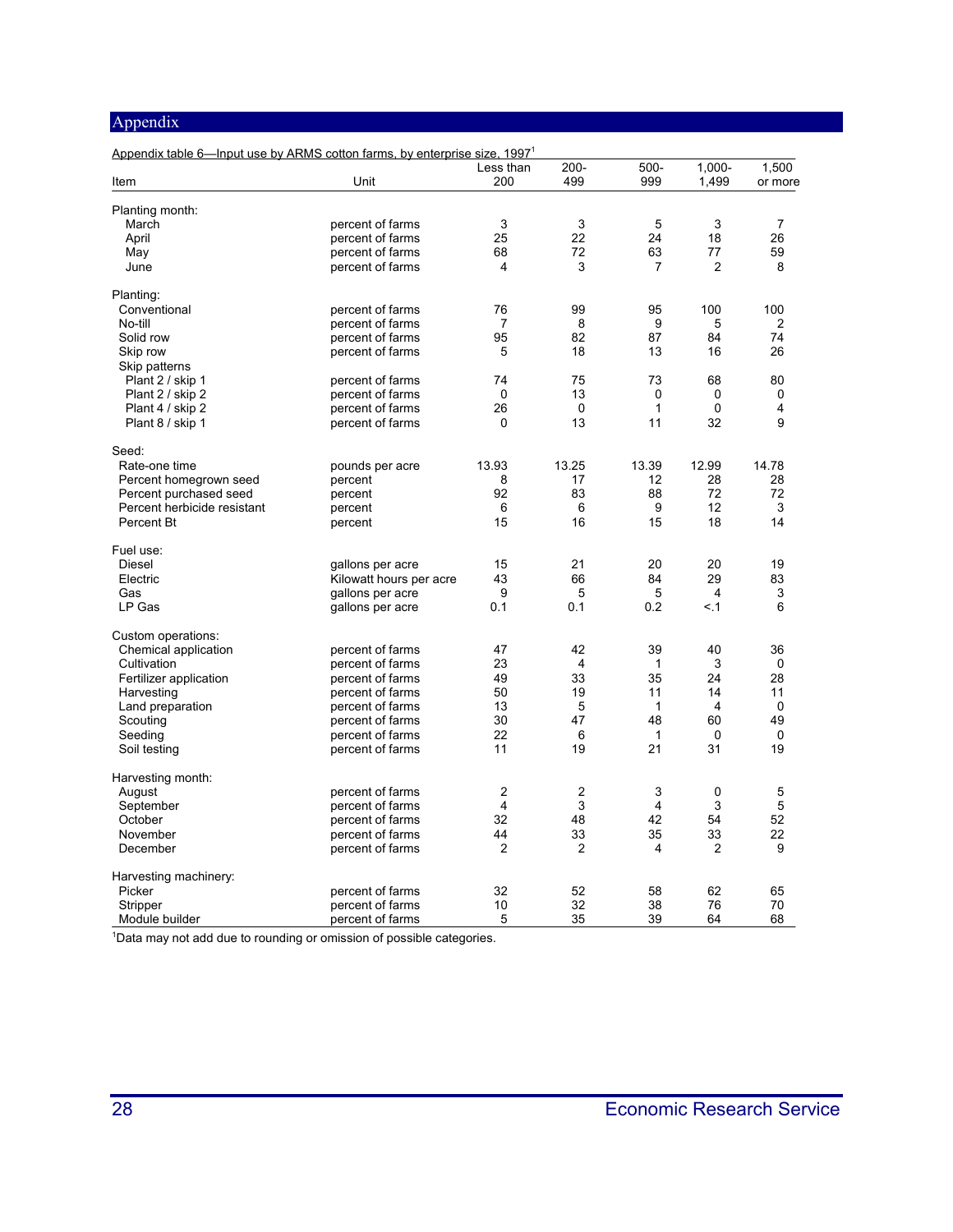| Appendix table 7-Input use by ARMS cotton farms, by region, 1997 <sup>1</sup> |                                      |                |                    |                      |                 |                       |
|-------------------------------------------------------------------------------|--------------------------------------|----------------|--------------------|----------------------|-----------------|-----------------------|
| Item                                                                          | Unit                                 | Heartland      | Prairie<br>Gateway | Southern<br>Seaboard | Fruitful<br>Rim | Mississippi<br>Portal |
| Planting month:                                                               |                                      |                |                    |                      |                 |                       |
| March                                                                         | percent of farms                     | 0              | 1                  | 1                    | 22              | 0                     |
| April                                                                         | percent of farms                     | 18             | $\overline{7}$     | 33                   | 63              | 16                    |
| May                                                                           | percent of farms                     | 82             | 80                 | 64                   | 14              | 84                    |
| June                                                                          | percent of farms                     | 0              | 12                 | $\overline{2}$       | 0               | 0                     |
| Planting:                                                                     |                                      |                |                    |                      |                 |                       |
| Conventional                                                                  | percent of farms                     | 75             | 95                 | 87                   | 79              | 96                    |
| No-till                                                                       | percent of farms                     | 5              | 3                  | 14                   | 5               | 6                     |
| Solid row                                                                     | percent of farms                     | 100            | 65                 | 100                  | 100             | 98                    |
| Skip row                                                                      | percent of farms                     | 0              | 35                 | 0                    | 0               | 2                     |
| Skip patterns                                                                 |                                      |                |                    |                      |                 |                       |
| Plant 2 / skip 1                                                              |                                      | 0              | 76                 | $\mathbf 0$          | $\mathbf{0}$    | 53                    |
| Plant 2 / skip 2                                                              | percent of farms<br>percent of farms | 0              | 6                  | 0                    | 0               | 0                     |
|                                                                               |                                      |                |                    |                      | 0               |                       |
| Plant 4 / skip 2                                                              | percent of farms                     | 0<br>$\Omega$  | 3<br>12            | 100                  | 0               | 23                    |
| Plant 8 / skip 1                                                              | percent of farms                     |                |                    | 0                    |                 | 0                     |
| Seed:                                                                         |                                      |                |                    |                      |                 |                       |
| Rate-one time                                                                 | pounds per acre                      | 12.51          | 16.62              | 9.45                 | 15.91           | 11.21                 |
| Percent homegrown seed                                                        | percent                              | 3              | 39                 | 0                    | 7               | $\overline{2}$        |
| Percent purchased seed                                                        | percent                              | 97             | 61                 | 100                  | 93              | 98                    |
| Percent herbicide resistant                                                   | percent                              | 5              | 4                  | 10                   | 2               | 11                    |
| Percent Bt                                                                    | percent                              | $\mathbf{0}$   | $\overline{2}$     | 22                   | 34              | 9                     |
| Fuel use:                                                                     |                                      |                |                    |                      |                 |                       |
| Diesel                                                                        | gallons per acre                     | 17             | 18                 | 20                   | 26              | 19                    |
| Electric                                                                      | Kilowatt hours per acre              | 0              | 57                 | 13                   | 246             | 18                    |
| Gas                                                                           | gallons per acre                     | 3              | 5                  | $\overline{4}$       | 5               | 5                     |
| LP Gas                                                                        | gallons per acre                     | 0              | 4                  | 0.1                  | < 1             | 0.1                   |
| Custom operations:                                                            |                                      |                |                    |                      |                 |                       |
| Chemical application                                                          | percent of farms                     | 44             | 54                 | 25                   | 55              | 39                    |
| Cultivation                                                                   | percent of farms                     | 11             | 17                 | 5                    | 21              | $\Omega$              |
| Fertilizer application                                                        | percent of farms                     | 31             | 36                 | 43                   | 46              | 32                    |
| Harvesting                                                                    | percent of farms                     | 27             | 31                 | 33                   | 44              | 15                    |
| Land preparation                                                              | percent of farms                     | $\mathbf{1}$   | 15                 | $\Omega$             | 14              | $\Omega$              |
| Scouting                                                                      | percent of farms                     | 27             | 20                 | 59                   | 40              | 60                    |
| Seeding                                                                       | percent of farms                     | 19             | 18                 | 4                    | 17              | $\Omega$              |
| Soil testing                                                                  | percent of farms                     | 10             | 12                 | 20                   | 24              | 20                    |
| Harvesting month:                                                             |                                      |                |                    |                      |                 |                       |
| August                                                                        | percent of farms                     | 0              | 1                  | 0                    | 12              | 0                     |
| September                                                                     | percent of farms                     | $\overline{2}$ | 3                  | 6                    | 5               | $\overline{2}$        |
| October                                                                       | percent of farms                     | 77             | 28                 | 29                   | 48              | 62                    |
| November                                                                      | percent of farms                     | $\overline{7}$ | 56                 | 44                   | 12              | 24                    |
| December                                                                      | percent of farms                     | 0              | 6                  | 2                    | 5               | $\Omega$              |
| Harvesting machinery:                                                         |                                      |                |                    |                      |                 |                       |
| Picker                                                                        | percent of farms                     | 69             | 4                  | 61                   | 48              | 97                    |
| Stripper                                                                      | percent of farms                     | 0              | 86                 | 3                    | 7               | 0                     |
| Module builder                                                                | percent of farms                     | 8              | 60                 | 10                   | 6               | 19                    |
|                                                                               |                                      |                |                    |                      |                 |                       |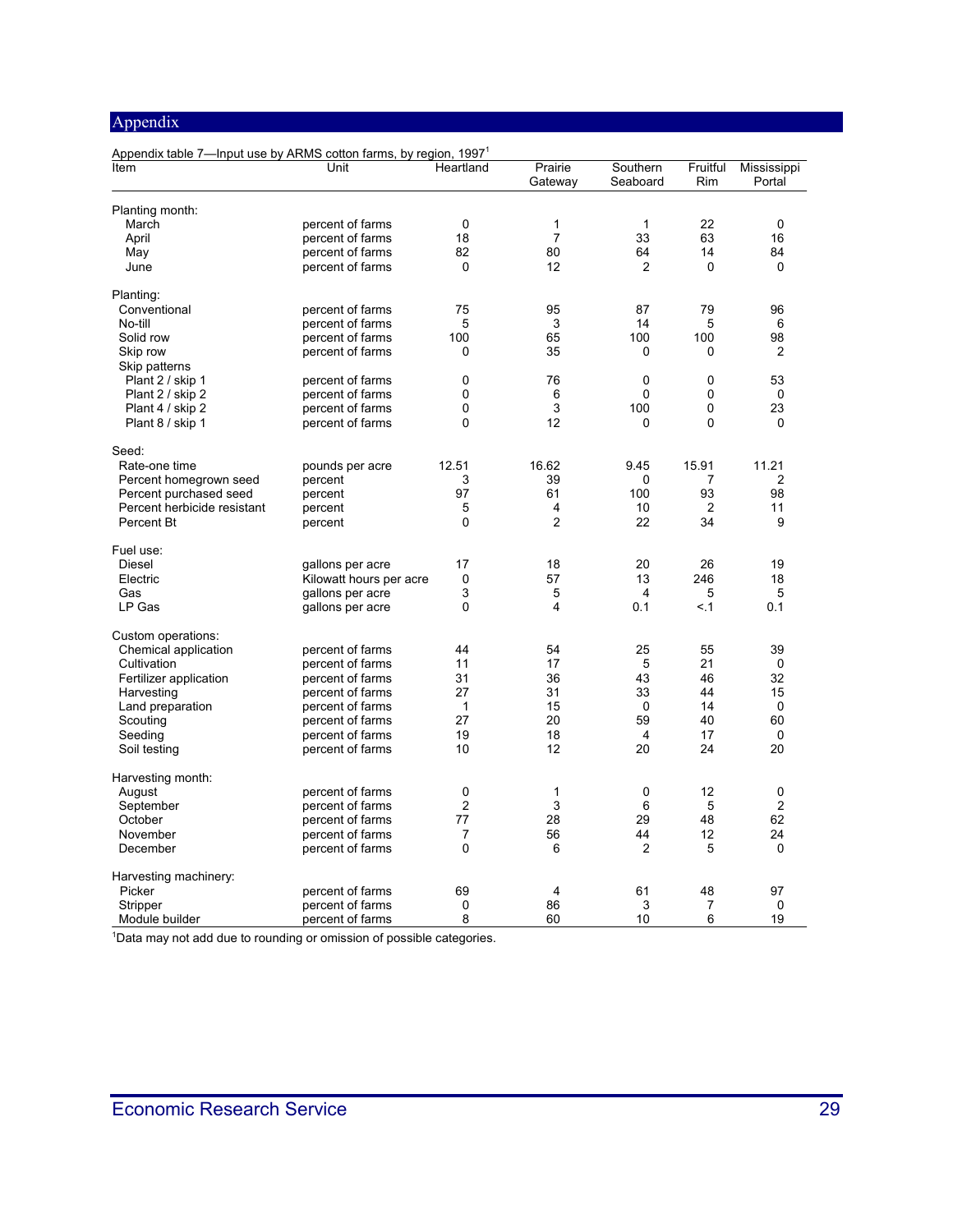| Appendix table 8-lnput use by ARMS cotton farms, by typology, 1997 <sup>1</sup> |                         |                |                         |                               |                 |                      |                |
|---------------------------------------------------------------------------------|-------------------------|----------------|-------------------------|-------------------------------|-----------------|----------------------|----------------|
| Item                                                                            | Unit                    | Other<br>small | low-sales               | Farm occupation<br>high-sales | Large<br>family | Very large<br>family | Nonfamily      |
|                                                                                 |                         |                |                         |                               |                 |                      |                |
| Planting month:                                                                 |                         |                |                         |                               |                 |                      |                |
| March                                                                           | percent of farms        | 0              | $\mathbf{1}$            | $\overline{c}$                | 5               | 8                    | 8              |
| April                                                                           | percent of farms        | 19             | 16                      | 26                            | 22              | 28                   | 46             |
| May                                                                             | percent of farms        | 75             | 78                      | 63                            | 70              | 63                   | 46             |
| June                                                                            | percent of farms        | 6              | 6                       | 9                             | 2               | $\mathbf{1}$         | 0              |
| Planting:                                                                       |                         |                |                         |                               |                 |                      |                |
| Conventional                                                                    | percent of farms        | 61             | 100                     | 100                           | 98              | 90                   | 94             |
| No-till                                                                         | percent of farms        | 4              | 5                       | 13                            | 8               | 6                    | $\overline{2}$ |
| Solid row                                                                       | percent of farms        | 91             | 69                      | 79                            | 97              | 97                   | 95             |
| Skip row                                                                        | percent of farms        | 9              | 31                      | 21                            | 3               | 3                    | 5              |
| Skip patterns                                                                   |                         |                |                         |                               |                 |                      |                |
| Plant 2 / skip 1                                                                | percent of farms        | 83             | 70                      | 76                            | 80              | 47                   | 90             |
| Plant 2 / skip 2                                                                | percent of farms        | 0              | 14                      | 0                             | 0               | 0                    | 0              |
|                                                                                 |                         | 17             | 3                       | 0                             | $\mathbf{0}$    | 0                    | 10             |
| Plant 4 / skip 2                                                                | percent of farms        |                |                         |                               |                 |                      |                |
| Plant 8 / skip 1                                                                | percent of farms        | 0              | 14                      | 16                            | 20              | 0                    | 0              |
| Seed:                                                                           |                         |                |                         |                               |                 |                      |                |
| Rate-one time                                                                   | pounds per acre         | 15.43          | 14.91                   | 14.55                         | 13.55           | 12.29                | 14.96          |
| Percent homegrown seed                                                          | percent                 | 17             | 30                      | 26                            | 30              | 9                    | 4              |
| Percent purchased seed                                                          | percent                 | 83             | 70                      | 74                            | 70              | 91                   | 96             |
| Percent herbicide resistant                                                     | percent                 | 4              | 9                       | 6                             | $\overline{7}$  | 12                   | 12             |
| Percent Bt                                                                      | percent                 | 40             | 14                      | 14                            | 19              | 21                   | 19             |
| Fuel use:                                                                       |                         |                |                         |                               |                 |                      |                |
| <b>Diesel</b>                                                                   | gallons per acre        | 11             | 18                      | 19                            | 20              | 22                   | 20             |
| Electric                                                                        | Kilowatt hours per acre | 33             | 4                       | 29                            | 68              | 115                  | 63             |
| Gas                                                                             | gallons per acre        | 7              | 5                       | 5                             | 5               | 4                    | $\overline{4}$ |
| LP Gas                                                                          | gallons per acre        | 0.2            | 0.1                     | 8                             | < 1             | 0.2                  | 0              |
|                                                                                 |                         |                |                         |                               |                 |                      |                |
| Custom operations:                                                              |                         |                |                         |                               |                 |                      |                |
| Chemical application                                                            | percent of farms        | 62             | 28                      | 39                            | 41              | 39                   | 44             |
| Cultivation                                                                     | percent of farms        | 37             | 5                       | 3                             | $\overline{2}$  | $\overline{4}$       | $\overline{7}$ |
| Fertilizer application                                                          | percent of farms        | 57             | 26                      | 34                            | 37              | 34                   | 42             |
| Harvesting                                                                      | percent of farms        | 58             | 29                      | 19                            | 21              | 15                   | 29             |
| Land preparation                                                                | percent of farms        | 25             | $\Omega$                | $\overline{c}$                | 1               | 3                    | 13             |
| Scouting                                                                        | percent of farms        | 19             | 31                      | 38                            | 53              | 63                   | 52             |
| Seeding                                                                         | percent of farms        | 38             | $\overline{\mathbf{4}}$ | $\mathbf{1}$                  | $\mathbf{1}$    | 3                    | 9              |
| Soil testing                                                                    | percent of farms        | 8              | 15                      | 16                            | 21              | 23                   | 35             |
| Harvesting month:                                                               |                         |                |                         |                               |                 |                      |                |
| August                                                                          | percent of farms        | 0              | $\overline{c}$          | 2                             | 5               | $\overline{2}$       | $\overline{4}$ |
| September                                                                       | percent of farms        | $\overline{2}$ | 3                       | 4                             | 3               | 6                    | 4              |
| October                                                                         | percent of farms        | 29             | 29                      | 48                            | 39              | 53                   | 58             |
| November                                                                        | percent of farms        | 51             | 56                      | 28                            | 31              | 25                   | 27             |
|                                                                                 |                         | 0              | 6                       | 9                             | 0               | $\overline{2}$       | 1              |
| December                                                                        | percent of farms        |                |                         |                               |                 |                      |                |
| Harvesting machinery:                                                           |                         |                |                         |                               |                 |                      |                |
| Picker                                                                          | percent of farms        | 27             | 37                      | 51                            | 50              | 79                   | 59             |
| Stripper                                                                        | percent of farms        | 11             | 55                      | 41                            | 39              | 14                   | 19             |
| Module builder                                                                  | percent of farms        | 6              | 37                      | 41                            | 40              | 27                   | 9              |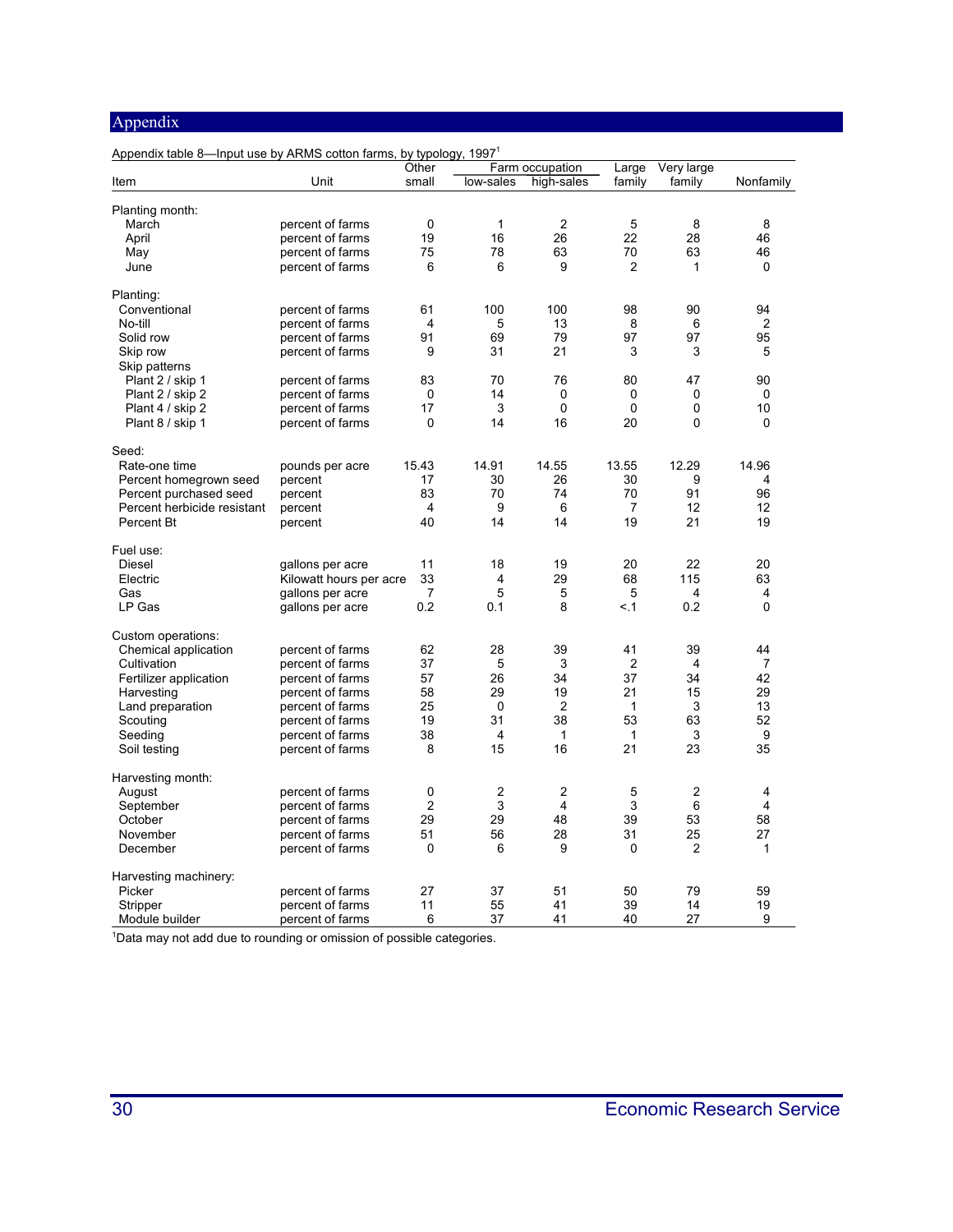| Appendix table 9—Chemical use and testing by ARMS cotton farms, by total cost group, 1997 |                  |          |          |                |                                                                                                                                                                                  |
|-------------------------------------------------------------------------------------------|------------------|----------|----------|----------------|----------------------------------------------------------------------------------------------------------------------------------------------------------------------------------|
|                                                                                           | Unit             |          |          |                | <b>AII ARMS</b><br>farms<br>80<br>97<br>6<br>73<br>2.49<br>3.42<br>0.13<br>1.94<br>86<br>6<br>16<br>8<br>39<br>41<br>11<br>7<br>30<br>15<br>35<br>26<br>6<br>38<br>42<br>8<br>23 |
| Item                                                                                      |                  | Low-cost | Mid-cost | High-cost      |                                                                                                                                                                                  |
| Chemical use:                                                                             |                  |          |          |                |                                                                                                                                                                                  |
| Insecticides                                                                              | percent of farms | 85       | 80       | 75             |                                                                                                                                                                                  |
| Herbicides                                                                                | percent of farms | 96       | 97       | 97             |                                                                                                                                                                                  |
| Fungicides                                                                                | percent of farms | 9        | 7        | 3              |                                                                                                                                                                                  |
| <b>Nematicides</b>                                                                        | percent of farms | 78       | 79       | 58             |                                                                                                                                                                                  |
|                                                                                           |                  |          |          |                |                                                                                                                                                                                  |
| Chemical use:                                                                             |                  |          |          |                |                                                                                                                                                                                  |
| Insecticides                                                                              | times-over       | 2.76     | 2.40     | 2.30           |                                                                                                                                                                                  |
| <b>Herbicides</b>                                                                         | times-over       | 3.88     | 3.53     | 2.50           |                                                                                                                                                                                  |
| Fungicides                                                                                | times-over       | 0.20     | 0.10     | 0.10           |                                                                                                                                                                                  |
| <b>Nematicides</b>                                                                        | times-over       | 2.13     | 1.97     | 1.60           |                                                                                                                                                                                  |
|                                                                                           |                  |          |          |                |                                                                                                                                                                                  |
| Reasons for herbicide applications:                                                       |                  |          |          |                |                                                                                                                                                                                  |
| Pre-emergent                                                                              |                  |          |          |                |                                                                                                                                                                                  |
| Routine practice                                                                          | percent of farms | 86       | 83       | 91             |                                                                                                                                                                                  |
| Field map                                                                                 | percent of farms | 7        | 8        | 3              |                                                                                                                                                                                  |
| Recommendations by:                                                                       |                  |          |          |                |                                                                                                                                                                                  |
| Chemical dealer                                                                           | percent of farms | 11       | 23       | 9              |                                                                                                                                                                                  |
| Crop consultant                                                                           | percent of farms | 13       | 7        | 4              |                                                                                                                                                                                  |
| Post-emergent                                                                             |                  |          |          |                |                                                                                                                                                                                  |
| Routine treatment                                                                         | percent of farms | 43       | 44       | 26             |                                                                                                                                                                                  |
| Weed type/density                                                                         | percent of farms | 39       | 43       | 38             |                                                                                                                                                                                  |
|                                                                                           |                  |          |          |                |                                                                                                                                                                                  |
| Recommendations by:                                                                       |                  |          |          |                |                                                                                                                                                                                  |
| Chemical dealer                                                                           | percent of farms | 13       | 11       | 10             |                                                                                                                                                                                  |
| Crop consultant                                                                           | percent of farms | 13       | 6        | 4              |                                                                                                                                                                                  |
| Reasons for insecticide applications:                                                     |                  |          |          |                |                                                                                                                                                                                  |
| Preventive schedule                                                                       | percent of farms | 33       | 31       | 25             |                                                                                                                                                                                  |
| Boll weevil trapping targets                                                              | percent of farms | 12       | 16       | 16             |                                                                                                                                                                                  |
| Scouting data                                                                             | percent of farms | 44       | 34       | 29             |                                                                                                                                                                                  |
| Standard practices/history                                                                | percent of farms | 27       | 28       | 21             |                                                                                                                                                                                  |
|                                                                                           |                  |          |          |                |                                                                                                                                                                                  |
| Local information of presence                                                             | percent of farms | 9        | 5        | $\overline{7}$ |                                                                                                                                                                                  |
| Operators determination                                                                   | percent of farms | 36       | 40       | 37             |                                                                                                                                                                                  |
| Testing:                                                                                  |                  |          |          |                |                                                                                                                                                                                  |
| Soil test                                                                                 | percent of farms | 51       | 43       | 33             |                                                                                                                                                                                  |
| Plant tissue test                                                                         | percent of farms | 11       | 6        | 7              |                                                                                                                                                                                  |
|                                                                                           | percent of farms | 26       | 22       | 21             |                                                                                                                                                                                  |
| Nitrogen test                                                                             |                  |          |          |                |                                                                                                                                                                                  |
| Nitrogen applications:                                                                    |                  |          |          |                |                                                                                                                                                                                  |
| Less than recommended                                                                     | percent of farms | 28       | 24       | 22             | 25                                                                                                                                                                               |
| More than recommended                                                                     | percent of farms | 6        | 16       | 12             | 12                                                                                                                                                                               |
| Equal to recommendations                                                                  | percent of farms | 67       | 60       | 66             | 63                                                                                                                                                                               |
|                                                                                           |                  |          |          |                |                                                                                                                                                                                  |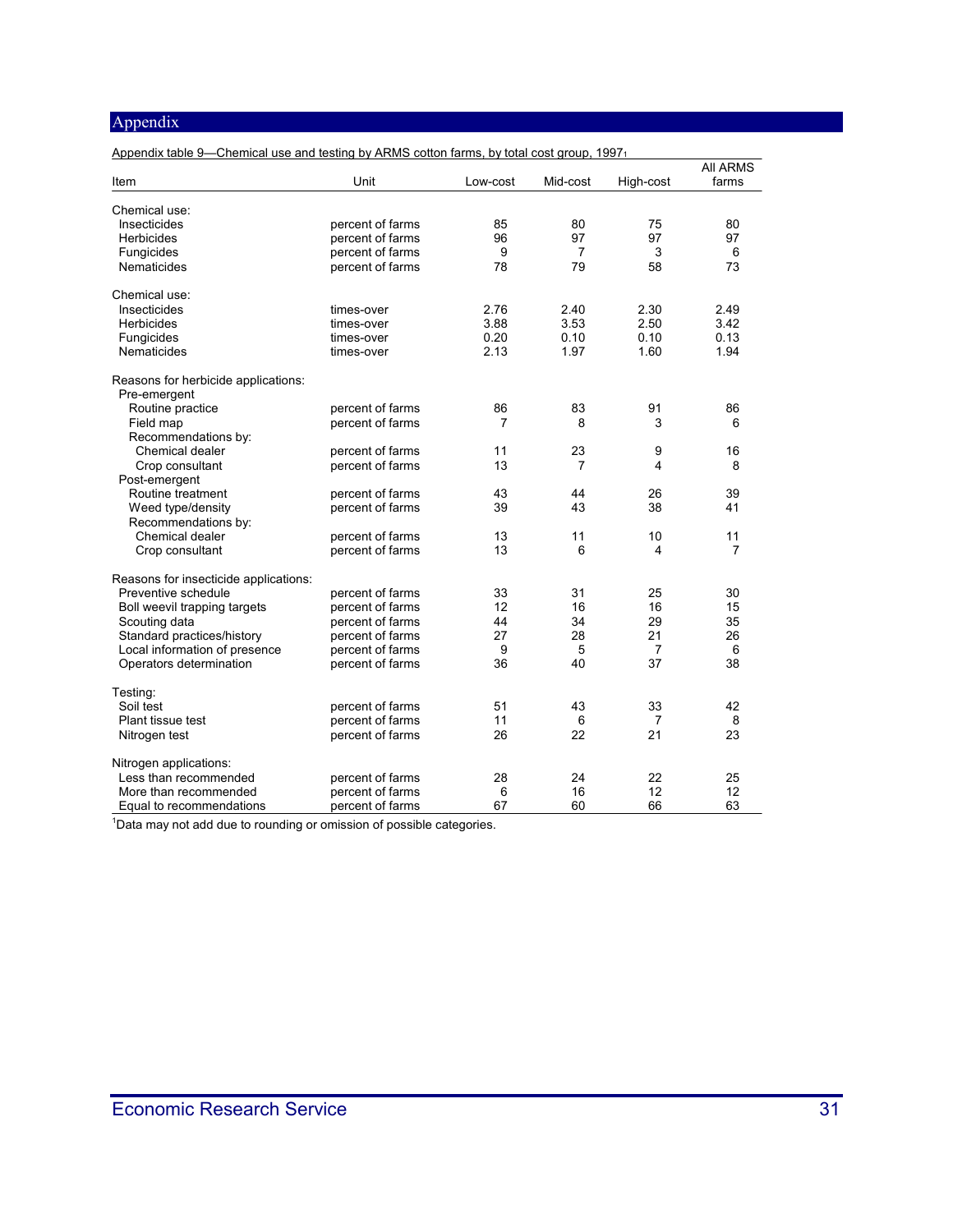| Appendix table 10—Chemical use and testing by ARMS cotton farms, by enterprise size, 1997 <sup>1</sup> |                  |           |                |         |                |         |
|--------------------------------------------------------------------------------------------------------|------------------|-----------|----------------|---------|----------------|---------|
|                                                                                                        |                  | Less than | $200 -$        | $500 -$ | $1,000 -$      | 1,500   |
| Item                                                                                                   | Unit             | 200       | 499            | 999     | 1,499          | or more |
| Chemical use:                                                                                          |                  |           |                |         |                |         |
| Insecticides                                                                                           | percent of farms | 82        | 77             | 81      | 81             | 71      |
| <b>Herbicides</b>                                                                                      | percent of farms | 98        | 95             | 96      | 97             | 99      |
| Fungicides                                                                                             | percent of farms | 5         | 6              | 7       | 7              | 9       |
| <b>Nematicides</b>                                                                                     | percent of farms | 72        | 70             | 76      | 83             | 84      |
| Chemical use:                                                                                          |                  |           |                |         |                |         |
| Insecticides                                                                                           | times-over       | 2.23      | 1.80           | 2.27    | 2.49           | 3.35    |
| <b>Herbicides</b>                                                                                      | times-over       | 3.03      | 3.24           | 3.39    | 3.67           | 3.51    |
| Fungicides                                                                                             | times-over       | 0.08      | 0.09           | 0.12    | 0.13           | 0.19    |
| Nematicides                                                                                            | times-over       | 1.55      | 1.47           | 1.91    | 2.24           | 2.22    |
| Reasons for herbicide applications:                                                                    |                  |           |                |         |                |         |
| Pre-emergent                                                                                           |                  |           |                |         |                |         |
| Routine practice                                                                                       | percent of farms | 80        | 94             | 85      | 77             | 97      |
| Field map                                                                                              | percent of farms | 9         | 5              | 6       | 6              | 1       |
| Recommendations by:                                                                                    |                  |           |                |         |                |         |
| Chemical dealer                                                                                        | percent of farms | 25        | 12             | 12      | 10             | 5       |
| Crop consultant                                                                                        | percent of farms | 5         | 5              | 12      | 9              | 15      |
| Post-emergent                                                                                          |                  |           |                |         |                |         |
| Routine treatment                                                                                      | percent of farms | 37        | 44             | 35      | 38             | 48      |
| Weed type/density                                                                                      | percent of farms | 38        | 41             | 44      | 45             | 39      |
| Recommendations by:                                                                                    |                  |           |                |         |                |         |
| Chemical dealer                                                                                        | percent of farms | 10        | 11             | 14      | $\overline{7}$ | 8       |
| Crop consultant                                                                                        | percent of farms | 3         | 7              | 12      | 12             | 14      |
| Reasons for insecticide applications:                                                                  |                  |           |                |         |                |         |
| Preventive schedule                                                                                    | percent of farms | 31        | 28             | 33      | 24             | 33      |
| Boll weevil trapping targets                                                                           | percent of farms | 13        | 15             | 17      | 22             | 12      |
| Scouting data                                                                                          | percent of farms | 33        | 31             | 36      | 54             | 43      |
| Standard practices/history                                                                             | percent of farms | 36        | 20             | 20      | 18             | 11      |
| Local information of presence                                                                          | percent of farms | 6         | $\overline{7}$ | 8       | 6              | 5       |
| Operators determination                                                                                | percent of farms | 30        | 43             | 45      | 39             | 38      |
| Testing:                                                                                               |                  |           |                |         |                |         |
| Soil test                                                                                              | percent of farms | 29        | 50             | 49      | 66             | 40      |
| Plant tissue test                                                                                      | percent of farms | 4         | 10             | 8       | 14             | 13      |
| Nitrogen test                                                                                          | percent of farms | 17        | 23             | 27      | 40             | 26      |
| Nitrogen applications:                                                                                 |                  |           |                |         |                |         |
| Less than recommended                                                                                  | percent of farms | 27        | 28             | 21      | 27             | 6       |
| More than recommended                                                                                  | percent of farms | 14        | 13             | 4       | 18             | 24      |
| Equal to recommendations                                                                               | percent of farms | 59        | 60             | 76      | 55             | 70      |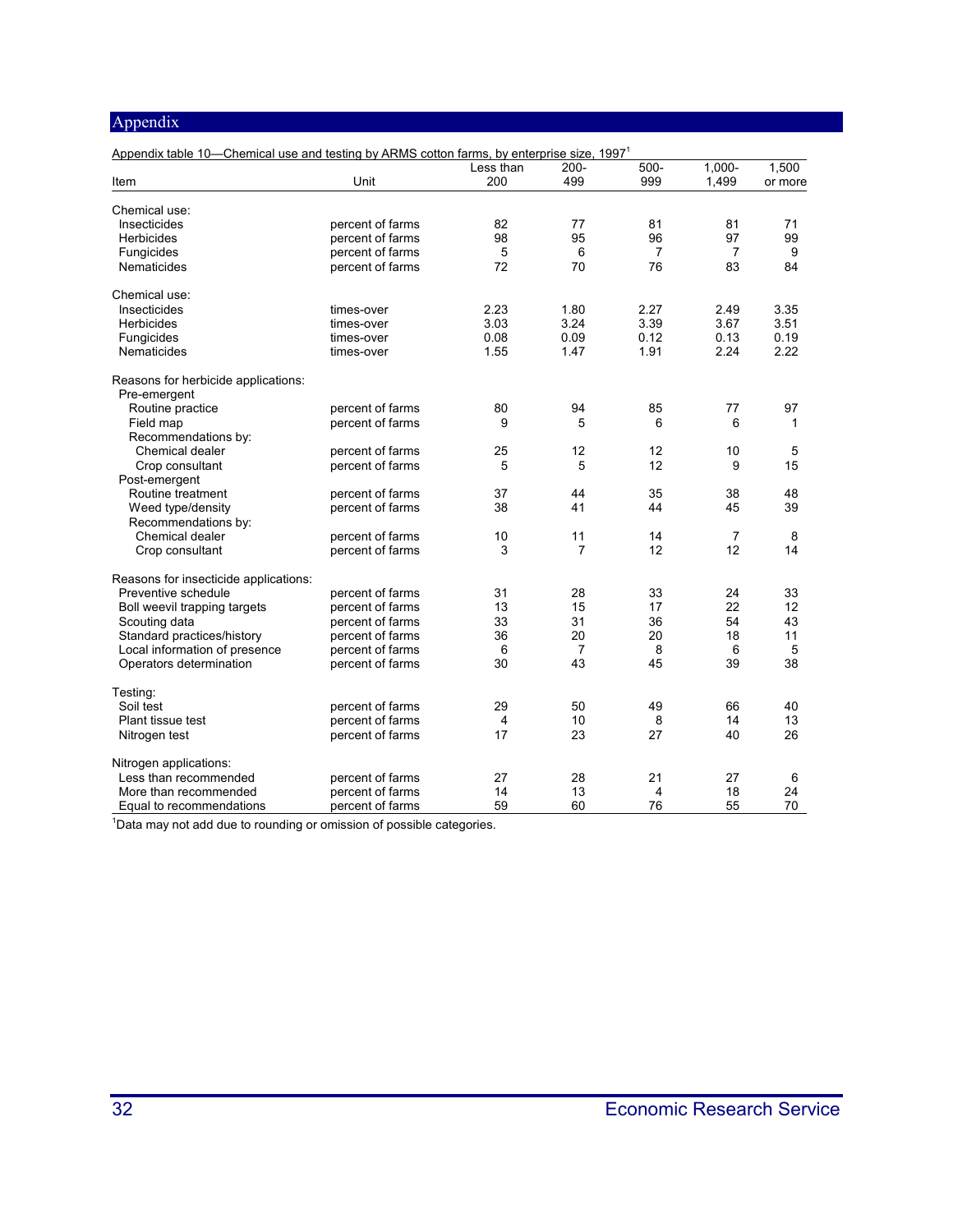| Appendix table 11-Chemical use and testing by ARMS cotton farms, by region, 1997 <sup>1</sup> |                                      |           |                    |                      |                      |                       |
|-----------------------------------------------------------------------------------------------|--------------------------------------|-----------|--------------------|----------------------|----------------------|-----------------------|
| Item                                                                                          | Unit                                 | Heartland | Prairie<br>Gateway | Southern<br>Seaboard | Fruitful<br>Rim      | Mississippi<br>Portal |
|                                                                                               |                                      |           |                    |                      |                      |                       |
| Chemical use:                                                                                 |                                      |           |                    |                      |                      |                       |
| Insecticides                                                                                  | percent of farms                     | 60        | 66                 | 90                   | 92                   | 84                    |
| Herbicides                                                                                    | percent of farms                     | 100       | 97                 | 99                   | 97                   | 94                    |
| Fungicides                                                                                    | percent of farms                     | 17        | $\mathbf 0$        | 5                    | 3                    | 16                    |
| <b>Nematicides</b>                                                                            | percent of farms                     | 100       | 57                 | 77                   | 86                   | 82                    |
| Chemical use:                                                                                 |                                      |           |                    |                      |                      |                       |
| Insecticides                                                                                  | times-over                           | 1.05      | 1.29               | 1.91                 | 4.33                 | 3.91                  |
| <b>Herbicides</b>                                                                             | times-over                           | 5.77      | 2.31               | 4.26                 | 2.14                 | 5.05                  |
| Fungicides                                                                                    | times-over                           | 0.37      | 0.00               | 0.12                 | 0.04                 | 0.36                  |
| <b>Nematicides</b>                                                                            | times-over                           | 2.42      | 1.24               | 1.98                 | 2.87                 | 2.34                  |
| Reasons for herbicide applications:                                                           |                                      |           |                    |                      |                      |                       |
| Pre-emergent                                                                                  |                                      |           |                    |                      |                      |                       |
| Routine practice                                                                              | percent of farms                     | 94        | 85                 | 91                   | 82                   | 84                    |
| Field map                                                                                     | percent of farms                     | 13        | $\Omega$           | 4                    | 9                    | 12                    |
| Recommendations by:                                                                           |                                      |           |                    |                      |                      |                       |
| Chemical dealer                                                                               | percent of farms                     | 37        | 15                 | 10                   | 14                   | 21                    |
| Crop consultant                                                                               | percent of farms                     | 13        | $\mathbf{1}$       | 11                   | 9                    | 10                    |
| Post-emergent                                                                                 |                                      |           |                    |                      |                      |                       |
| Routine treatment                                                                             | percent of farms                     | 88        | 18                 | 49                   | 34                   | 55                    |
| Weed type/density                                                                             | percent of farms                     | 47        | 29                 | 39                   | 39                   | 58                    |
| Recommendations by:                                                                           |                                      |           |                    |                      |                      |                       |
| Chemical dealer                                                                               | percent of farms                     | 42        | $\overline{2}$     | $\overline{7}$       | 13                   | 21                    |
| Crop consultant                                                                               | percent of farms                     | 12        | $\Omega$           | 12                   | 7                    | 12                    |
| Reasons for insecticide applications:                                                         |                                      |           |                    |                      |                      |                       |
| Preventive schedule                                                                           | percent of farms                     | 54        | 18                 | 31                   | 33                   | 39                    |
| Boll weevil trapping targets                                                                  | percent of farms                     | 23        | 16                 | 9                    | 12                   | 21                    |
| Scouting data                                                                                 | percent of farms                     | 18        | 14                 | 50                   | 48                   | 46                    |
| Standard practices/history                                                                    | percent of farms                     | 40        | 17                 | 20                   | 41                   | 32                    |
|                                                                                               |                                      |           |                    |                      |                      |                       |
| Local information of presence<br>Operators determination                                      | percent of farms<br>percent of farms | 23<br>33  | 4<br>29            | 5<br>38              | $\overline{4}$<br>48 | 10<br>45              |
| Testing:                                                                                      |                                      |           |                    |                      |                      |                       |
| Soil test                                                                                     |                                      | 13        | 23                 |                      | 33                   |                       |
|                                                                                               | percent of farms                     |           |                    | 74                   |                      | 47                    |
| Plant tissue test                                                                             | percent of farms                     | 2         | 4                  | 6                    | 23                   | 7                     |
| Nitrogen test                                                                                 | percent of farms                     | 11        | 15                 | 29                   | 28                   | 27                    |
| Nitrogen applications:                                                                        |                                      |           |                    |                      |                      |                       |
| Less than recommended                                                                         | percent of farms                     | 72        | 19                 | 34                   | 8                    | 23                    |
| More than recommended                                                                         | percent of farms                     | 0         | 22                 | 8                    | 19                   | 7                     |
| Equal to recommendations                                                                      | percent of farms                     | 28        | 60                 | 58                   | 73                   | 70                    |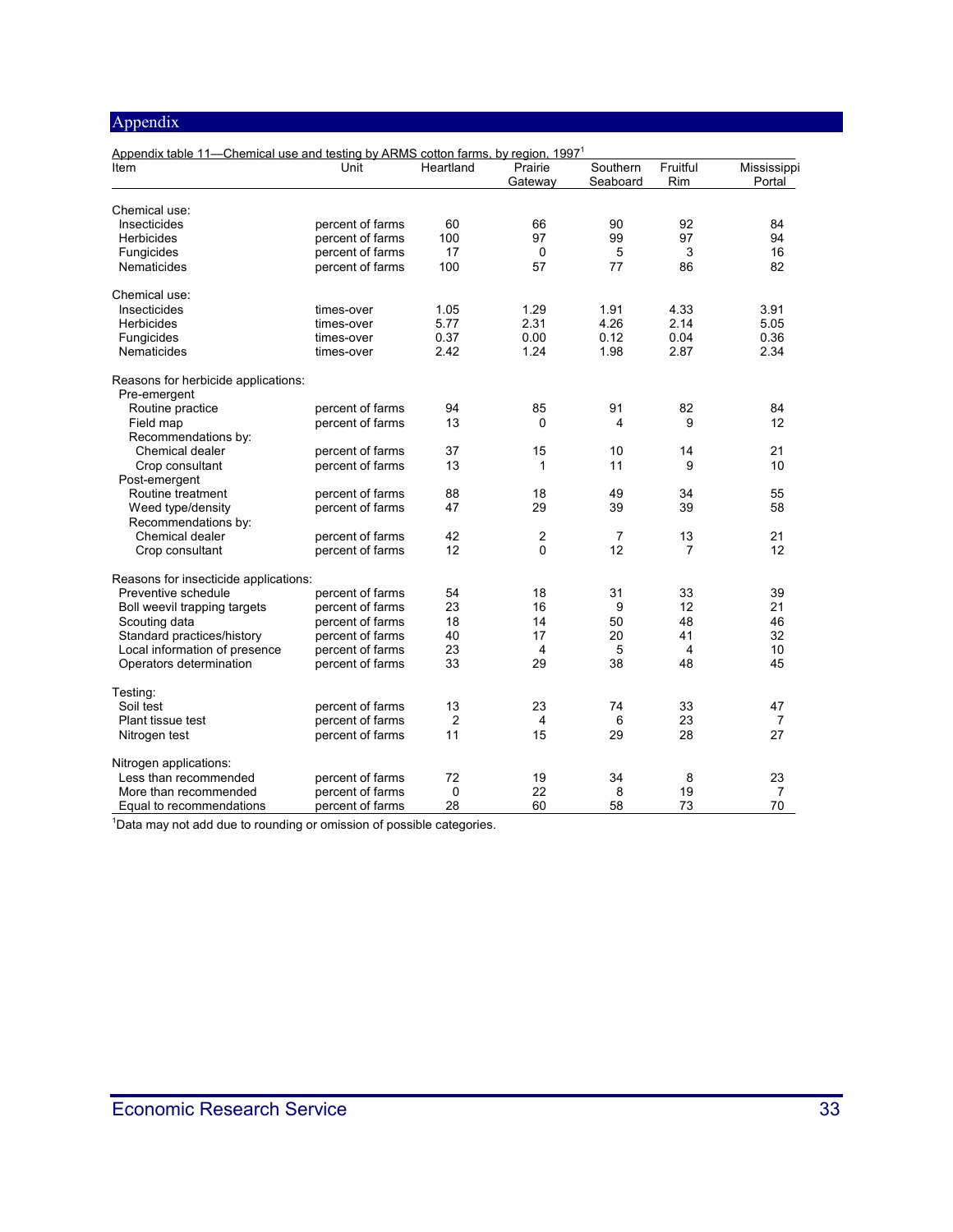| Appendix table 12-Chemical use and testing by ARMS cotton farms, by typology, 1997 <sup>1</sup> |                     |                |      |                      |        |            |           |
|-------------------------------------------------------------------------------------------------|---------------------|----------------|------|----------------------|--------|------------|-----------|
|                                                                                                 |                     | Other          |      | Farm occupation      | Large  | Very large |           |
| Item                                                                                            | Unit                | small          |      | low-sales high-sales | family | family     | Nonfamily |
| Chemical use:                                                                                   |                     |                |      |                      |        |            |           |
| Insecticides                                                                                    | percent of farms 81 |                | 67   | 71                   | 86     | 88         | 90        |
| Herbicides                                                                                      | percent of farms    | 97             | 98   | 96                   | 96     | 98         | 99        |
| Fungicides                                                                                      | percent of farms    | 6              | 3    | 7                    | 5      | 10         | 6         |
| Nematicides                                                                                     | percent of farms 73 |                | 57   | 64                   | 79     | 88         | 81        |
| Chemical use:                                                                                   |                     |                |      |                      |        |            |           |
| Insecticides                                                                                    | times-over          | 1.36           | 1.21 | 1.24                 | 2.39   | 3.11       | 4.70      |
| <b>Herbicides</b>                                                                               | times-over          | 2.49           | 2.62 | 2.78                 | 3.43   | 4.30       | 2.90      |
| Fungicides                                                                                      | times-over          | 0.08           | 0.04 | 0.08                 | 0.09   | 0.23       | 0.09      |
| Nematicides                                                                                     | times-over          | 1.17           | 0.97 | 1.00                 | 2.02   | 2.48       | 2.96      |
| Reasons for herbicide applications:<br>Pre-emergent                                             |                     |                |      |                      |        |            |           |
| Routine practice                                                                                | percent of farms 75 |                | 92   | 92                   | 86     | 87         | 84        |
| Field map                                                                                       | percent of farms    | 9              | 5    | 6                    | 4      | 5          | 12        |
|                                                                                                 |                     |                |      |                      |        |            |           |
| Recommendations by:                                                                             |                     |                |      |                      |        |            |           |
| Chemical dealer                                                                                 | percent of farms    | 29             | 12   | 14                   | 15     | 12         | 10        |
| Crop consultant                                                                                 | percent of farms    | 1              | 5    | 5                    | 8      | 15         | 16        |
| Post-emergent                                                                                   |                     |                |      |                      |        |            |           |
| Routine treatment                                                                               | percent of farms 28 |                | 41   | 37                   | 46     | 45         | 38        |
| Weed type/density                                                                               | percent of farms 32 |                | 38   | 47                   | 39     | 45         | 49        |
| Recommendations by:                                                                             |                     |                |      |                      |        |            |           |
| Chemical dealer                                                                                 | percent of farms    | 3              | 14   | 13                   | 14     | 14         | 4         |
| Crop consultant                                                                                 | percent of farms    | 1              | 4    | 7                    | 7      | 18         | 6         |
| Reasons for insecticide applications:                                                           |                     |                |      |                      |        |            |           |
| Preventive schedule                                                                             | percent of farms 30 |                | 26   | 23                   | 31     | 35         | 44        |
| Boll weevil trapping targets                                                                    | percent of farms    | 9              | 14   | 15                   | 21     | 16         | 15        |
| Scouting data                                                                                   | percent of farms    | 19             | 24   | 35                   | 38     | 48         | 65        |
| Standard practices/history                                                                      | percent of farms    | 46             | 13   | 18                   | 21     | 24         | 37        |
| Local information of presence                                                                   | percent of farms    | $\overline{4}$ | 3    | 6                    | 7      | 11         | 6         |
| Operators determination                                                                         | percent of farms 28 |                | 33   | 35                   | 46     | 45         | 51        |
| Testing:                                                                                        |                     |                |      |                      |        |            |           |
| Soil test                                                                                       | percent of farms    | 23             | 32   | 42                   | 54     | 55         | 53        |
| Plant tissue test                                                                               | percent of farms    | $\Omega$       | 2    | 10                   | 8      | 11         | 28        |
| Nitrogen test                                                                                   | percent of farms 10 |                | 19   | 26                   | 26     | 30         | 34        |
| Nitrogen applications:                                                                          |                     |                |      |                      |        |            |           |
| Less than recommended                                                                           | percent of farms 31 |                | 28   | 30                   | 20     | 29         | 0         |
| More than recommended                                                                           | percent of farms    | 10             | 18   | 8                    | 13     | 8          | 28        |
| Equal to recommendations                                                                        | percent of farms 59 |                | 55   | 63                   | 67     | 64         | 72        |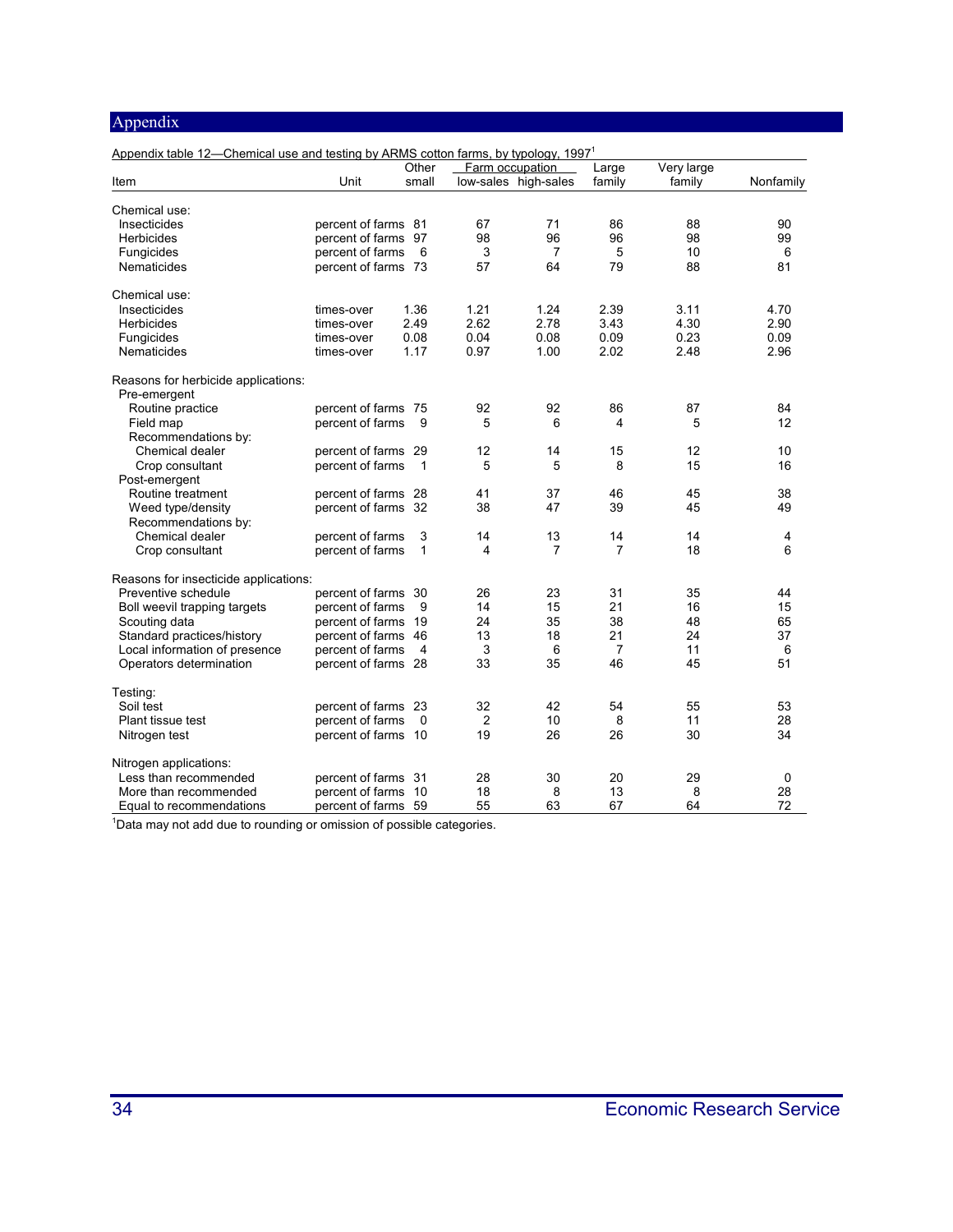| Appendix table 13—Characteristics of cotton farms, by ownership cost group, 1997 |                   |          |          |           |                          |
|----------------------------------------------------------------------------------|-------------------|----------|----------|-----------|--------------------------|
| Item                                                                             | Units             | Low-cost | Mid-cost | High-cost | <b>AII ARMS</b><br>Farms |
| Share of ARMS:                                                                   |                   |          |          |           |                          |
| Cotton farms                                                                     | Percent           | 25       | 50       | 25        | 100                      |
| Cotton production                                                                | Percent           | 29       | 56       | 15        | 100                      |
| Lint yield $-$ actual                                                            | Pounds            | 800      | 748      | 505       | 711                      |
| Lint yield $-$ expected                                                          | Pounds            | 761      | 783      | 656       | 751                      |
| Total acreage operated                                                           | Acres             | 1,350    | 1.194    | 1.149     | 1,222                    |
| Planted cotton acreage                                                           | Acres             | 491      | 496      | 392       | 469                      |
| Farm value of production                                                         | Dollars per farm  | 441.303  | 485.741  | 489.143   | 475.540                  |
| Cotton value of production                                                       | Dollars per farm  | 225.770  | 227,798  | 165.194   | 211.622                  |
| Cotton under contract                                                            | Percent of value  | 14       | 15       | 10        | 13                       |
| Expected price at planting                                                       | Dollars per pound | .699     | .685     | .696      | .691                     |
| Harvest month price                                                              | Dollars per pound | .686     | .691     | .686      | .689                     |

| Appendix table 14—Historical cotton production costs and returns per planted acre, by ownership cost group, 1997 |          |          |                |                          |  |  |
|------------------------------------------------------------------------------------------------------------------|----------|----------|----------------|--------------------------|--|--|
|                                                                                                                  | Low-cost | Mid-cost | High-cost      | <b>AII ARMS</b><br>farms |  |  |
|                                                                                                                  |          |          | <b>Dollars</b> |                          |  |  |
| Costs per pound of lint:                                                                                         |          |          |                |                          |  |  |
| Operating costs, actual yield                                                                                    | .29      | .38      | .58            | .38                      |  |  |
| Ownership costs, actual yield                                                                                    | .43      | .58      | .94            | .59                      |  |  |
| Total costs, actual yield                                                                                        | .56      | .72      | 1.11           | .73                      |  |  |
| Costs and returns per acre:                                                                                      |          |          |                |                          |  |  |
| Gross value of production                                                                                        | 627.07   | 591.05   | 398.71         | 560.18                   |  |  |
| Total operating costs:                                                                                           | 230.99   | 280.85   | 291.84         | 270.17                   |  |  |
| Seed                                                                                                             | 15.00    | 18.08    | 18.75          | 17.42                    |  |  |
| Fertilizer                                                                                                       | 29.40    | 37.01    | 37.13          | 35.05                    |  |  |
| Chemicals                                                                                                        | 44.29    | 68.15    | 66.74          | 61.64                    |  |  |
| Custom operations                                                                                                | 19.31    | 19.03    | 20.53          | 19.42                    |  |  |
| Fuel, lube, electricity                                                                                          | 21.39    | 26.66    | 52.37          | 30.67                    |  |  |
| Repairs                                                                                                          | 20.63    | 26.86    | 29.13          | 25.71                    |  |  |
| Purchased irrigation water                                                                                       | 3.04     | 11.32    | 12.64          | 9.44                     |  |  |
| Interest on operating inputs                                                                                     | 5.60     | 6.83     | 7.09           | 6.56                     |  |  |
| Ginning                                                                                                          | 72.33    | 66.91    | 47.48          | 64.26                    |  |  |
| Total allocated overhead:                                                                                        | 216.82   | 254.62   | 269.18         | 247.82                   |  |  |
| Hired labor                                                                                                      | 25.46    | 42.00    | 58.82          | 41.21                    |  |  |
| Opportunity cost of unpaid labor                                                                                 | 34.06    | 29.65    | 31.85          | 31.26                    |  |  |
| Capital recovery of machinery & equipment                                                                        | 75.70    | 99.98    | 109.45         | 95.64                    |  |  |
| Opportunity cost of land                                                                                         | 57.58    | 53.91    | 35.25          | 50.96                    |  |  |
| Taxes and insurance                                                                                              | 12.50    | 13.96    | 17.55          | 14.33                    |  |  |
| General farm overhead                                                                                            | 11.51    | 15.11    | 16.28          | 14.42                    |  |  |
| Ownership costs                                                                                                  | 344.65   | 436.79   | 477.66         | 421.35                   |  |  |
| <b>Total costs</b>                                                                                               | 447.81   | 535.47   | 561.02         | 517.99                   |  |  |
| Returns above operating costs                                                                                    | 396.08   | 310.20   | 106.87         | 290.01                   |  |  |
| Returns above total costs                                                                                        | 179.26   | 55.58    | $-162.31$      | 42.19                    |  |  |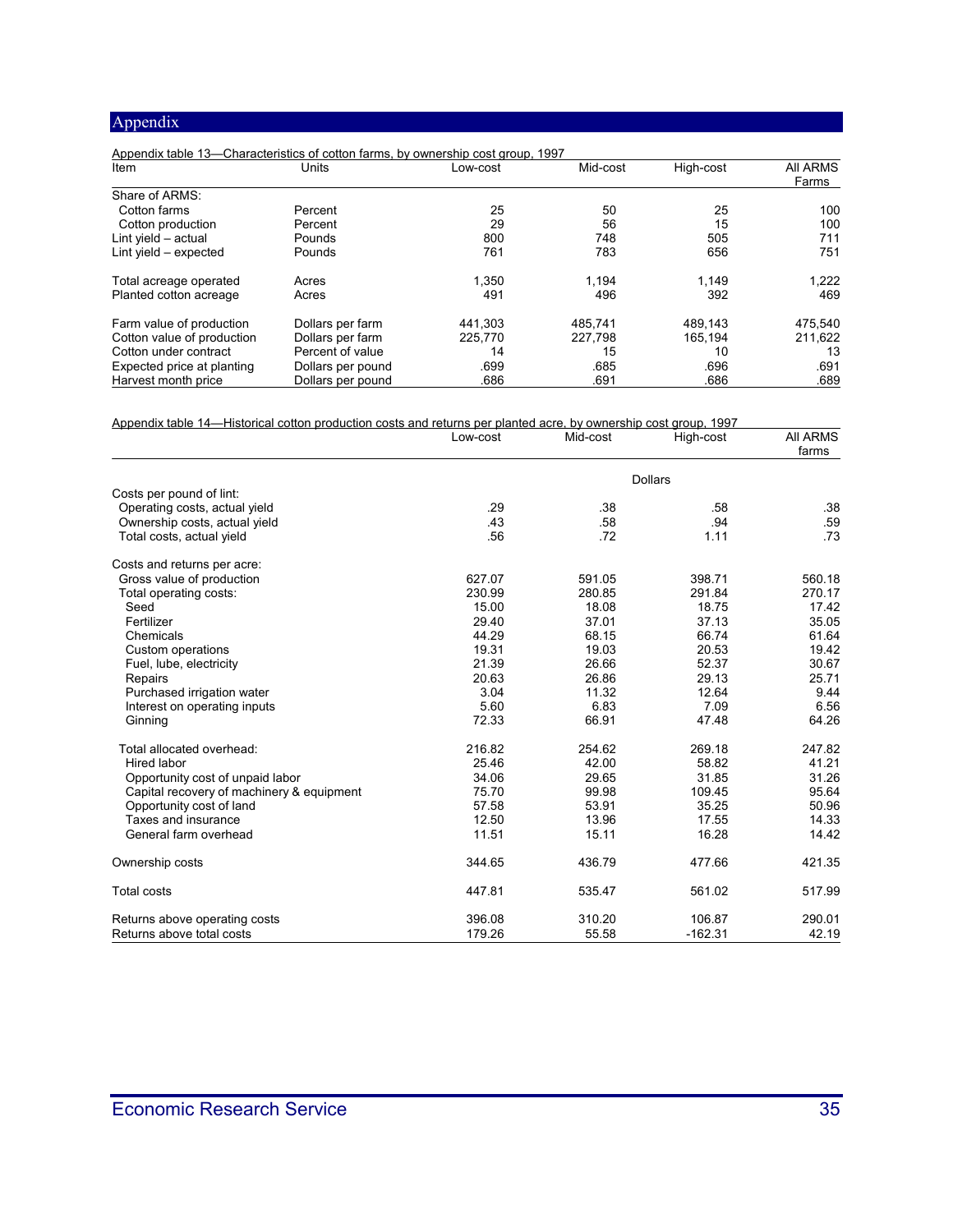| Appendix table 15-Characteristics of ARMS cotton farms, by ownership cost group, 1997 <sup>1</sup><br>Item | Low-cost         | Mid-cost       | High-cost      | All ARMS |  |  |
|------------------------------------------------------------------------------------------------------------|------------------|----------------|----------------|----------|--|--|
|                                                                                                            |                  |                |                | farms    |  |  |
| Cotton acreage:                                                                                            | Percent of acres |                |                |          |  |  |
| Percent owned                                                                                              | 34               | 35             | 37             | 35       |  |  |
| Percent cash-rented                                                                                        | 23               | 26             | 24             | 25       |  |  |
| Percent share-rented                                                                                       | 43               | 39             | 40             | 40       |  |  |
| Percent dryland                                                                                            | 80               | 64             | 64             | 68       |  |  |
| Percent irrigated                                                                                          | 20               | 36             | 36             | 32       |  |  |
|                                                                                                            | Percent of farms |                |                |          |  |  |
| Production specialty:                                                                                      |                  |                |                |          |  |  |
| Cotton                                                                                                     | 62               | 53             | 52             | 55       |  |  |
| Cash grain                                                                                                 | 14               | 12             | 5              | 11       |  |  |
| Other crop                                                                                                 | 21               | 32             | 40             | 31       |  |  |
| Livestock                                                                                                  | 3                | 3              | 3              | 3        |  |  |
| Enterprise size:<br>Less than 200 acres                                                                    | 36               | 37             | 42             | 38       |  |  |
| 200-499 acres                                                                                              | 31               | 29             | 25             | 28       |  |  |
| 500-999 acres                                                                                              | 20               | 19             | 26             | 21       |  |  |
| 1,000-1,499 acres                                                                                          | 5                | 10             | 4              | 7        |  |  |
| 1,500 acres or more                                                                                        | 8                | 6              | $\overline{2}$ | 5        |  |  |
| Region:                                                                                                    |                  |                |                |          |  |  |
| Heartland                                                                                                  | $\overline{7}$   | $\overline{2}$ | 3              | 4        |  |  |
| Prairie Gateway                                                                                            | 27               | 31             | 43             | 33       |  |  |
| Southern Seaboard                                                                                          | 26               | 25             | 18             | 24       |  |  |
| <b>Fruitful Rim</b>                                                                                        | 9                | 14             | 18             | 14       |  |  |
| Mississippi Portal                                                                                         | 29               | 26             | 16             | 24       |  |  |
| Farm typology:                                                                                             |                  |                |                |          |  |  |
| Other small farms                                                                                          | 23               | 17             | 23             | 20       |  |  |
| Farm occupation/low-sales                                                                                  | 17               | 15             | 12             | 15       |  |  |
| Farm occupation/high-sales                                                                                 | 19               | 21             | 17             | 20       |  |  |
| Large family                                                                                               | 15               | 22             | 22             | 20       |  |  |
| Very large family                                                                                          | 20               | 19             | 18             | 19       |  |  |
| Nonfamily                                                                                                  | 6                | 5              | 8              | 6        |  |  |
| Operator age:                                                                                              |                  |                |                |          |  |  |
| Less than 35                                                                                               | 6                | 8              | 8              | 8        |  |  |
| 35-44                                                                                                      | 22               | 22             | 23             | 22       |  |  |
| 45-54                                                                                                      | 26               | 27             | 29             | 27       |  |  |
| 55-64                                                                                                      | 33               | 21             | 28             | 26       |  |  |
| 65 or older                                                                                                | 12               | 22             | 11             | 17       |  |  |
| Operator education:<br>Less than high school                                                               | 7                | 7              | 14             | 9        |  |  |
| High school diploma                                                                                        | 43               | 36             | 30             | 36       |  |  |
| Some college                                                                                               | 30               | 28             | 32             | 30       |  |  |
| Bachelor's degree                                                                                          | 14               | 27             | 18             | 21       |  |  |
| Graduate school                                                                                            | 6                | 2              | 6              | 4        |  |  |
| Type of organization:                                                                                      |                  |                |                |          |  |  |
| Sole proprietorship                                                                                        | 82               | 79             | 81             | 80       |  |  |
| Partnership                                                                                                | 14               | 13             | 12             | 13       |  |  |
| Corporation                                                                                                | 3                | 8              | 6              | 6        |  |  |
| Major occupation:                                                                                          |                  |                |                |          |  |  |
| Farming                                                                                                    | 80               | 82             | 76             | 80       |  |  |
| Retired and other                                                                                          | 14               | 17             | 21             | 17       |  |  |
| Income solvency group:                                                                                     |                  |                |                |          |  |  |
| Favorable                                                                                                  | 75               | 65             | 56             | 65       |  |  |
| Marginal solvency                                                                                          | 10               | 14             | 18             | 14       |  |  |
| Marginal income                                                                                            | 10               | 16             | 16             | 15       |  |  |
| Vulnerable<br><sup>1</sup> Data may not add due to rounding or omission of possible categories.            | 5                | 5              | 9              | 6        |  |  |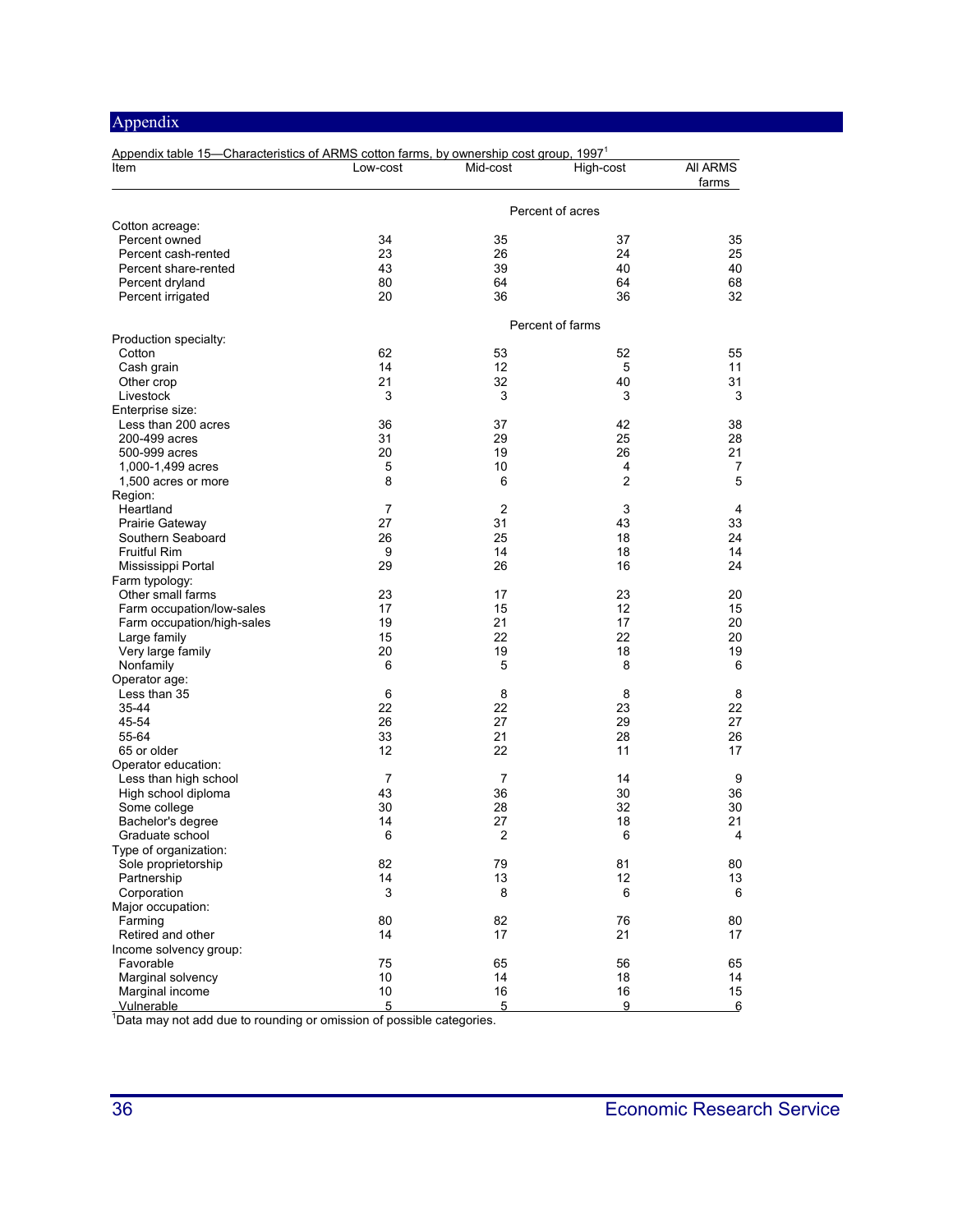| Item                                                                              | Unit                    | Low-cost       | Mid-cost | High-cost      | <b>AII ARMS</b><br>farms |
|-----------------------------------------------------------------------------------|-------------------------|----------------|----------|----------------|--------------------------|
|                                                                                   |                         |                |          |                |                          |
| Planting month:                                                                   |                         |                |          |                |                          |
| March                                                                             | percent of farms        | 2<br>23        | 3<br>25  | 6<br>22        | $\overline{4}$<br>24     |
| April                                                                             | percent of farms        |                |          | 64             |                          |
| May                                                                               | percent of farms        | 71<br>3        | 69<br>3  | 9              | 68<br>5                  |
| June                                                                              | percent of farms        |                |          |                |                          |
| Planting:                                                                         |                         |                |          |                |                          |
| Conventional                                                                      | percent of farms        | 90             | 87       | 97             | 90                       |
| No-till                                                                           | percent of farms        | 8              | 6        | 7              | 7                        |
| Solid row                                                                         | percent of farms        | 81             | 90       | 91             | 88                       |
| Skip row                                                                          | percent of farms        | 19             | 10       | 9              | 12                       |
| Skip patterns                                                                     |                         |                |          |                |                          |
| Plant 2 / skip 1                                                                  | percent of farms        | 73             | 71       | 85             | 74                       |
| Plant 2 / skip 2                                                                  | percent of farms        | 7<br>3         | 6<br>1   | 0<br>15        | 5<br>4                   |
| Plant 4 / skip 2                                                                  | percent of farms        | 12             | 16       | 0              | 12                       |
| Plant 8 / skip 1                                                                  | percent of farms        |                |          |                |                          |
| Seed:                                                                             |                         |                |          |                |                          |
| Rate-one time                                                                     | pounds per acre         | 13.38          | 13.39    | 14.81          | 13.68                    |
| Percent homegrown seed                                                            | percent                 | 19             | 18       | 24             | 20                       |
| Percent purchased seed                                                            | percent                 | 81             | 82       | 76             | 80                       |
| Percent herbicide resistant                                                       | percent                 | 6              | 7        | 8              | 7                        |
| Percent Bt                                                                        | percent                 | 11             | 18       | 16             | 16                       |
| Fuel use:                                                                         |                         |                |          |                |                          |
| Diesel                                                                            | gallons per acre        | 17             | 20       | 24             | 20                       |
| Electric                                                                          | Kilowatt hours per acre | 27             | 36       | 198            | 68                       |
| Gas                                                                               | gallons per acre        | 4              | 5        | 6              | 5                        |
| LP Gas                                                                            | gallons per acre        | 0.1            | 0.1      | 7              | $\overline{2}$           |
| Custom operations:                                                                |                         |                |          |                |                          |
| Chemical application                                                              | percent of farms        | 36             | 44       | 47             | 43                       |
| Cultivation                                                                       | percent of farms        | 7              | 13       | 8              | 10                       |
| Fertilizer application                                                            | percent of farms        | 28             | 43       | 39             | 39                       |
| Harvesting                                                                        | percent of farms        | 28             | 30       | 26             | 29                       |
| Land preparation                                                                  | percent of farms        | 5              | 10       | 4              | 7                        |
| Scouting                                                                          | percent of farms        | 41             | 46       | 34             | 42                       |
| Seeding                                                                           | percent of farms        | 7              | 12       | 8              | 10                       |
| Soil testing                                                                      | percent of farms        | 16             | 20       | 15             | 18                       |
| Harvesting month:                                                                 |                         |                |          |                |                          |
| August                                                                            | percent of farms        | $\overline{2}$ | 1        | 3              | 2                        |
| September                                                                         | percent of farms        | 3              | 5        | $\overline{c}$ | 4                        |
| October                                                                           | percent of farms        | 47             | 41       | 36             | 41                       |
| November                                                                          | percent of farms        | 32             | 38       | 41             | 37                       |
| December                                                                          | percent of farms        | 2              | 4        | 3              | 3                        |
| Harvesting machinery:                                                             |                         |                |          |                |                          |
| Picker                                                                            | percent of farms        | 49             | 51       | 46             | 50                       |
| Stripper                                                                          | percent of farms        | 27             | 25       | 44             | 30                       |
| Module builder                                                                    | percent of farms        | 24             | 31       | 28             | 28                       |
| <sup>1</sup> Data may not add due to rounding or omission of possible categories. |                         |                |          |                |                          |